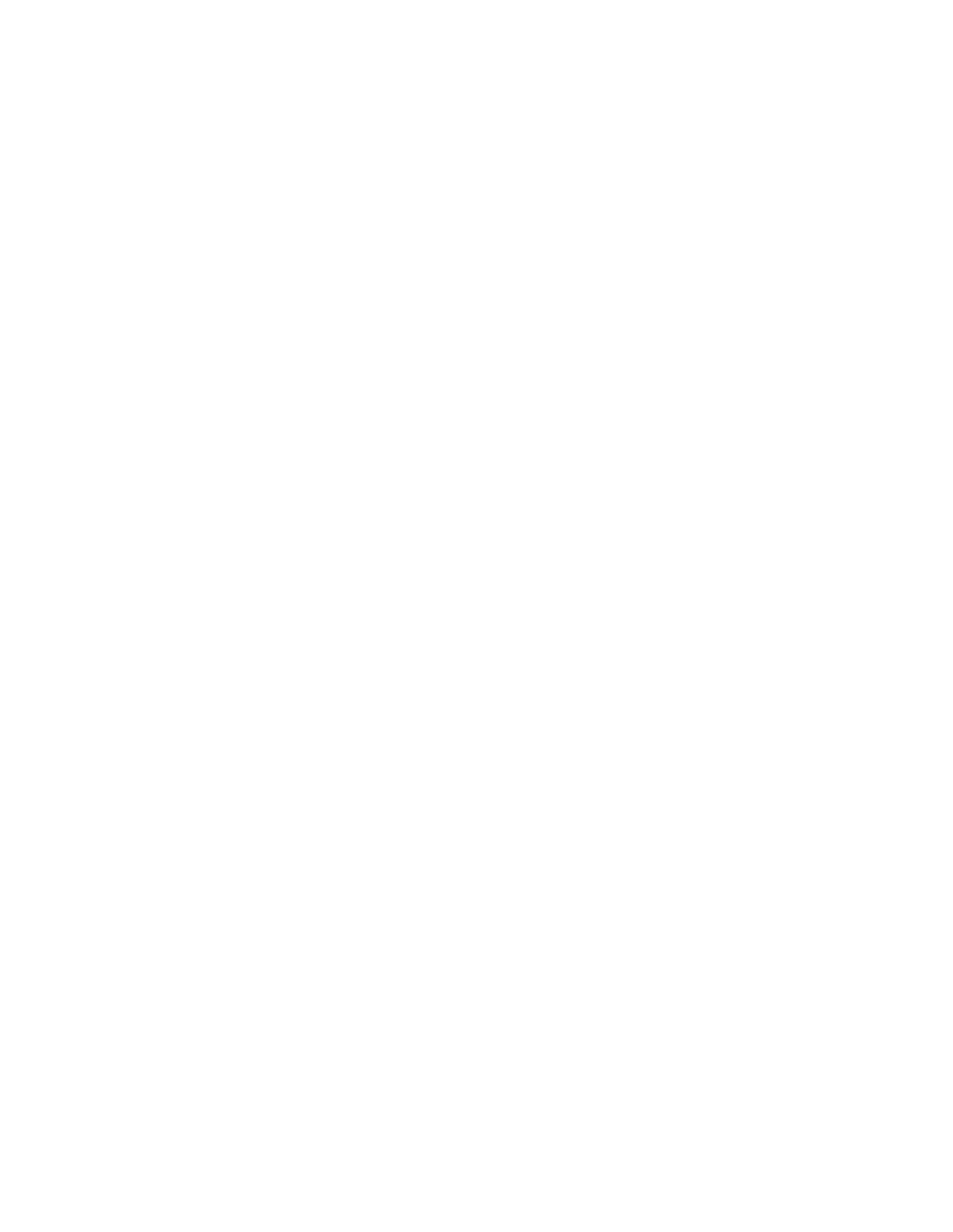# **Performance-Based Management: State-of-the-Practice White paper**

*2009 CEO Leadership Forum* 

*prepared for* 

University of Minnesota Center for Transportation Studies for the 2009 AASHTO CEO Leadership Forum

*prepared by* 

Cambridge Systematics, Inc. 115 South LaSalle, Suite 2200 Chicago, Illinois 60603

2009 AASHTO CEO Leadership Forum April 19-21, 2009 Minneapolis, Minnesota

*date* 

May 12, 2009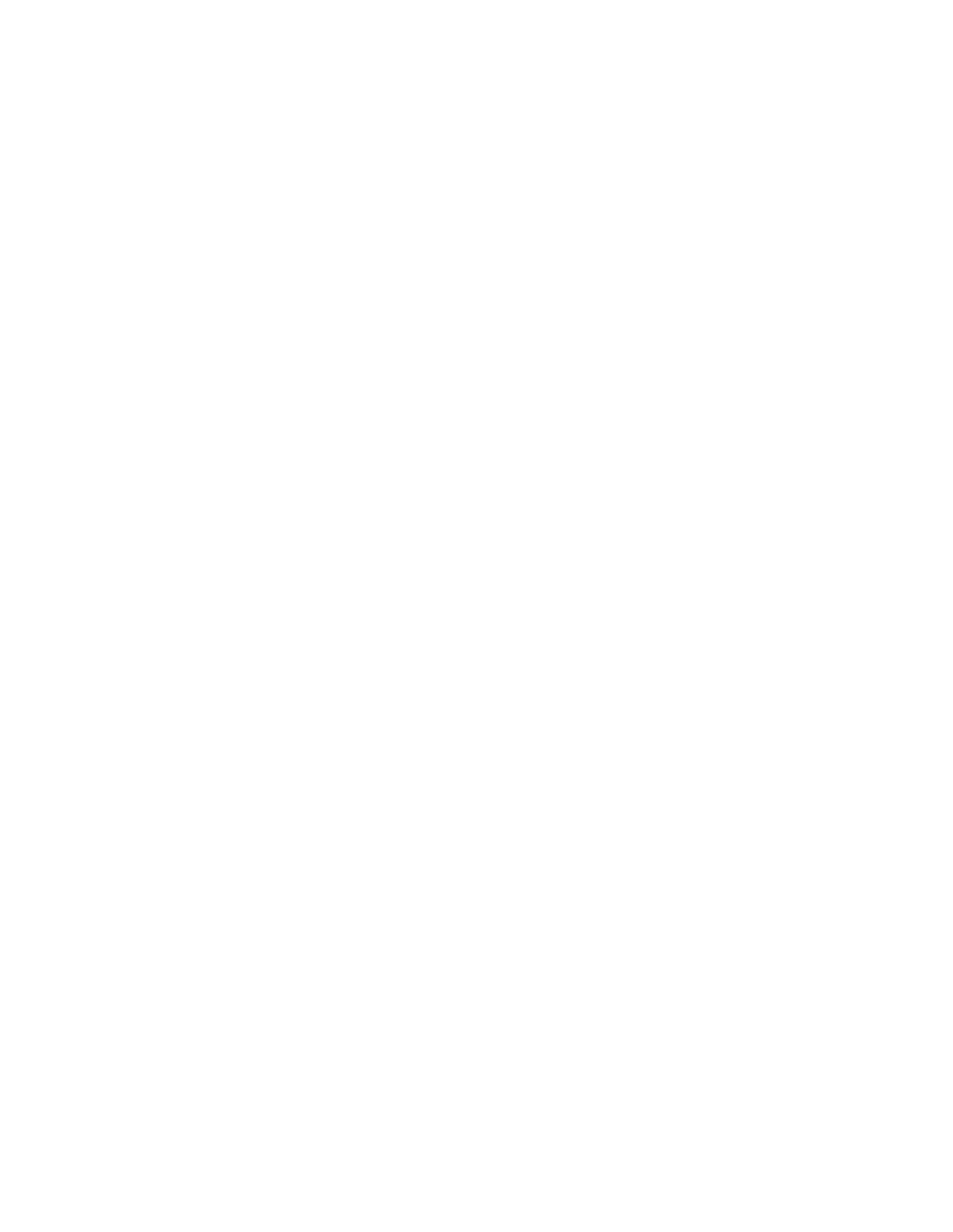## **Table of Contents**

| 1.0 |     |  |  |
|-----|-----|--|--|
|     | 1.1 |  |  |
|     | 1.2 |  |  |
| 2.0 |     |  |  |
|     | 2.1 |  |  |
|     | 2.2 |  |  |
|     | 2.3 |  |  |
|     | 2.4 |  |  |
|     | 2.5 |  |  |
|     | 2.6 |  |  |
|     | 2.7 |  |  |
| 3.0 |     |  |  |
| 4.0 |     |  |  |
| 5.0 |     |  |  |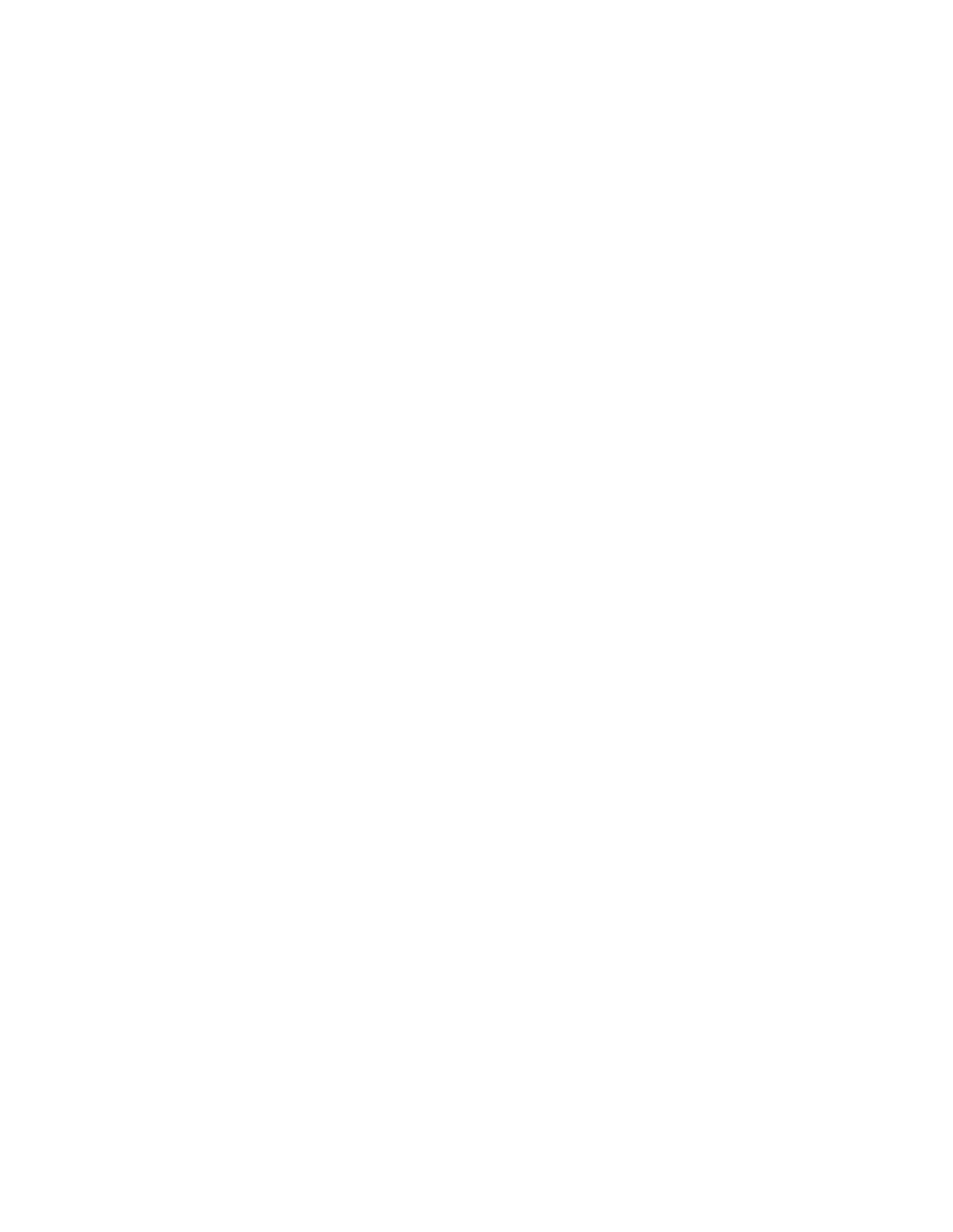# **List of Tables**

| Table ES.1 Resource Allocation Examples from Select Agencies  ES-3 |  |
|--------------------------------------------------------------------|--|
| Table 2.1 Suggested Performance Measures Aligned with National     |  |
|                                                                    |  |
|                                                                    |  |
|                                                                    |  |
| Table 2.5 Resource Allocation Examples from Select Agencies 2-19   |  |
| Table 2.6 Reporting Approaches for Sample State Agencies2-22       |  |
|                                                                    |  |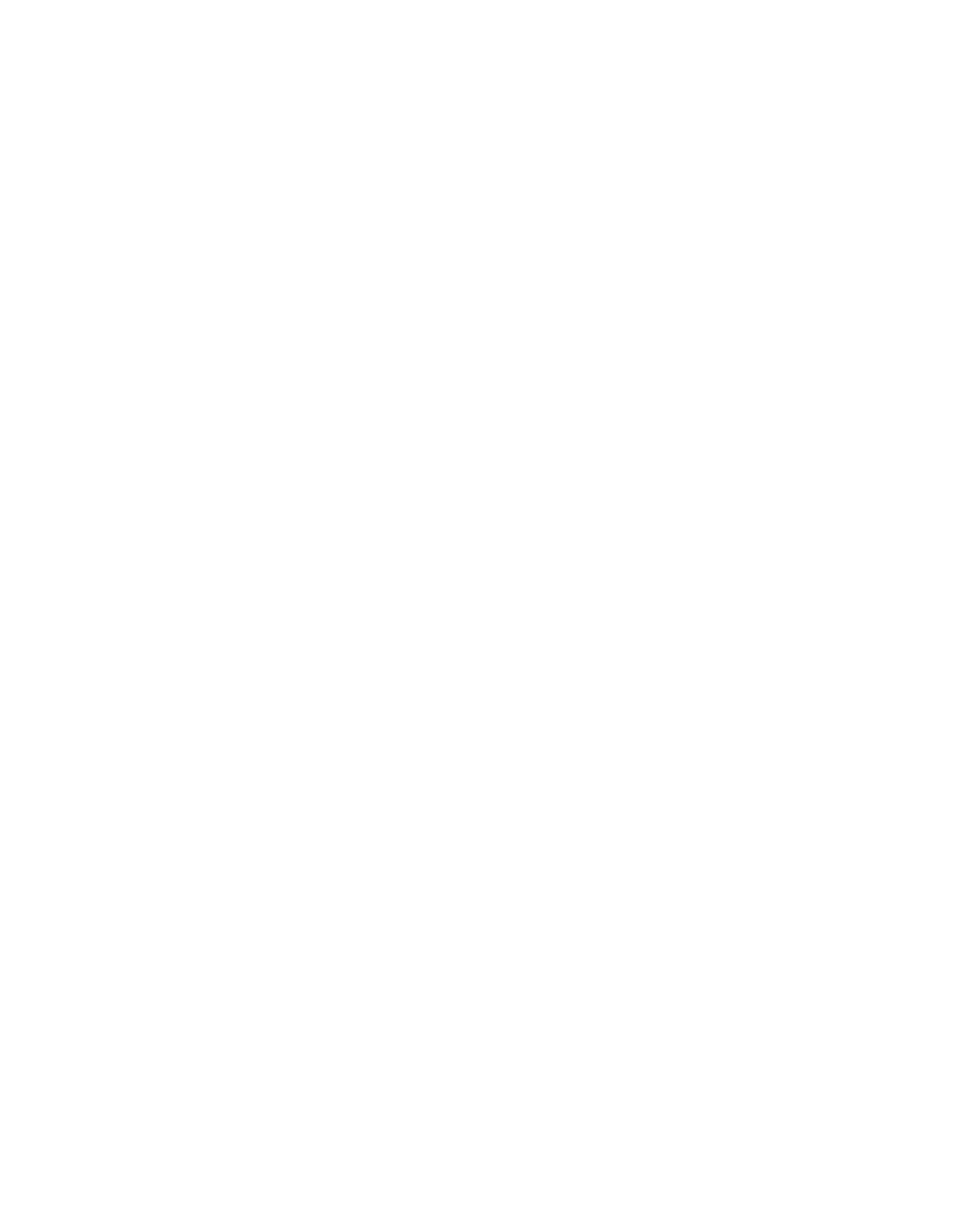# **List of Figures**

| Figure 2.2 Minnesota Long-Term Investment and Decision-Making Process  2-6 |  |
|----------------------------------------------------------------------------|--|
| Figure 2.3 Florida DOT's Performance Measures Framework2-7                 |  |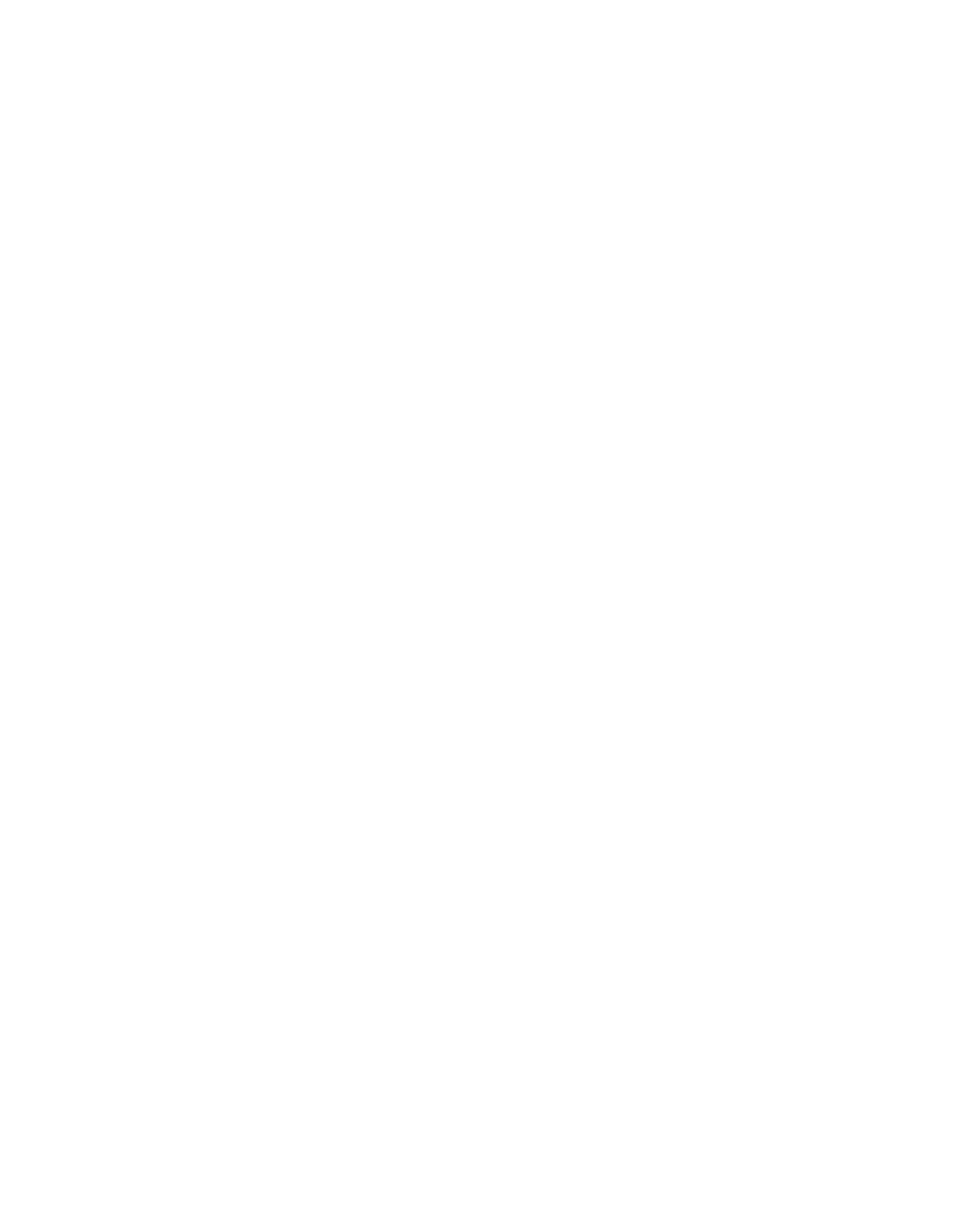# <span id="page-10-0"></span>**Executive Summary**

## **INTRODUCTION**

This white paper serves as a catalyst for discussion at the DOT CEO Leadership Forum. In particular, it addresses three key areas:

- 1. The business process referred to as "Performance Management," focusing on six basic components: goals and objectives, performance measures, targets, resource allocation, measuring and reporting results, and data quality;
- 2. The current state of the practice among state DOTs, with examples of performance-based decision-making; and
- 3. The issues that need to be addressed in adopting a performance-based Federal-aid Program, focusing on six performance categories: preservation, freight/economic development, safety, congestion, system operations, and environment.

Several recent NCHRP projects have developed guiding principles for establishing performance measures and documented case-study examples of performance management systems implemented by DOTs and other transportation agencies. AASHTO's Performance-Based Highway Program Task Force documented the current state of the practice of performance management. Further, a survey of performance management practices was distributed to state DOT CEOs; there were 23 respondents. This white paper builds on all of this material and implementation experience with a number of DOTs.

## **PERFORMANCE-BASED MANAGEMENT IN PRACTICE**

Performance management is a policy-directed, data-driven, performance-based business practice that links organization goals and objectives to resources and results. The outcomes of performance-based management include more efficient distribution of limited resources and a focus on accountability of decision-making.

Over the last 15 years, there has been a dramatic increase among state departments of transportation (DOTs) in the use of performance management principles to plan, prioritize, track, and improve the effectiveness of nearly all DOT functions to achieve the agency's fundamental goals. Performance information helps to guide decisions about priorities and resource allocation, not just for capital project delivery but also for internal agency management and operations.

At one end of the spectrum are agencies that have limited data mining and reporting capabilities or practices beyond those needed to meet Federal requirements. At the other end are a handful of agencies with well-developed performance management programs that help drive every aspect of the organization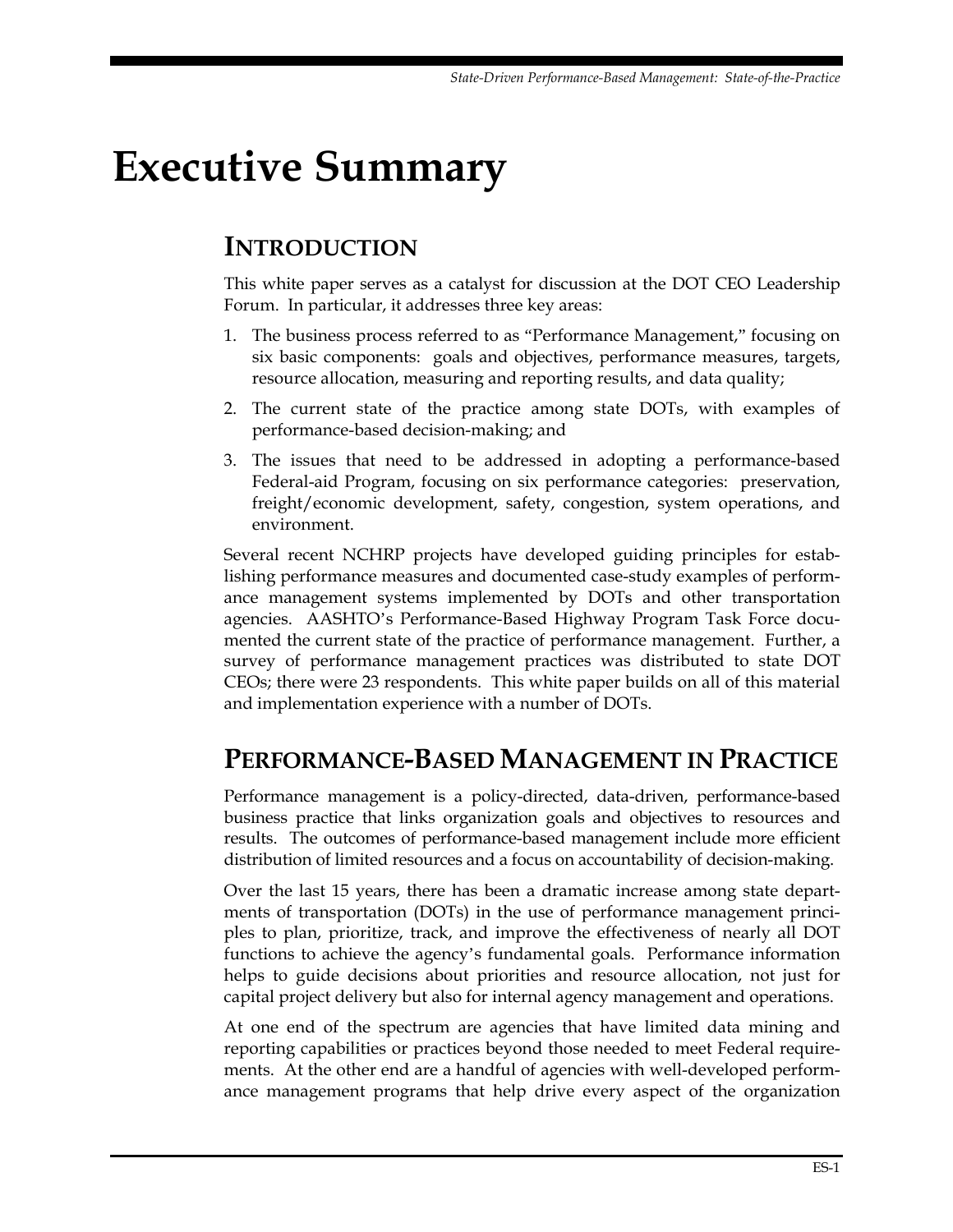including budgeting and project selection processes. In between are the rest of the state agencies with some level of predictive capability. These agencies have a commitment to using system and agency performance data to improve effectiveness and efficiency but with only some elements of a comprehensive performance management system in place. Progress and improvements in the performance management process are cyclical and occur incrementally over time, requiring sustained leadership over a number of years to achieve full implementation.

Despite institutional differences among agencies, several elements of best practice are frequently noted among the most advanced performance-based systems:

- The application of performance measures throughout the agency that are integrated vertically, horizontally, and among processes;
- The application of performance measurement in a systematic, documented way;
- Strong executive/managerial support and involvement in performance reviews and decisions on reallocating resources, in central and district offices, as well as among program and key business unit managers;
- Recognition that performance measurement can involve a culture change within the agency, with steps taken to focus on the positive aspects of this change while mitigating the potentially negative aspects;
- Transparency of performance results and their implications for transportation customers and stakeholders, as well as the owning/operating agency; and
- Several agencies link organizational performance and transportation system performance. This concept has existed for some time in the private sector, but now is being considered by public sector DOTs.

A "performance management framework" has been developed to illustrate the basic performance management principles that can be integrated into all of the critical functions and operations of a transportation agency (Figure ES.1). Actually using performance to drive resource allocation (the fourth box in the framework), such as budgeting or project prioritization, is the lynchpin of actual performance management. Table ES.1 shows examples of state DOTs that allocate resources based on performance. It should be noted that in addition to identifying states with transportation system performance measures, the table also identifies states, such as Ohio and Virginia, that have organization measures for staff accountability.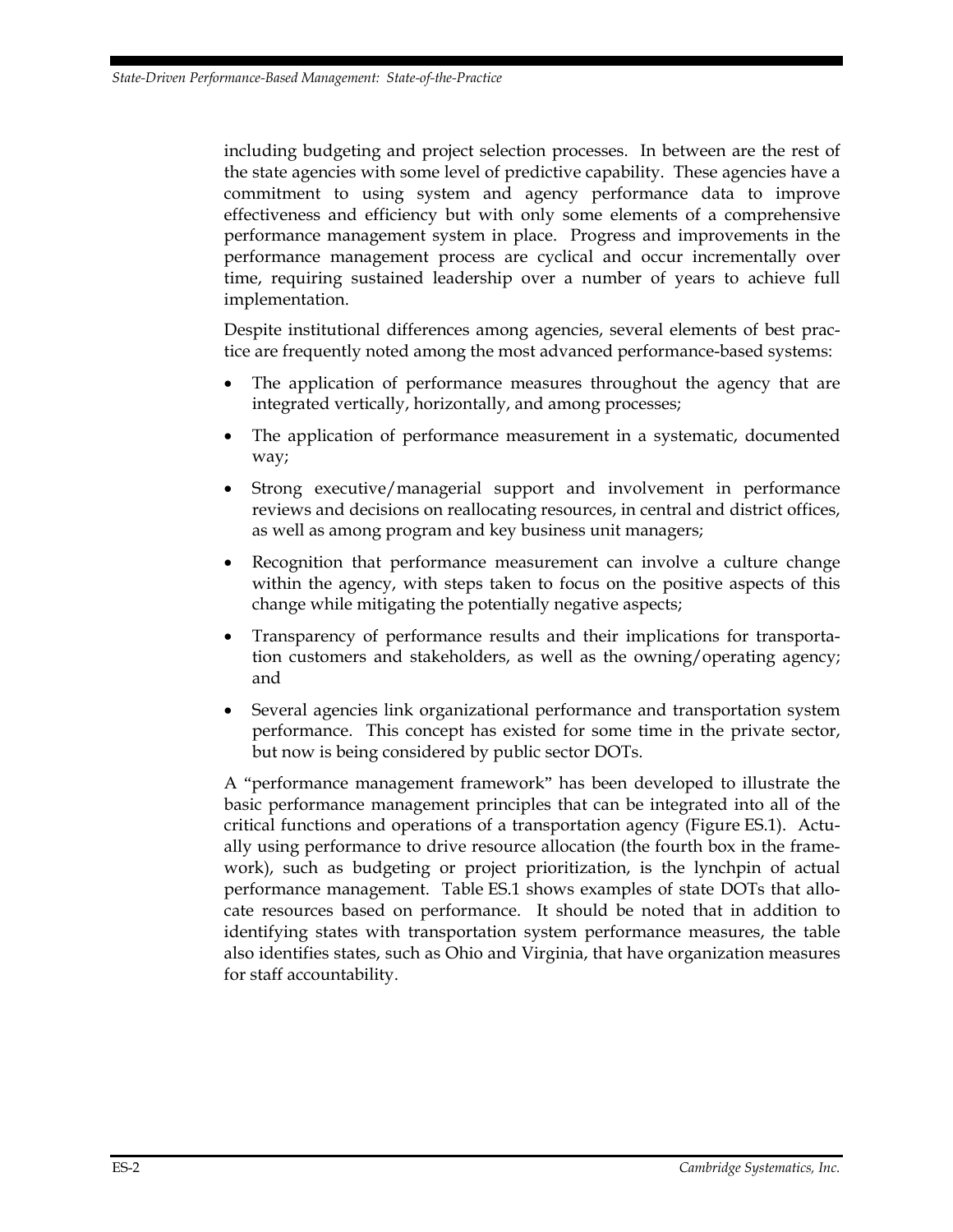

#### <span id="page-12-0"></span>**Figure ES.1 Performance Management Framework**

#### **Table ES.1 Resource Allocation Examples from Select Agencies**

| Agency                                                                                                                   | Examples of "Action" Based on Performance                                                                                                                                                                                                          |  |  |
|--------------------------------------------------------------------------------------------------------------------------|----------------------------------------------------------------------------------------------------------------------------------------------------------------------------------------------------------------------------------------------------|--|--|
| Arizona DOT                                                                                                              | Prioritization of capacity expanding projects outside of urban areas                                                                                                                                                                               |  |  |
| California DOT                                                                                                           | Allocation of resources for State Highway Operations and Protection Program                                                                                                                                                                        |  |  |
| Florida DOT                                                                                                              | Prioritization of program funding levels                                                                                                                                                                                                           |  |  |
| Minnesota DOT                                                                                                            | Capital budgeting decisions at the district level                                                                                                                                                                                                  |  |  |
|                                                                                                                          | Funding allocation across districts                                                                                                                                                                                                                |  |  |
|                                                                                                                          | Adjust types of investment in program                                                                                                                                                                                                              |  |  |
| Montana DOT<br>Capital funding allocations to districts, systems, and work types, and project<br>programming consistency |                                                                                                                                                                                                                                                    |  |  |
| Ohio DOT                                                                                                                 | Assessment of staff performance                                                                                                                                                                                                                    |  |  |
|                                                                                                                          | Allocation of funding across districts                                                                                                                                                                                                             |  |  |
|                                                                                                                          | "Face-to-face" meetings to develop action plans to address performance deficiencies                                                                                                                                                                |  |  |
| Pennsylvania DOT                                                                                                         | Identification of actions in district and bureau annual business plans to improve<br>performance                                                                                                                                                   |  |  |
|                                                                                                                          | Quarterly "face-to-face" meetings between district engineers and Deputy Secretary<br>for Highway Administration to review performance and identify actions to meet targets<br>Similar face to face meetings between Bureaus and Deputy Secretaries |  |  |
| Virginia DOT                                                                                                             | Staff accountability, performance bonuses                                                                                                                                                                                                          |  |  |
|                                                                                                                          | Monthly video conference with Commissioner to review project status for major<br>projects (based on "Dashboard")                                                                                                                                   |  |  |
| Washington DOT                                                                                                           | Quarterly meeting to review performance with 25-30 senior staff.                                                                                                                                                                                   |  |  |
|                                                                                                                          | Project prioritization                                                                                                                                                                                                                             |  |  |
|                                                                                                                          | Funding allocation across districts                                                                                                                                                                                                                |  |  |

Source: NCHRP Report 8-36(47).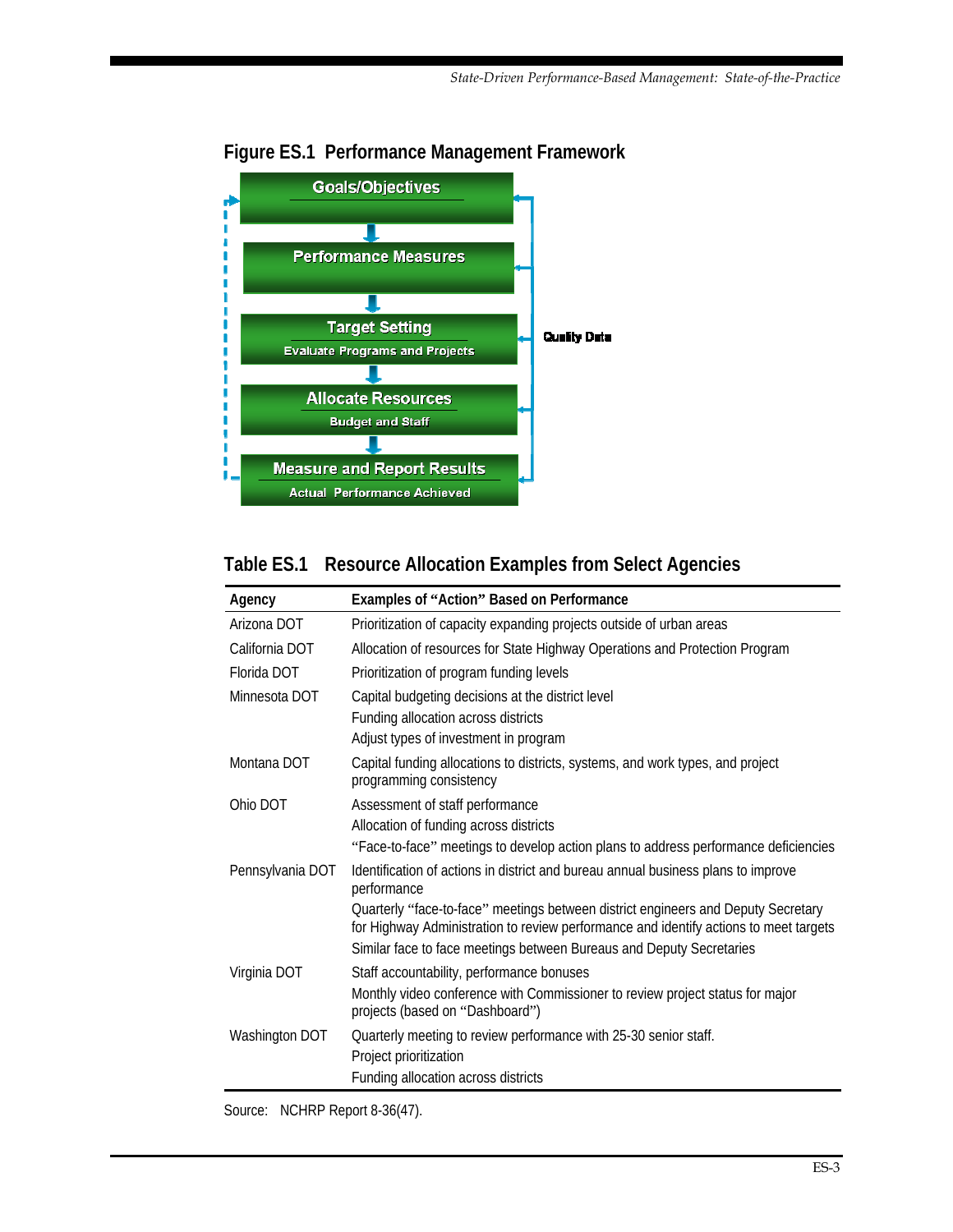## <span id="page-13-0"></span>**ISSUES AND CHALLENGES**

Several high-level issues and challenges have emerged from performance management research and case studies:

- The degree to which state DOTs have influence over what is being measured relative to external factors;
- Funding availability;
- Data collection resources;
- Integration with, and influence of, external processes, legislative requirements, and other external elements;
- Deciding the "level" for targets, to make sure they're not too easy or impossible to reach, as well as short-term versus long-term targets, and what to do if the targets are met or not met;
- The degree to which targets are made public; and
- Consistency in reporting between regions and, at the national level, between states.

A national performance management system provides several challenges at the state level:

- National goals that are relevant to each state;
- Performance measures and targets that are relevant to each state;
- The ability in terms of resources and funding of each DOT to develop data management systems to support performance-based decisions; and
- The level to which state and Federal government is accountable, and the way in which funding is tied to performance and targets.

## **CONCLUSION AND FUTURE DIRECTIONS**

The trend towards states adopting performance management has been the result of several factors, including the demand for more accountability from government programs and agencies, the pressure of scarce financial resources, and the recognition of best business practice. These factors will largely shape the upcoming Authorization discussions in Congress.

WSDOT has recognized the following key lessons over its long process of developing a performance-based management system:

- **Keep perspective.** Performance measurement is one of several decisionmaking tools.
- **Timing is everything.** Don't delay until you have the perfect data, framework, or IT system.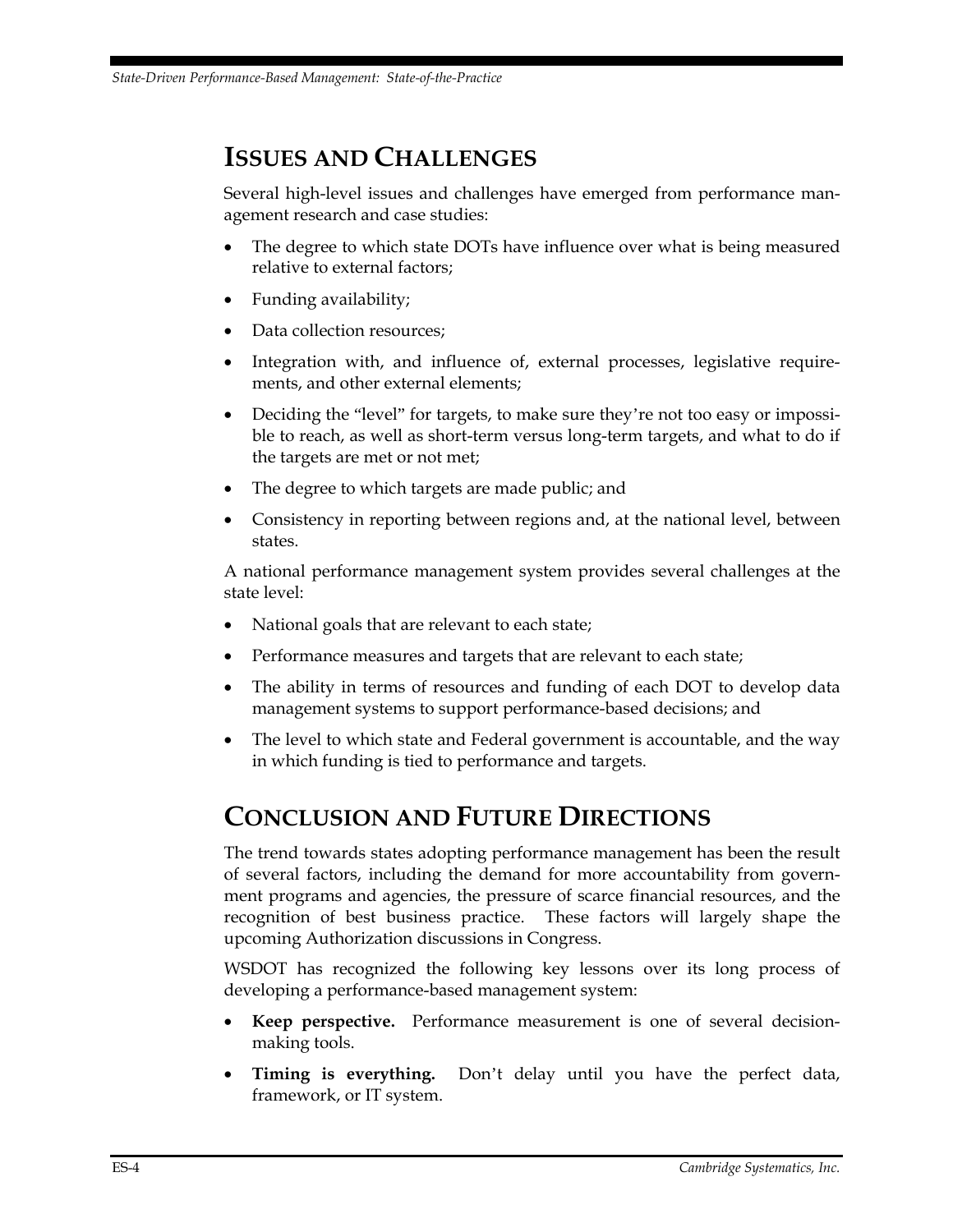- **Lead, don't follow.** Tell your story before someone else tells it for you.
- **Don't tolerate silos.** Strive for a "One DOT" mentality.

In general, survey respondents and participants at the 2009 CEO Leadership Forum agreed with these conclusions. In particular, in terms of timing, it is important to get started with available tools and measures and refine them over time. State DOTs feel that any national performance management system should focus on areas of existing expertise, especially safety and preservation; other areas, particularly environment, freight, and economic development, need more research and development. Increased sharing of best practices and training will be required for states to reach the levels of performance management likely to be required by any national performance-based system.

In the Congressional Authorization discussions, it will be important to recognize that even though performance management is recognized as a best business practice, it alone will not guarantee that a desired or acceptable level of performance will be achieved. Most importantly, total funding available for transportation will limit the performance that is possible to achieve even with a comprehensive performance process in place. As AASHTO has stated, "if sufficient funding is not available, performance management does not make up the difference." What performance management can help to achieve is the best level of performance possible given the resources that are available. However, available resources must be spread across a range of performance areas. Performance management involves balancing performance with resources and making tradeoffs to reflect local priorities. Achieving the best level of performance depends on several factors:

- Consistency in, and understanding of, goals, objectives, performance measures, and targets;
- High-quality data to support performance management decisions;
- The ability of managers, and the availability of analytic tools, to identify performance impacts of projects realistically and efficiently; and
- The ability to use performance information to inform as well as manage expectations among the political leadership, stakeholders, and the public.

Successful implementation will continue to result in:

- Improved system and organizational performance;
- Greater results with constrained resources and fewer investments with low performance benefits;
- Strengthened accountability with elected officials and stakeholder groups; and
- Improved communication with the full range of stakeholders.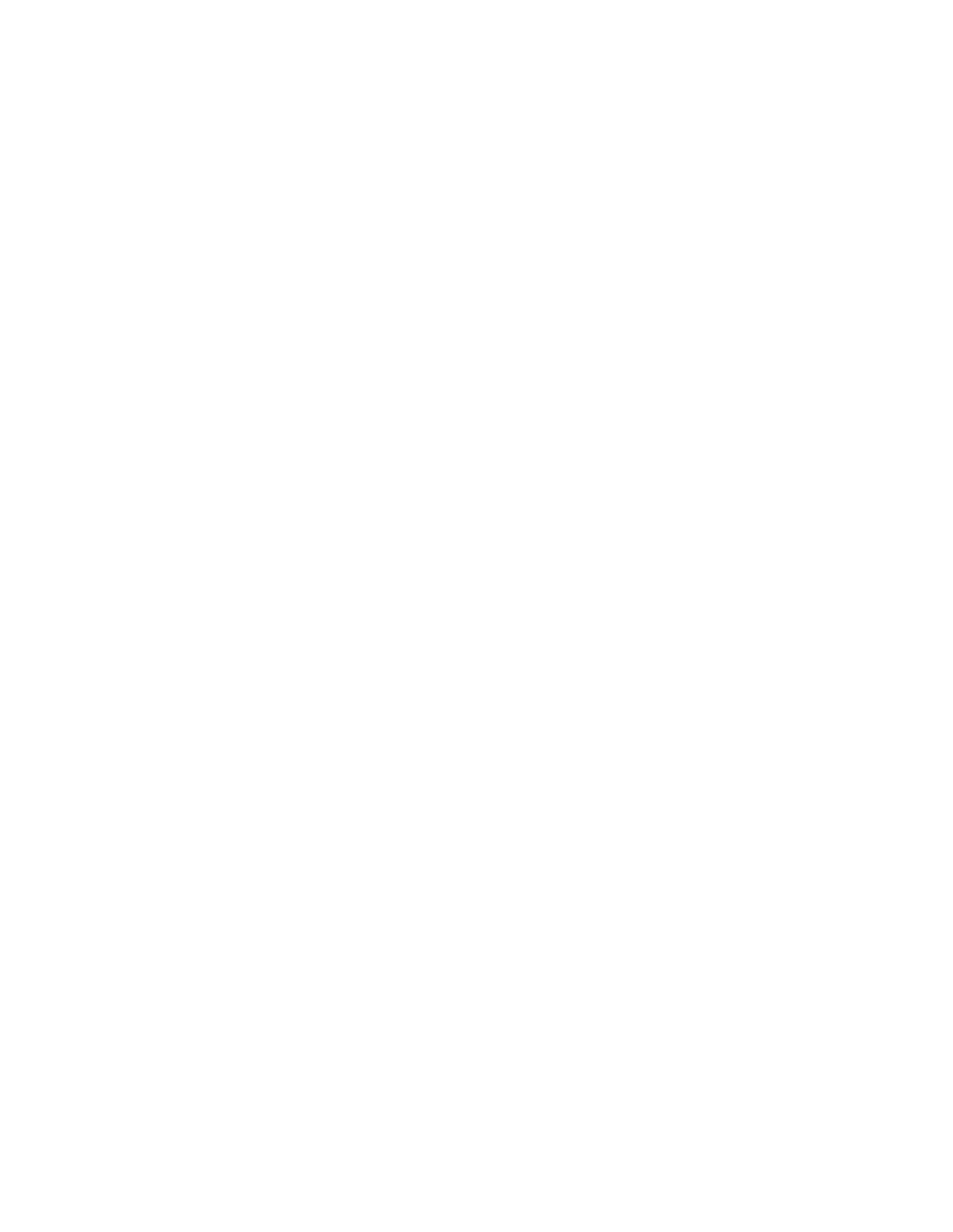# <span id="page-16-0"></span>**1.0 Introduction and Background**

## **1.1 CEO FORUM OBJECTIVES**

Performance management is the topic of the 2009 DOT CEO Management Forum. Performance management is defined as an ongoing process that translates strategic goals into performance measures and targets used to guide investments of both human and capital resources. The process provides continuous feedback to determine the impact of those investments on achieving desired performance outcomes.

Many state DOTs successfully have used performance measurement for years to provide improved system performance, enhanced public credibility, and in several states increased state funding. However, increasing pressure for public accountability and transparency, combined with the need to maximize limited resources, has prompted many more agencies to adopt or expand performancebased management programs.

A primary purpose of the forum is to identify and address high-priority issues and concerns surrounding performance management and its relationship to legislative program and policy development, particularly as applicable to Federalaid programs. It provides an opportunity for more in-depth peer-to-peer discussion by CEOs and the development of actions that will support an effective nationwide performance management program in preparation for the next transportation funding reauthorization.<sup>[1](#page-16-1)</sup> The forum will also help guide the future direction and activities of AASHTO's recently formed Standing Committee on Performance Management.

## **1.2 OUTLINE AND ROLE OF THIS WHITE PAPER**

 $\overline{a}$ 

This white paper serves as a catalyst for discussion at the DOT CEO Leadership Forum. In particular, it addresses three key areas:

- 1. The business process referred to as "Performance Management," focusing on six basic components: goals and objectives, performance measures, targets, resource allocation, measuring and reporting results, and data quality (Section 2.0);
- 2. The current state of the practice among state DOTs, with examples of performance-based decision-making (Section 2.0); and

<span id="page-16-1"></span><sup>1</sup> In October 2008, AASHTO adopted an Authorization Policy calling for a state-driven performance management process to achieve national transportation goals.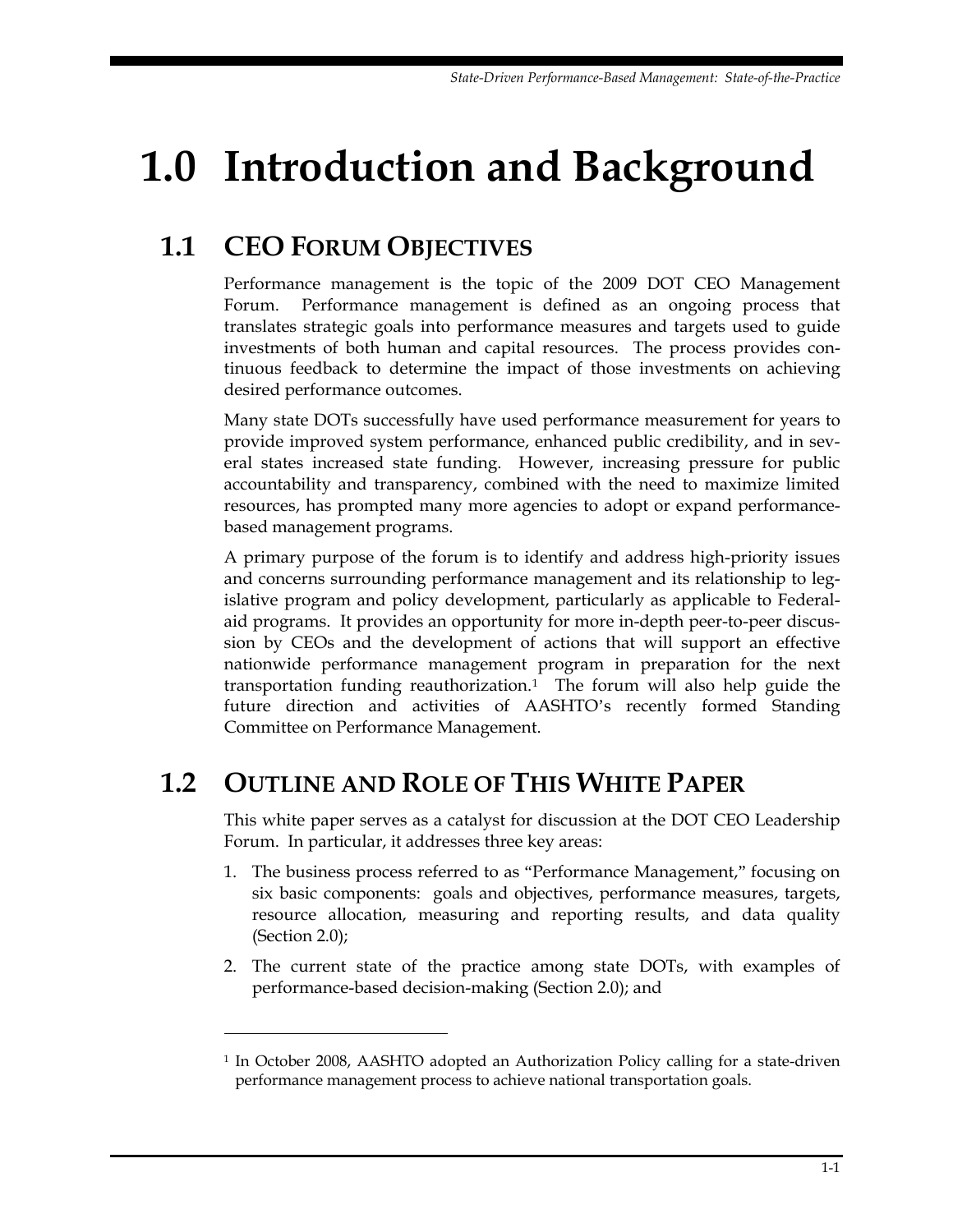3. The issues that need to be addressed in adopting a performance-based Federal-aid Program, focusing on six performance categories: preservation, freight/economic development, safety, congestion, system operations, and environment (Section 3.0).

Section 4.0 provides summary conclusions and future plans and directions.

To address performance management for state DOTs and identify issues (as well as successes), several key questions are considered:

- What are some of the most critical performance measures for state DOTs and state DOT CEOs, and how are they used to change performance?
- What have been the challenges and success factors for state DOTs implementing performance management?
- What resources and information do state DOTs need to start or improve performance management?

Several recent NCHRP projects have developed guiding principles for establishing performance measures and documented case-study examples of performance management systems implemented by DOTs and other transportation agencies. AASHTO's Performance-Based Highway Program Task Force documented the current state of the practice of performance management. Further, a survey of performance management practices was distributed to state DOT CEOs; there were 23 respondents. This white paper builds on all of this material and implementation experience with a number of DOTs.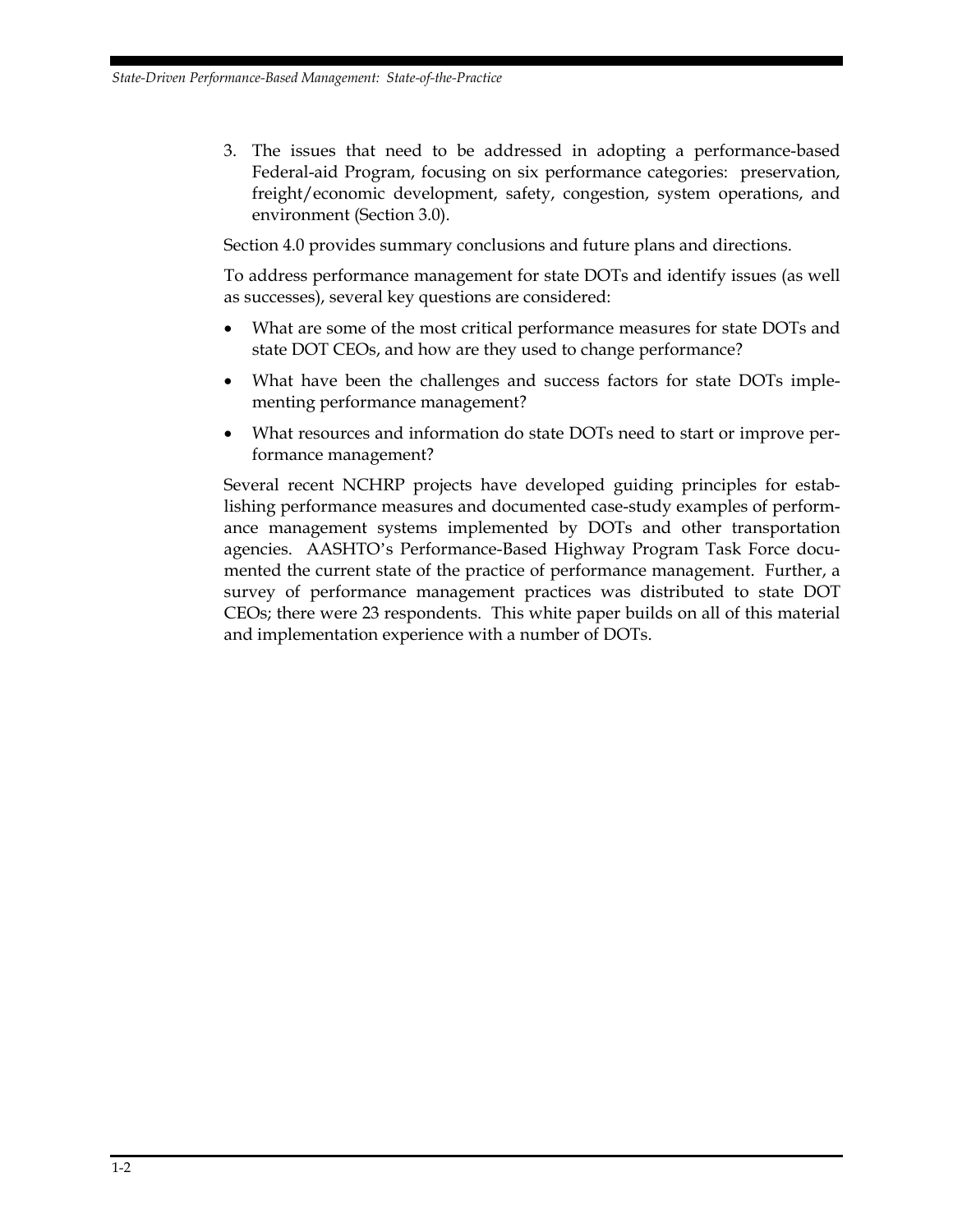# <span id="page-18-0"></span>**2.0 Performance-Based Management in Practice**

## **2.1 OVERVIEW**

Performance management is a policy-directed, data-driven, performance-based business practice that links organization goals and objectives to resources and results. The outcomes of performance-based management include more efficient distribution of limited resources and a focus on accountability of decision-making.

Over the last 15 years, there has been a dramatic increase among state departments of transportation (DOTs) in the use of performance management principles to plan, prioritize, track, and improve the effectiveness of nearly all DOT functions to achieve the agency's fundamental goals. Performance information helps to guide decisions about priorities and resource allocation, not just for capital project delivery but also for internal agency management and operations. Performance management (and overall use of performance measures) has been applied for many purposes in state DOTs:

- Providing a foundation for policy formulation and systemwide planning;
- Issuing "report cards";
- Tracking progress toward publicized policy goals and agency priorities;
- Supporting investment decision-making in resource allocation, performancedriven investment decisions, formalized performance-based budgeting, and strengthened internal program management;
- Demonstrating accountability and responsiveness to stakeholders, ensuring "wise use of tax dollars";
- Assessing the status of a program, evaluating its cost- and performanceeffectiveness;
- Meeting or responding to Federal and state legislative mandates and reporting requirements;
- Guiding improved delivery of services, focusing on desirable outcomes and alternative methods of delivering these results;
- Engaging an agency within a comprehensive, statewide performance initiative aimed at broad-based improvement in government delivery of services and accountability; and
- Improving communication within the agency itself as well as with transportation system users, political leaders, other stakeholders, and the public at large.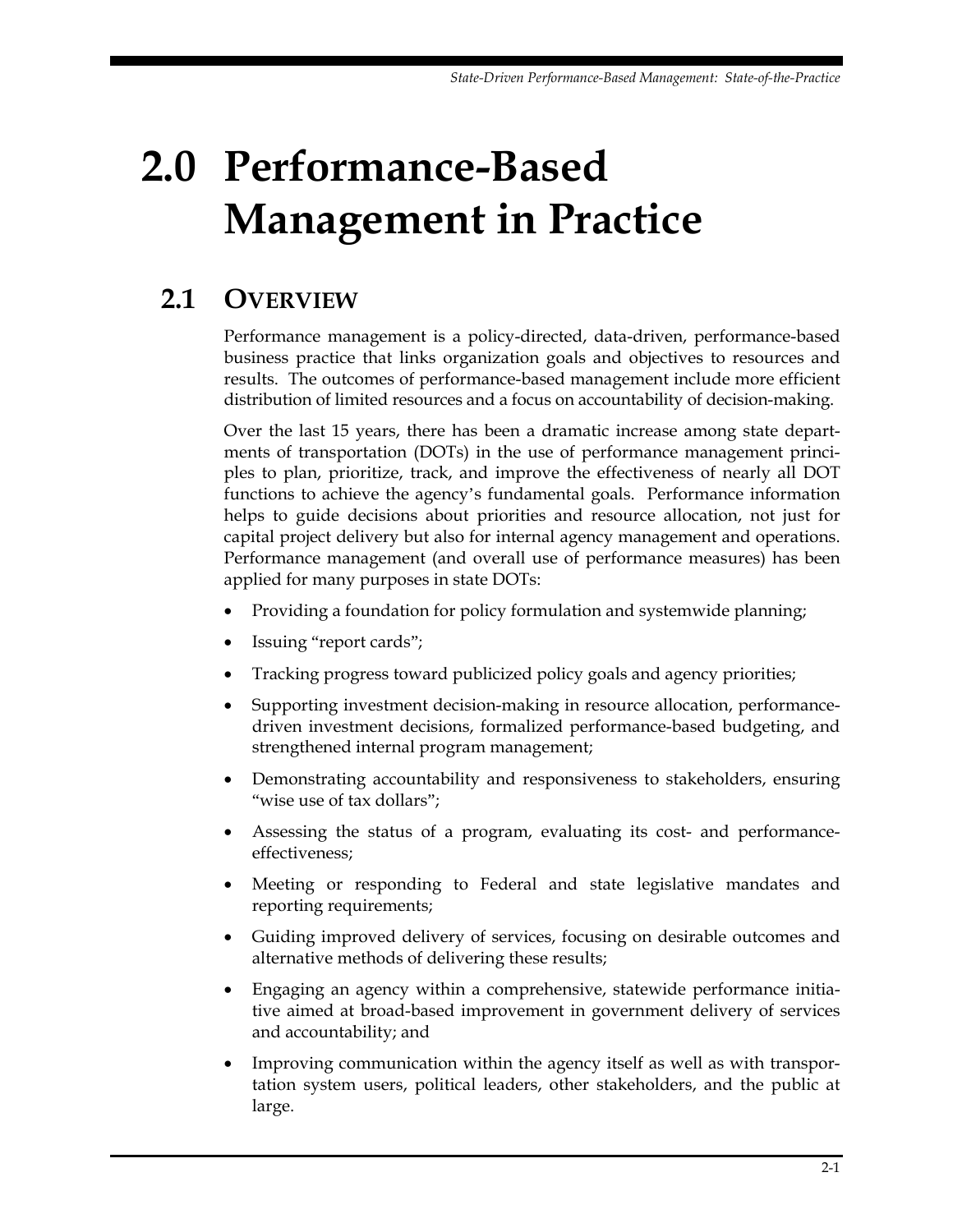At one end of the spectrum are agencies that have limited data mining and reporting capabilities or practices beyond those needed to meet Federal requirements. At the other end are a handful of agencies with well-developed performance management programs that help drive every aspect of the organization including budgeting and project selection processes. In between are the rest of the state agencies with some level of predictive capability. These agencies have a commitment to using system and agency performance data to improve effectiveness and efficiency but with only some elements of a comprehensive performance management system in place. Progress and improvements in the performance management process are cyclical and occur incrementally over time, requiring sustained leadership over a number of years to achieve full implementation.

Despite institutional differences among agencies, several elements of best practice are frequently noted among the most advanced performance-based systems:

- The application of performance measures throughout the agency that are integrated vertically, horizontally, and among processes;
- The application of performance measurement in a systematic, documented way;
- Strong executive/managerial support and involvement in performance reviews and decisions on reallocating resources, in central and district offices, as well as among program and key business unit managers;
- Recognition that performance measurement can involve a culture change within the agency, with steps taken to focus on the positive aspects of this change while mitigating the potentially negative aspects;
- Transparency of performance results and their implications for transportation customers and stakeholders, as well as the owning/operating agency; and
- Several agencies link organizational performance and transportation system performance. This concept has existed for some time in the private sector, but now is being considered by public sector DOTs.

A "performance management framework" has been developed to illustrate the basic performance management principles that can be integrated into all of the critical functions and operations of a transportation agency, from program development to delivery to agency operations (Figure 2.1).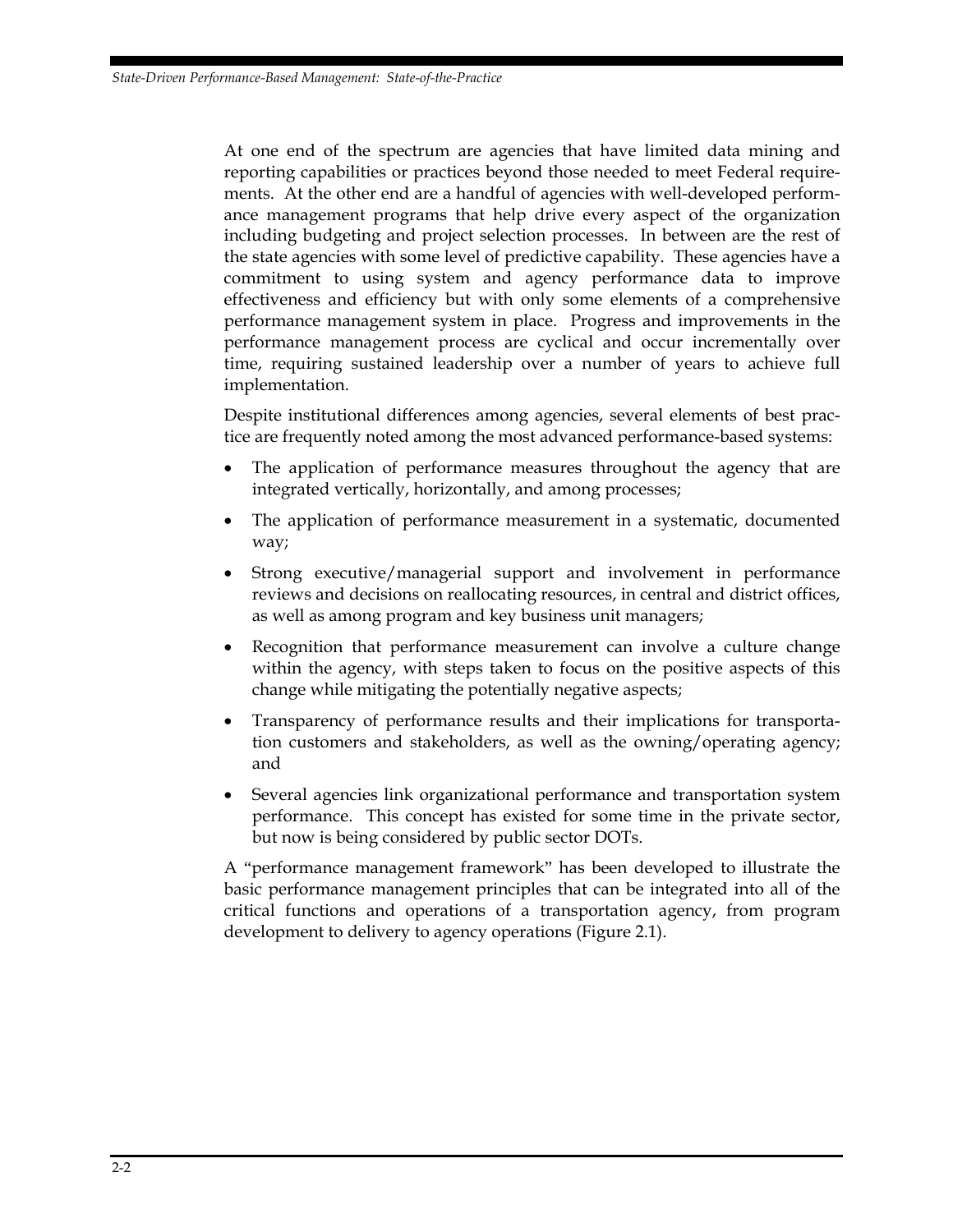

<span id="page-20-0"></span>**Figure 2.1 Performance Management Framework** 

This framework is based on six principles:

- 1. **Setting Goals and Objectives** An organization's policy goals and objectives provide the foundation for performance-based management decisions and define agency priorities;
- 2. **Selecting Performance Measures** Performance measures establish a set of metrics to help organizations monitor progress toward satisfying a goal or objective;
- 3. **Setting Performance Targets** Establishing quantifiable targets for each performance measure allows agencies to gauge specific, numerical progress over time relative to a desired goal;
- 4. **Allocating Resources** An organization builds upon the preceding steps by allocating resources such as time and money, through processes such as budgeting, to achieve specific targets;
- 5. **Measuring and Reporting Results** Monitoring through data collection and reporting progress to decision-makers and other stakeholders allows organizations to identify key factors influencing performance and necessary actions to improve results; and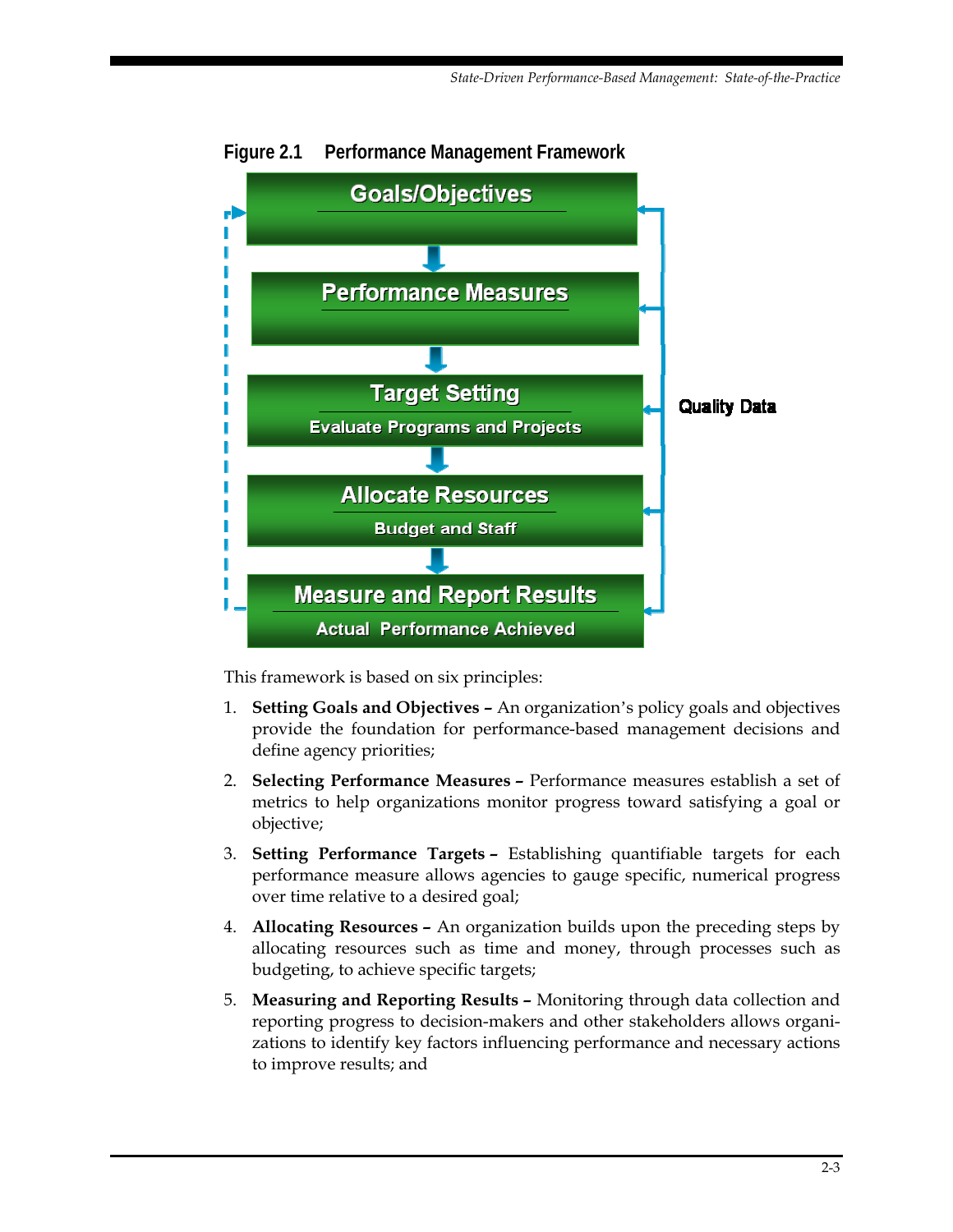<span id="page-21-0"></span>6. **Ensuring Data Quality –** Effective decision-making through each element of the performance measurement framework requires a solid foundation of accurate, timely, and appropriate data.

Performance management best-practices and cases below are organized according to these elements of the framework.

## **2.2 GOALS AND OBJECTIVES**

#### **Overview of Best Practices**

An organization's policy goals and objectives define agency priorities and provide the foundation for performance-based management decisions. Agencies commonly define strategic goals and objectives in long-range plans, strategic plans, program development reports, or other documents. To develop goals and objectives for state transportation plans, Federal law and planning regulations require input from a wide range of agencies and stakeholders, including elected officials, business leaders, transportation interest groups, the media, and the general public. This process ensures that a state's goals and objectives reflect statewide issues, concerns, and priorities. The cyclical performance management process allows for periodic assessment and adjustment of policy goals and objectives as state priorities change.

The goal-setting process is important for an agency to focus the development of performance management within a core set of activities. Rather than starting out with a large number of strategic initiatives that require unwieldy numbers of performance measures and that may distract the decision-making process, most successful performance management programs start small. After learning from experience and building support over time, the program can be expanded to encompass a broader range of performance-based decisions.

While the specific focus of an agency's goals and objectives will vary from state to state, there are several common emphasis areas among state DOTs:

- Safety;
- Transportation system preservation;
- Operational efficiency/productivity;
- Management capacity/organizational effectiveness;
- Environmental stewardship;
- Employee development;
- Transportation system enhancement;
- Relationships with partners and suppliers;
- Customer service and satisfaction;
- Congestion mitigation;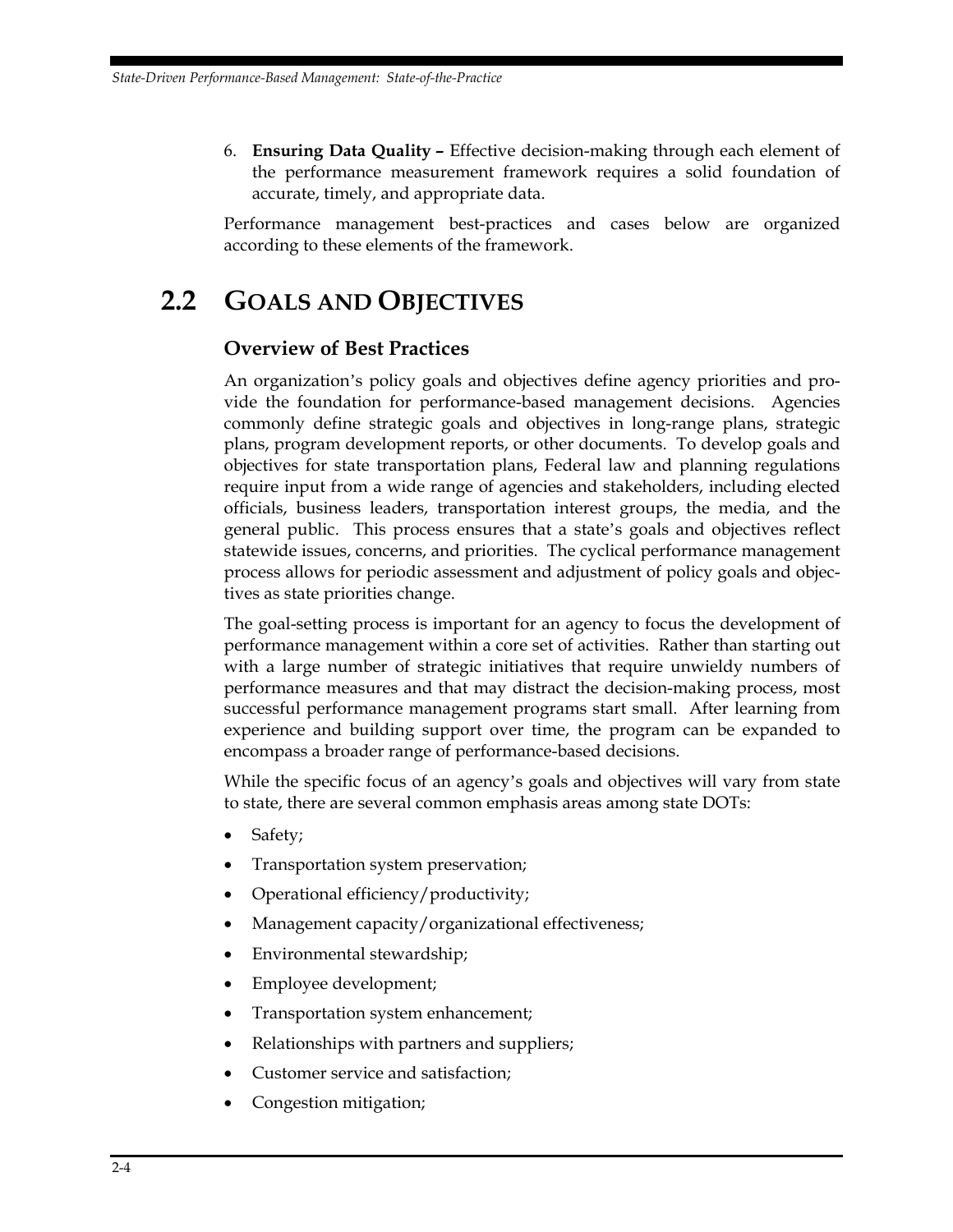- Economic development; and
- Financial viability.[2](#page-22-0)

AASHTO'S recently adopted Authorization Policy suggests six key national goal areas:

- 1. Preserve and renew the system and maintain urban and rural accessibility and connectivity;
- 2. Enhance economic competitiveness, interstate commerce and national defense through an enhanced freight system;
- 3. Improve transport safety;
- 4. Reduce congestion and improve urban and rural accessibility and connectivity using multimodal solutions;
- 5. Support system reliability, national security and natural disaster response through enhanced system operation and management; and
- 6. Enhance the environment and community quality of life.

#### **Selected Cases**

The Washington legislature defines goals for the State's transportation program as *preservation, safety, mobility, environment*, and *stewardship*. The statute mandates that these goals be "the basis for establishing detailed and measurable objectives and related performance measures." It calls upon the Office of Financial Management (OFM) to establish objectives (as well as performance measures) for WSDOT and other state agencies with transportation-related responsibilities.[3](#page-22-1)

In Minnesota long-term goals outlined in Mn/DOT's *Strategic Plan* lead to policies and performance measures that are defined in the *Statewide Transportation Plan* (STP), with resulting identification of system deficiencies and proposed improvements in supporting local, tribal, interregional, and modal plans (Figure 2.2).[4](#page-22-2) Implementation details are contained in 10-Year *Capital and Service Improvements Programs* and the *Statewide Transportation Improvement Program* (STIP). More detailed, short-term performance measures that are based on the STP measures are reported in agency division or office business plans (which have a horizon of 2 years) and work plans (span of less than 1 year).

<u>.</u>

<span id="page-22-0"></span><sup>2</sup> NCHRP Synthesis 326.

<span id="page-22-1"></span><sup>3</sup> NCHRP 8-70 Interim Report 1 (unpublished document).

<span id="page-22-2"></span><sup>4</sup> *Minnesota Statewide Transportation Plan: Moving People and Freight from 2003 to 2023*. Minnesota Department of Transportation, St. Paul, Minnesota, August 2003. www.oim.dot.state.mn.us/StatePlan/index.html. Accessed July 11, 2008.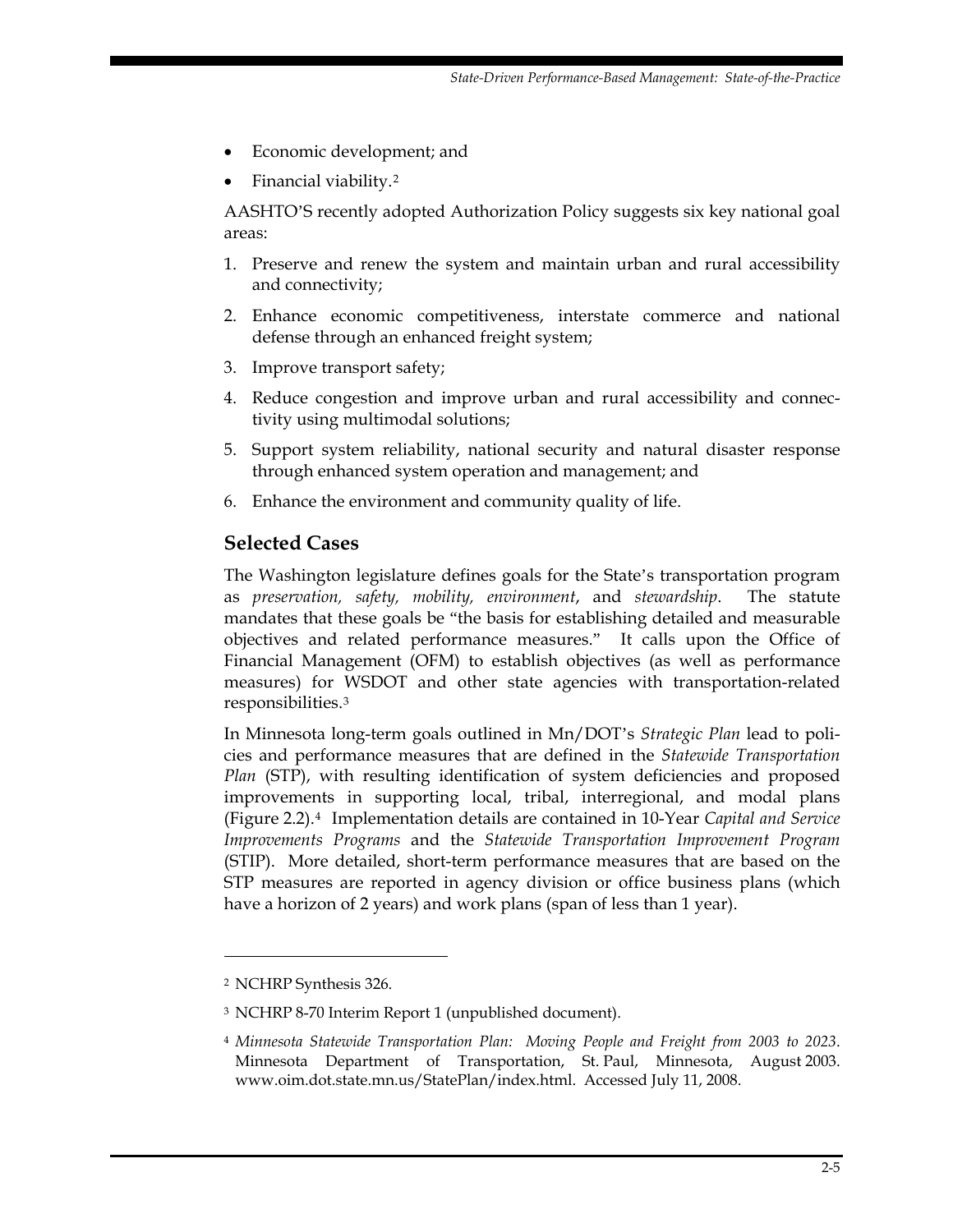

#### <span id="page-23-0"></span>**Figure 2.2 Minnesota Long-Term Investment and Decision-Making Process**

Source: Minnesota Statewide Transportation Plan, August 2003.

Mn/DOT's strategic goals as outlined in its 2003 Strategic Plan,<sup>[5](#page-23-1)</sup> currently being revised in 2009, are to: 1) safeguard what exists in the transportation system; 2) make the system operate better; and 3) make Mn/DOT work better. For each of these strategic directions the STP has specified policies, each with an associated set of performance measures. For example, the goal to Safeguard What Exists entails the following long-range policies:

- Preserve essential elements of the existing transportation system;
- Support land use decisions that preserve mobility and enhance the safety of transportation systems; and
- Effectively manage the operation of existing transportation systems to provide maximum service to customers.

<u>.</u>

<span id="page-23-1"></span><sup>5</sup> *Strategic Plan 2003: Helping Minnesotans Travel Safer, Smarter and More Efficiently*. Minnesota Department of Transportation, St. Paul, Minnesota, 2003. www.dot.state.mn.us/ information/statplan00/index.html. Accessed July 11, 2008.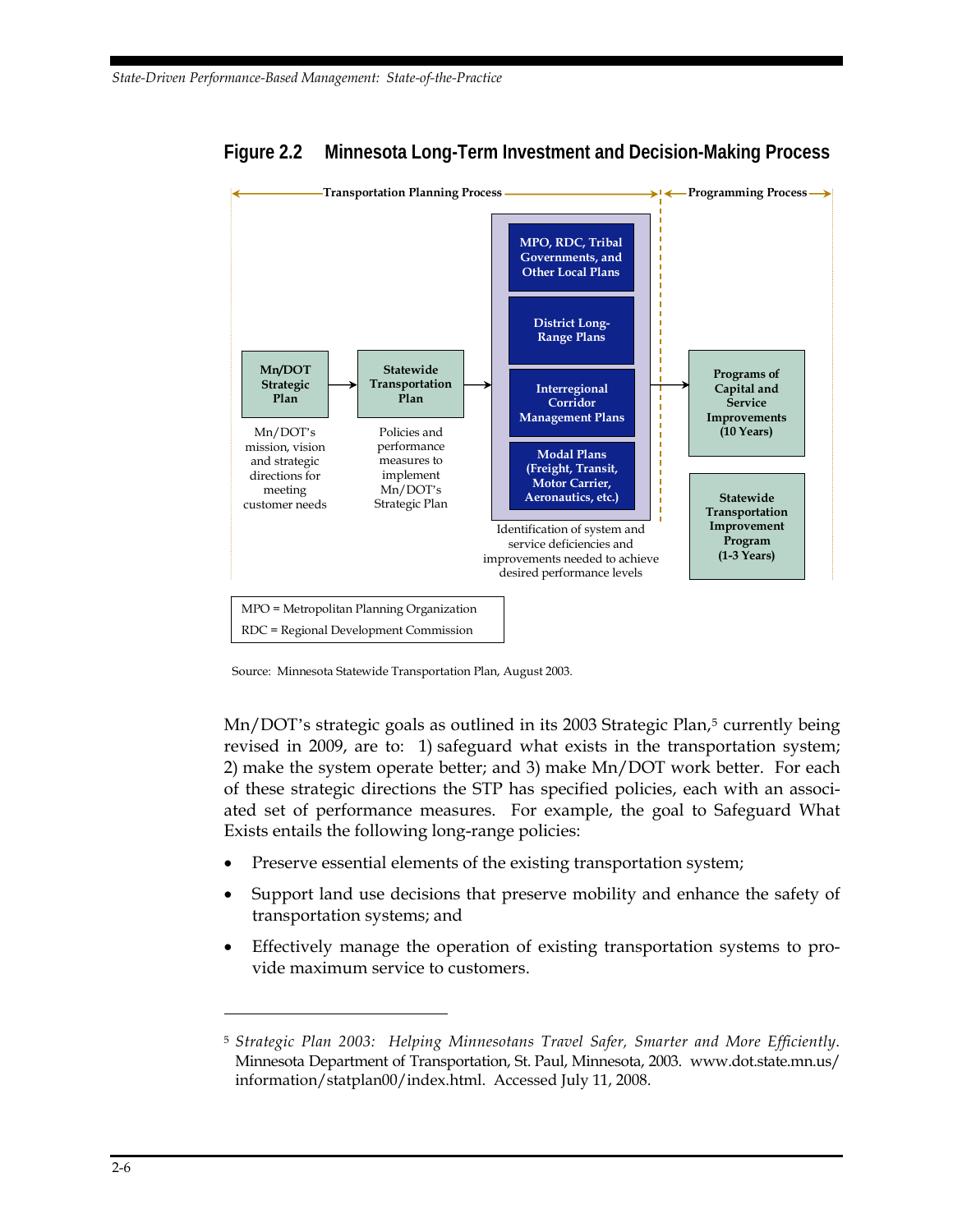<span id="page-24-0"></span>The long-range goals outlined in the Florida Department of Transportation's (FDOT) Florida Transportation Plan (FTP) provide the policy direction and desired outcomes for Florida's transportation system over the next 20 years (Figure 2.3).





Source: Florida DOT.

The five broad goals in the FTP include:

- 1. A safer and more secure transportation system;
- 2. Enriched quality of life and responsible environmental stewardship;
- 3. Adequate and cost-efficient maintenance and preservation of transportation assets;
- 4. A stronger economy through enhanced mobility for people and freight; and
- 5. Sustainable transportation investments for Florida's future.

Each of the goals in the FTP is supported by a total of 29 more specific long-range objectives. While the long-range FTP does not propose performance measures or targets, such quantitative information is provided in the Short-Range Component. The Short-Range Component is based on the 5 goals of the FTP but substitutes 13 short-term objectives – spanning up to 10 years – for the longrange objectives of the FTP. For example, the goal of a safer, more secure transportation system is subdivided into performance-based objectives for reductions in the highway vehicle fatality rate, bicycle fatality and serious injury rate,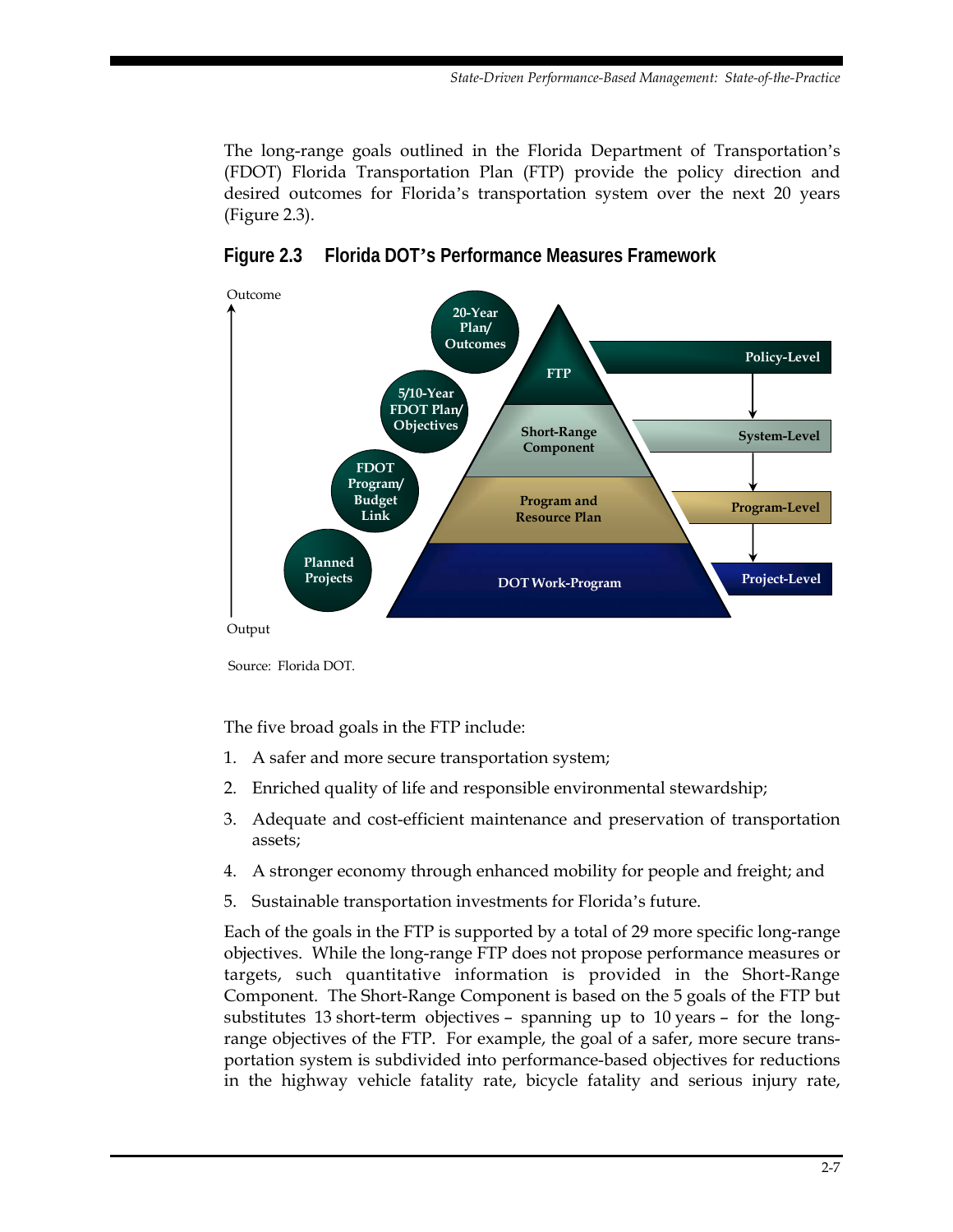<span id="page-25-0"></span>pedestrian fatality and serious injury rate, and motorcyclist fatality and serious injury rate.<sup>[6](#page-25-1)</sup>

A business plan for the Maryland DOT's State Highway Administration (SHA) defines goals related to six key performance areas: 1) highway safety, 2) mobility, 3) system preservation and maintenance, 4) environmental stewardship, 5) organization effectiveness, and 6) customer communication, service, and satisfaction.

The Texas DOT criteria for project selection and budgeting address five goals: 1) reduce congestion; 2) enhance safety; 3) expand economic opportunity; 4) improve air quality; and 5) increase the value of transportation assets. The Department accomplishes these goals through four basic strategies: 1) TxDOT will use all available financial tools to build transportation projects; 2) TxDOT will empower local and regional leaders to solve local and regional transportation problems; 3) TxDOT will increase competitive pressure to drive down the cost of transportation projects; and 4) TxDOT will demand consumer-driven decisions that respond to traditional market forces.[7](#page-25-2)

The California Department of Transportation (Caltrans) is in the early stages of implementing a performance management program. They define five goals (safety, mobility, delivery, stewardship, and service) and 26 objectives in their recently updated five-year strategic plan. Caltrans provided the opportunity for every employee to participate in the strategic plan's development to ensure buyin, commitment, and ownership of the plan at all staff levels. The California Transportation Plan (CTP) defines goals, policies, and strategies to guide decisions toward an integrated, multimodal, sustainable transportation system. System performance measures relate to mobility, accessibility, preservation, economic vitality, safety and security, equity, and environmental quality. Regional Transportation Plan (RTP) Guidelines assist metropolitan planning organizations (MPOs) in developing RTPs consistent with Federal requirements and the CTP.

## **2.3 PERFORMANCE MEASURES**

#### **Overview of Best Practices**

Performance measures help to translate broad policy goals and objectives into actionable programs, policies, projects, and services. Upper-level management at many DOTs use performance measures to track progress towards the goals outlined in the strategic planning process. Failure to properly align performance

 $\overline{a}$ 

<span id="page-25-1"></span><sup>6</sup> Short-Range Component of the Florida Transportation Plan. Slide presentation. Florida Department of Transportation, Tallahassee, Florida, January 2008.

<span id="page-25-2"></span><sup>7</sup> *TxDOT has a Plan: Strategic Plan for 2007-2011*. Texas Department of Transportation, Austin, Texas, July 2006.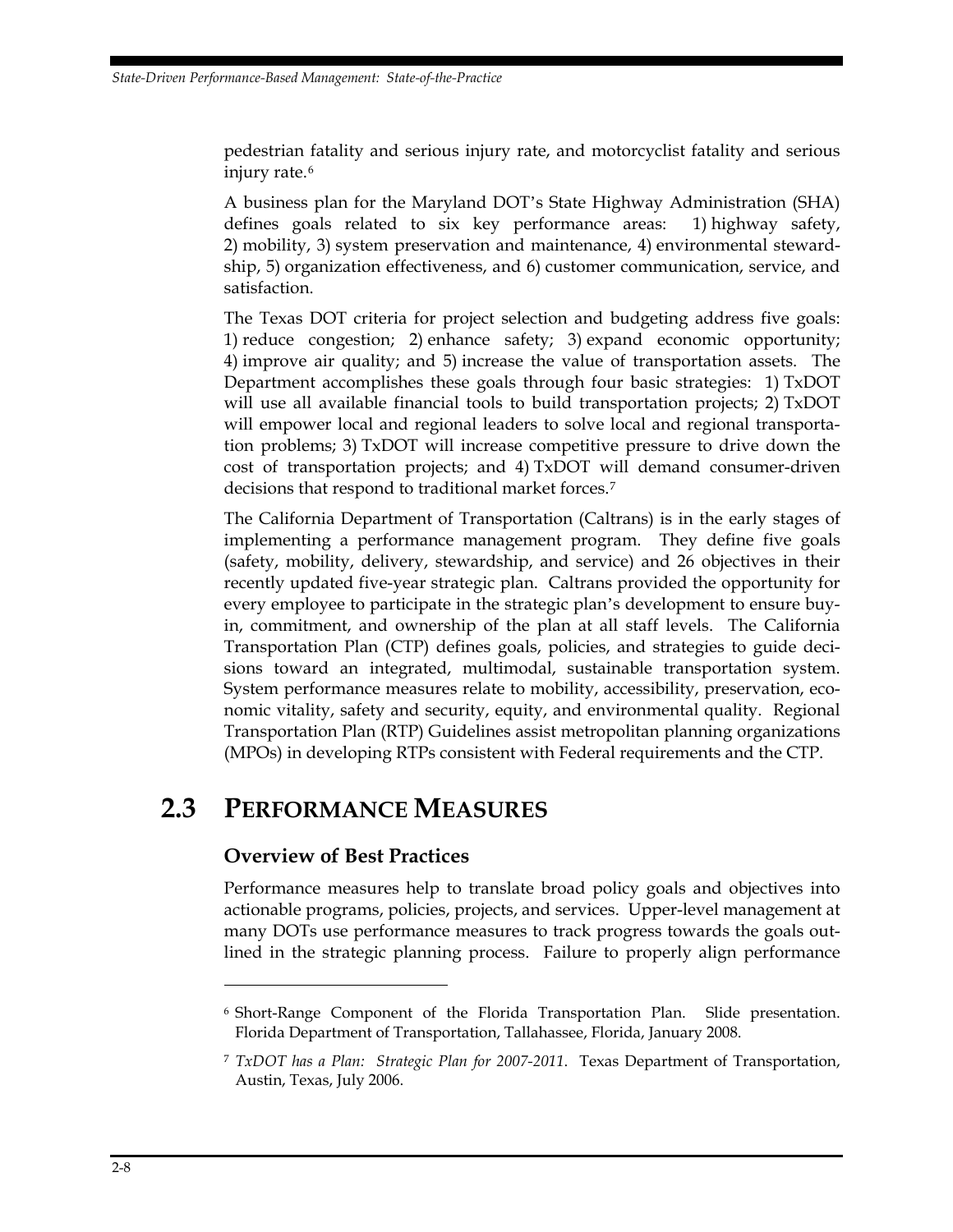measures with goals and objectives can result in wasteful spending on tracking measures having little to do with organizational or transportation system priorities. Selected performance measures should reflect an agency's strategic goals and objectives while complementing the agency's other unique characteristics, such as organizational and legislative structures, project development processes, fiscal constraints, and stakeholder concerns.

Recent efforts have investigated the benefits of using comparative performance measures to compare DOT performance data on issues of strategic importance. The benefits of a comparative approach include:

- More communication among DOTs;
- Greater awareness of best practices, lessons learned, and innovations;
- Improved business operations; and
- Increased responsiveness to customers' needs.

While a comparative performance program would involve voluntary peer comparisons and rigorous methodologies, several hurdles remain to achieve greater acceptance of comparative performance measures among state DOTs. Data limitations and varying approaches to tracking performance make agency-toagency comparisons difficult.

Five steps are recommended to help transportation agencies select performance measures from among the numerous measures available:<sup>[8](#page-26-0)</sup>

- 1. **Inventory Existing Measures –** Identify performance measures already in use within the agency. Understand how each existing measure is defined, how it is being used, and whether data or other issues limit its value.
- 2. **Assess Gaps –** Based on the agency's stated policy goals, identify gaps in existing performance measures.
- 3. **Define Selection Criteria** Establish detailed performance measure criteria to help refine the list of potential candidate measures. Criteria may include implementation feasibility (data availability and costs), policy sensitivity (relationship to agency goals and objectives), usefulness for decision support, and applicability to broad audiences (both internal and external to the organization).
- 4. **Identify Candidate Measures/Adjustments to Existing Measures** Develop a list of candidate measures and relate each measure to one or more strategic goals. Tying performance measures to strategic goals and objectives is what makes them meaningful.

-

<span id="page-26-0"></span><sup>8</sup> NCHRP Report 551, *Performance Measures and Targets for Asset Management*.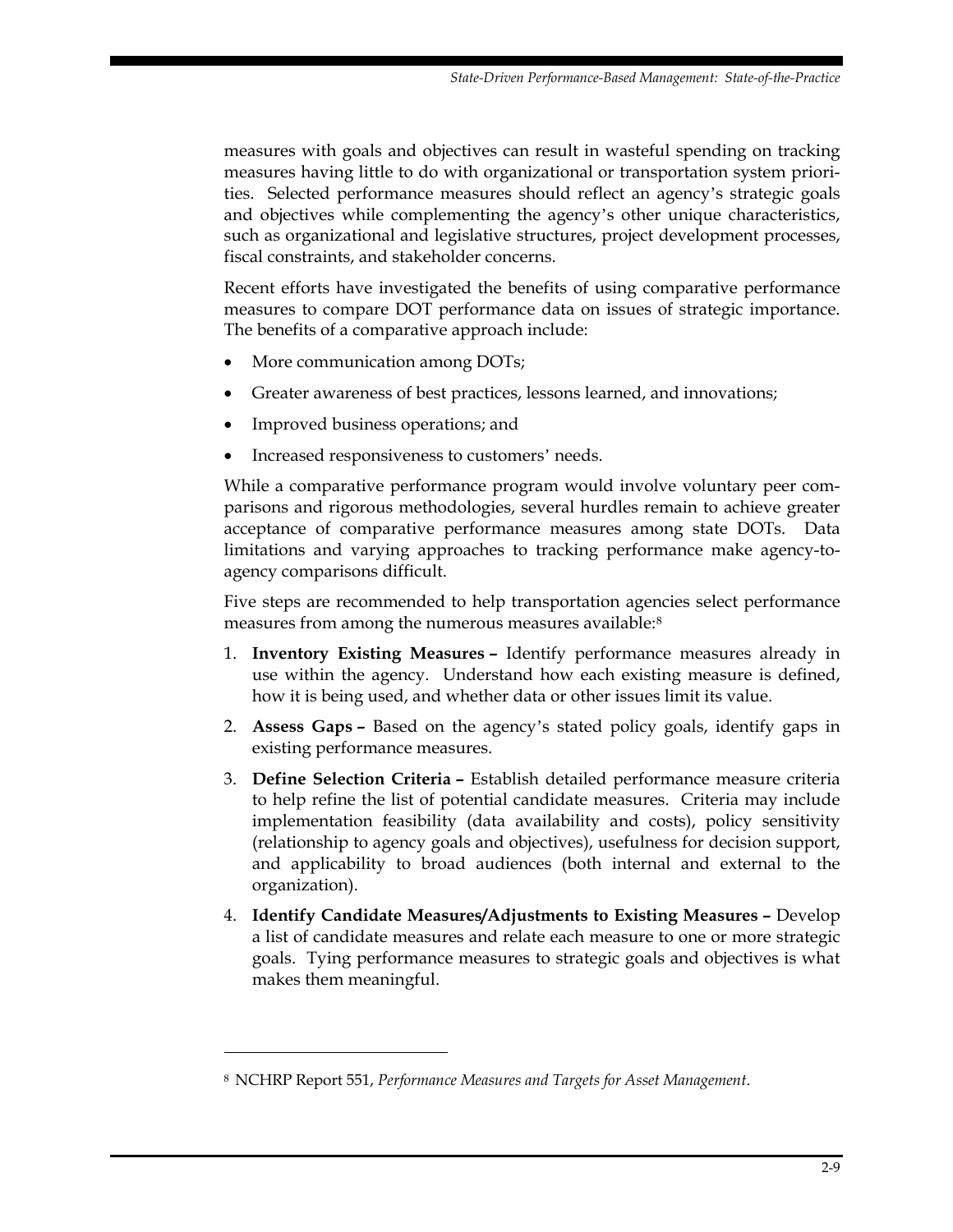5. **Assess and Select Measures for Further Design and Implementation –**  Apply the criteria developed in Step 3 to the candidate measures identified in Step 4 to determine which measures are worth pursuing.

Selected measures should encompass input, output, and outcome measures as well as leading and lagging measures to evaluate the upstream and downstream consequences of policy changes and/or specific resource allocation decisions. Performance measures should also reflect the difference in perspectives between system managers and system users. Many agencies stress the importance of keeping the measures few and simple, focusing the "vital few" on the agency's strategic goals; this is supported by private sector best-practices in performance management.

Suggested performance measures aligned with AASHTO'S recently adopted Authorization Policy six key national goal areas are shown in Table 2.1.

#### **Selected Cases**

WSDOT has selected over 100 specific performance measures that cover all key agency functions, programs, and modes. Highlighting the importance of performance management as a core management tool at WSDOT, the agency has embraced the motto, "What gets measured, gets managed."

Examples of some of WSDOT's proposed performance measures are listed in Table 2.2. These measures are reporting-type measures for communication to the legislature. Many are backed by technical measures (e.g., pavement structural condition, rutting, and roughness; bridge ratings; congestion delay times; collision statistics) that are obtained by system monitoring and inspection and are used in management or other analytic systems and quantitative prioritization procedures.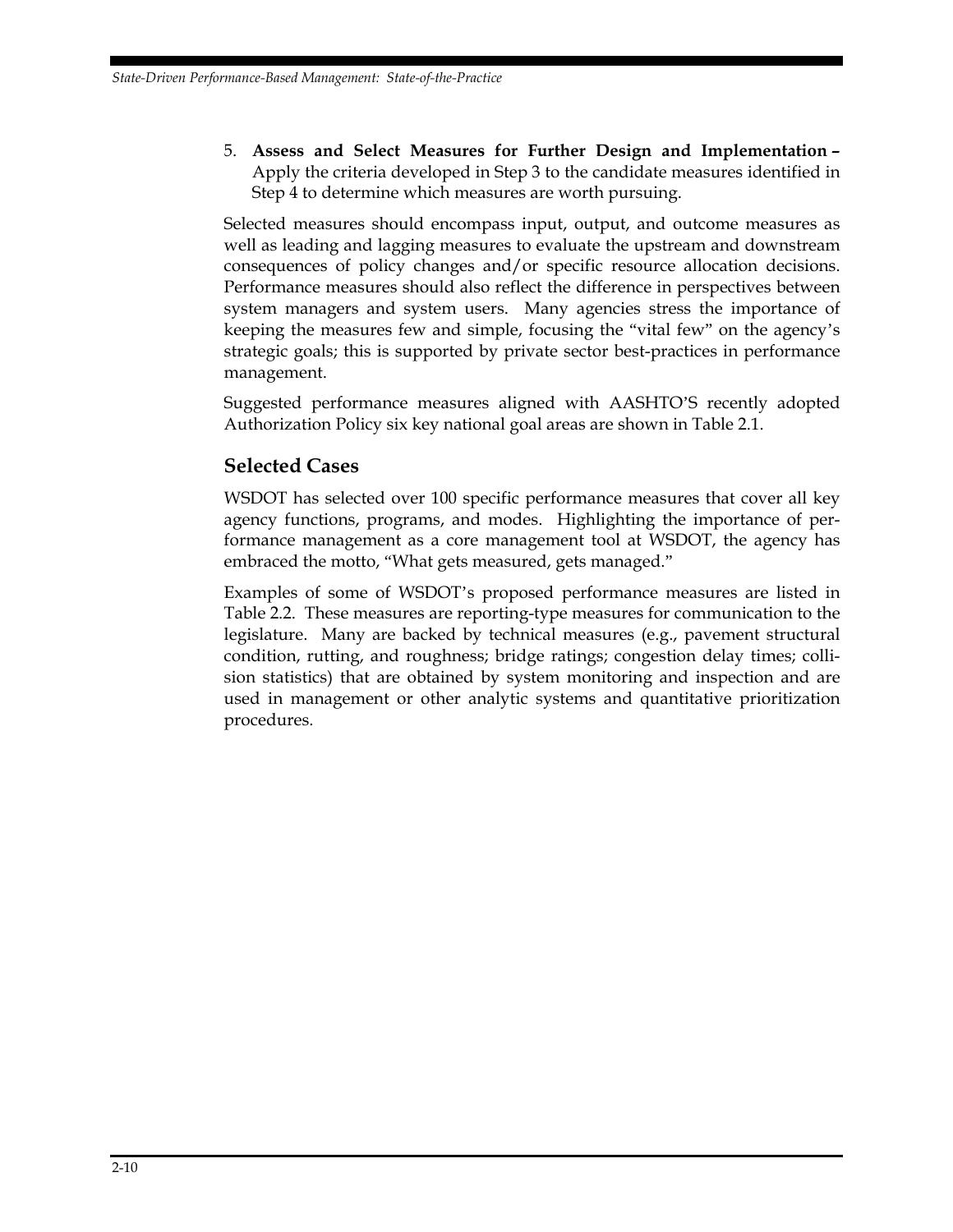|                    | <b>Goal Areas</b>                                 | <b>Suggested Measures</b>                                                                                                                                                                                                                                                                                                                                                                                          |  |  |
|--------------------|---------------------------------------------------|--------------------------------------------------------------------------------------------------------------------------------------------------------------------------------------------------------------------------------------------------------------------------------------------------------------------------------------------------------------------------------------------------------------------|--|--|
| Preservation<br>1. |                                                   | Pavement - Average International Roughness Index (IRI)<br>٠<br>Pavement - Percent of pavements in poor condition<br>Bridge - Percent classified as Structurally Deficient (SD), weighted by deck area<br>Bridge - Percent classified as Functionally Obsolete (FO), weighted by deck area<br>Bridge - Average Sufficiency Rating<br>Bridge - Number of scour critical bridges<br>Bridge - Number of posted bridges |  |  |
| 2.                 | Freight/Economic<br>Development                   | Average speed on Interstate and National Highway System corridors<br>Average time to cross borders<br>Number and percent of bridges allowing clearance for double-stack containers<br>Freight volume by mode including TEU throughput at ports                                                                                                                                                                     |  |  |
| 3.                 | Safety                                            | Number of fatalities<br>٠<br>Fatality rate (using VMT)<br>Number of serious injuries<br>Rate of serious injuries (using VMT)                                                                                                                                                                                                                                                                                       |  |  |
| 4.                 | <b>Congestion (Mobility</b><br>and Accessibility) | Hours of Delay (Vehicle-hours and Person-hours)<br>٠<br>Hours of Delay per VMT<br><b>Travel Time Index</b>                                                                                                                                                                                                                                                                                                         |  |  |
| 5.                 | <b>System Operations</b><br>Management            | Travel Time Index<br>Planning Time Index<br>Incident Clearance Time<br>Lane Closures (Lost Lane-Hours) Due to Work Zones and Weather Events                                                                                                                                                                                                                                                                        |  |  |
| 6.                 | Environment                                       | Transportation-Related Air Quality Emissions<br>State DOT Use of Stormwater Best Management Practices<br>State DOT Operations: Energy Use, Recycled Materials, and Carbon Footprint<br>Annual highway transport greenhouse gas emissions                                                                                                                                                                           |  |  |

<span id="page-28-0"></span>

| Table 2.1 | Suggested Performance Measures Aligned with National Goal |
|-----------|-----------------------------------------------------------|
|           | Areas                                                     |

Source: NCHRP 20-24(58), *Factors Influencing the Effectiveness of Performance Measures* (unpublished document).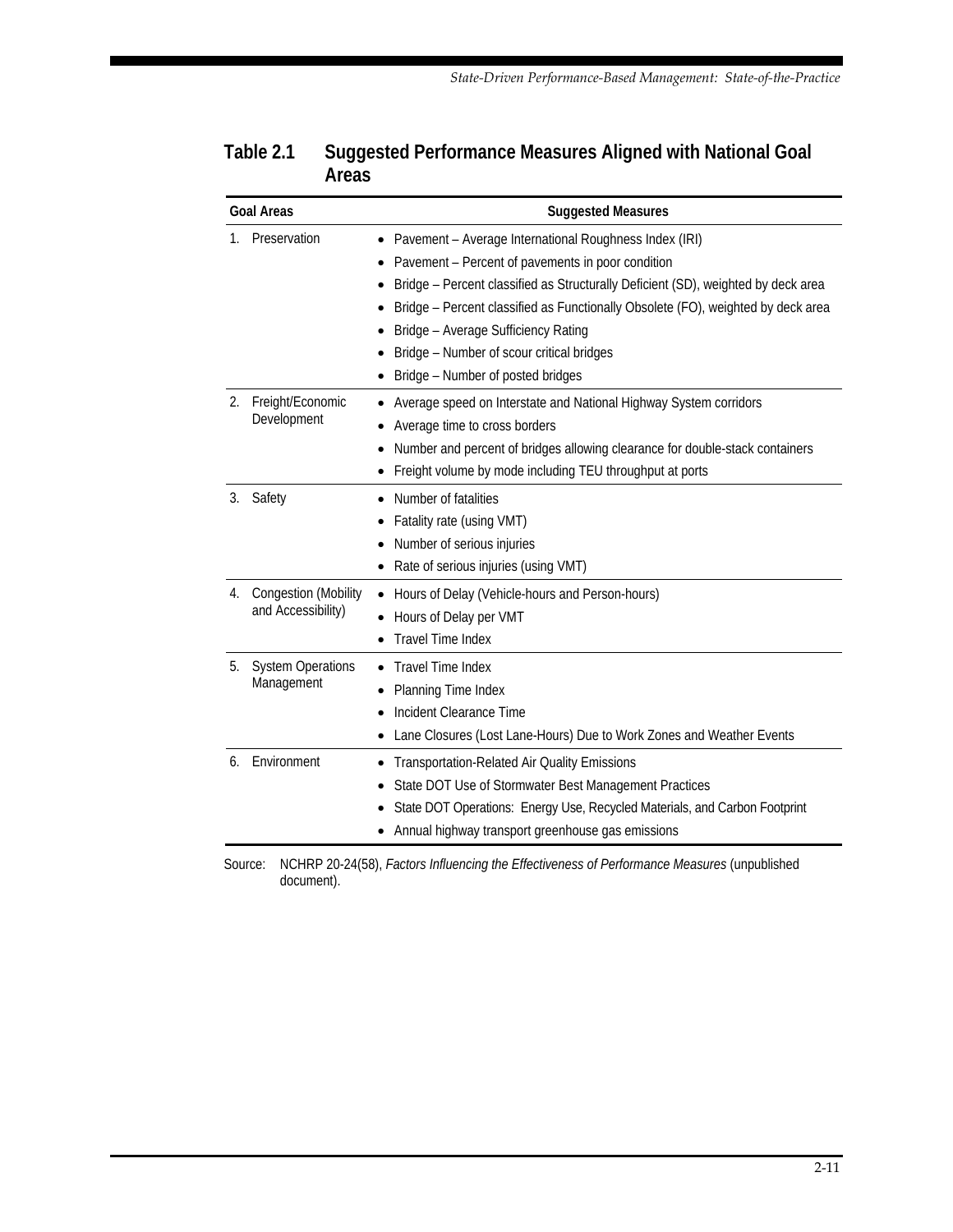| Goals | <b>Objectives</b>                                                        | <b>Proposed Performance Measures</b>                                                                                                                                                                                   |
|-------|--------------------------------------------------------------------------|------------------------------------------------------------------------------------------------------------------------------------------------------------------------------------------------------------------------|
|       | • Extend the useful life of<br>existing facilities, systems,             | • State Highway Pavement - Percent of state highway<br>pavement in fair or better condition.                                                                                                                           |
|       | and equipment.                                                           | • Local Roadway Pavement - Percent of city and county<br>roadway pavement in fair or better condition.                                                                                                                 |
|       |                                                                          | • Bridges - Percent of state, city, and county bridges in fair<br>or better condition.                                                                                                                                 |
|       |                                                                          | • State Highway Maintenance - Percent of targets met for<br>state highway maintenance levels.                                                                                                                          |
|       |                                                                          | Ferry Vessels and Terminals - Percent of state ferry<br>terminals in fair or better condition. (Future reports to<br>include county terminals and state and county vessels.)                                           |
|       | injury collisions.                                                       | • Reduce fatalities and serious • Traffic Fatalities - Number and rate of traffic fatalities per<br>100 million vehicle miles traveled.                                                                                |
|       | • Reduce risks and ensure<br>security.                                   | • Collision Reduction - Percent reduction in injury and<br>damage before and after safety improvements.                                                                                                                |
|       | • Address congestion.                                                    | • Travel Times - Travel times on the most-congested state                                                                                                                                                              |
|       | Maximize operational<br>performance and capacity of<br>existing systems. | highways (commuter routes around Puget Sound).<br>• Hours of Delay - Hours of delay on the most-congested<br>state highways.                                                                                           |
|       | Increase the reliability of<br>travel for goods and people.              | • Trip Reliability - Reliable travel times on the most-<br>congested highways around Puget Sound.                                                                                                                      |
|       | Reduce bottlenecks and<br>chokepoints.                                   | • Commute Modes - Percentage of commute trips taken<br>while driving alone.                                                                                                                                            |
|       |                                                                          | Incident Response Times - Average length to clear major<br>incidents lasting more than 90 minutes on key highway<br>segments.                                                                                          |
|       |                                                                          | Freight -Measure is still being developed.                                                                                                                                                                             |
|       |                                                                          | • Passenger Rail - Percent of trips and ridership on state-<br>supported Amtrak Cascades.                                                                                                                              |
|       |                                                                          | Transportation-Efficient Land Use -Measure is still being<br>developed.                                                                                                                                                |
|       | Protect habitat.<br>Reduce degradation of air                            | • Fish Passage - Number of culverts fixed and miles of<br>stream habitat opened up.                                                                                                                                    |
|       | and water quality.                                                       | • Stormwater Quality - Number of WSDOT stormwater<br>treatment facilities constructed.                                                                                                                                 |
|       |                                                                          | • Air Quality - Tons of greenhouse gases produced<br>statewide.                                                                                                                                                        |
|       | Improve program and project<br>delivery.                                 | Capital Project Delivery - Percent of Nickel and<br>$\bullet$<br>Transportation Partnership Act (two state transportation<br>funding statutes and mechanisms) capital projects<br>completed on time and within budget. |

<span id="page-29-0"></span>**Table 2.2 WSDOT Proposed Performance Measures** 

Source: Cambridge Systematics and Michael Markow, NCHRP 8-70 unpublished case study.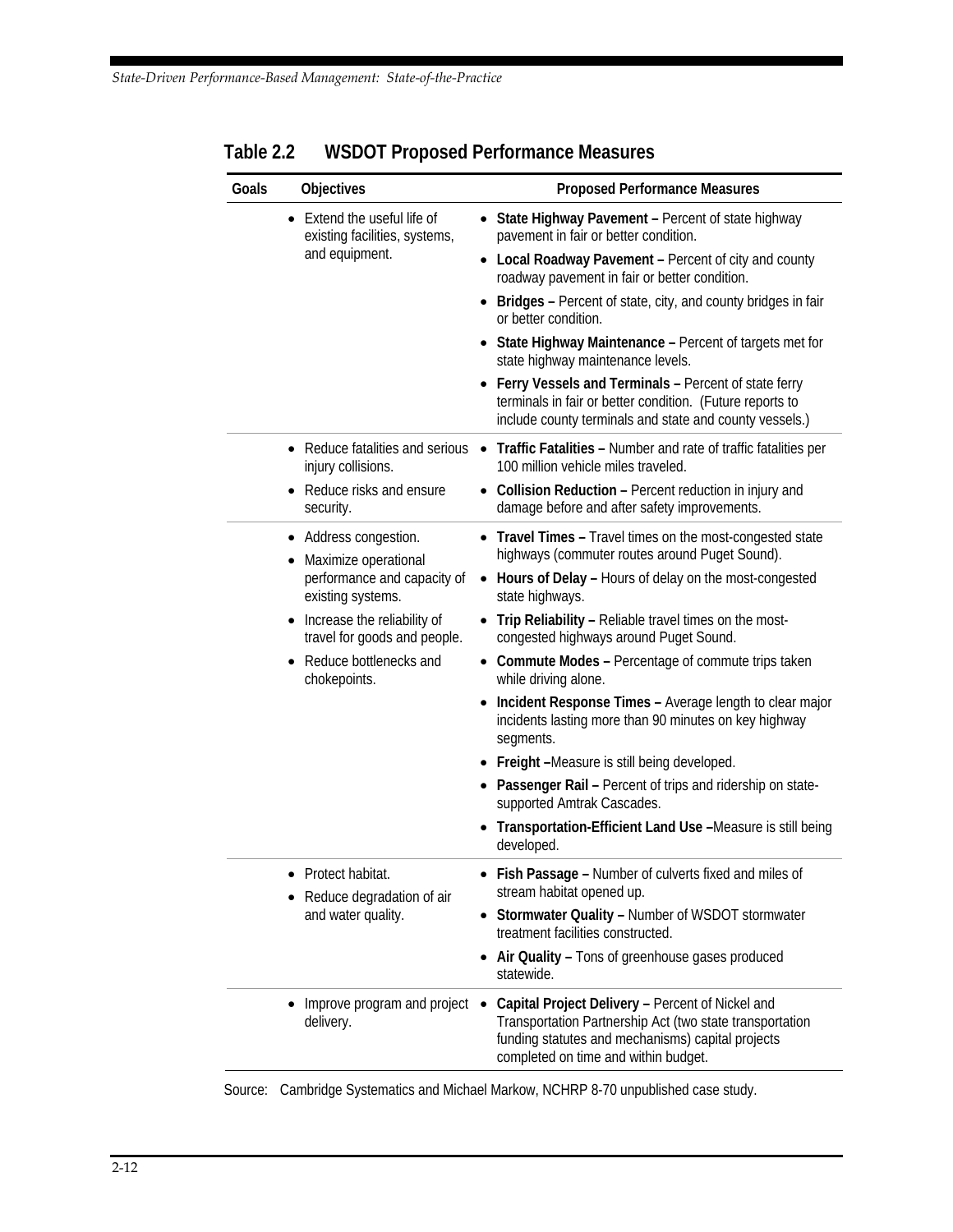Each of Mn/DOT's policies has a set of performance measures to gauge progress and forecast extrapolated as well as policy-based trends in these measures. As examples, the first Mn/DOT policy listed in Section 2.2, to "preserve essential elements of the existing transportation system," has performance measures devised to ensure that:

- Pavement ride quality is acceptable to customers;
- Airport runway pavement condition maintains safety;
- Pavement maintenance extends service life and reduces long-term costs;
- Bridge structural condition meets national and state standards; and
- Remaining vehicle life of the transit fleet optimizes investments.

To ensure appropriate breadth of coverage, performance measures are organized by individual aspect of each policy and for each mode (or modal group). Several criteria have been used by Mn/DOT to select performance measures for its STP:

- They must have statewide significance, measuring either a systemwide attribute or an essential element of a modal or departmental function;
- They must meaningfully measure a key outcome of the Statewide Plan policy framework;
- Together they must represent all major functions, modes, and customer segments for which Mn/DOT delivers a transportation service;
- They should cover outcomes over which Mn/DOT has direct or indirect influence, so that Mn/DOT can manage them; and
- They should measure or influence an attribute that is important to customers and stakeholders.

As described in Section 2.2, FDOT's Short-Range Component of the performance measures framework is based on the five goals of the FTP, but substitutes shortterm objectives for the long-range objectives. At the executive level, the DOT Executive Board establishes and reviews key department-wide performance measures on a monthly basis. These measures are divided into five categories: 1) transportation system safety, 2) customer and market focus, 3) production performance, 4) transportation system performance, and 5) organizational performance.

After a departmental reorganization in 1995, the Ohio Department of Transportation (ODOT) reinvigorated their focus on processes and results by formally instituting a performance measure program. ODOT identified key performance measures to monitor pavement and bridge condition, highway maintenance, design and construction functions, and other important division results. The agency also developed the Organizational Performance Index (OPI), reflecting 65 performance measures and targets, to support resource allocation decisions, process improvements, and staff performance reviews. Ohio DOT has found that to be effective, performance measures need to focus on results,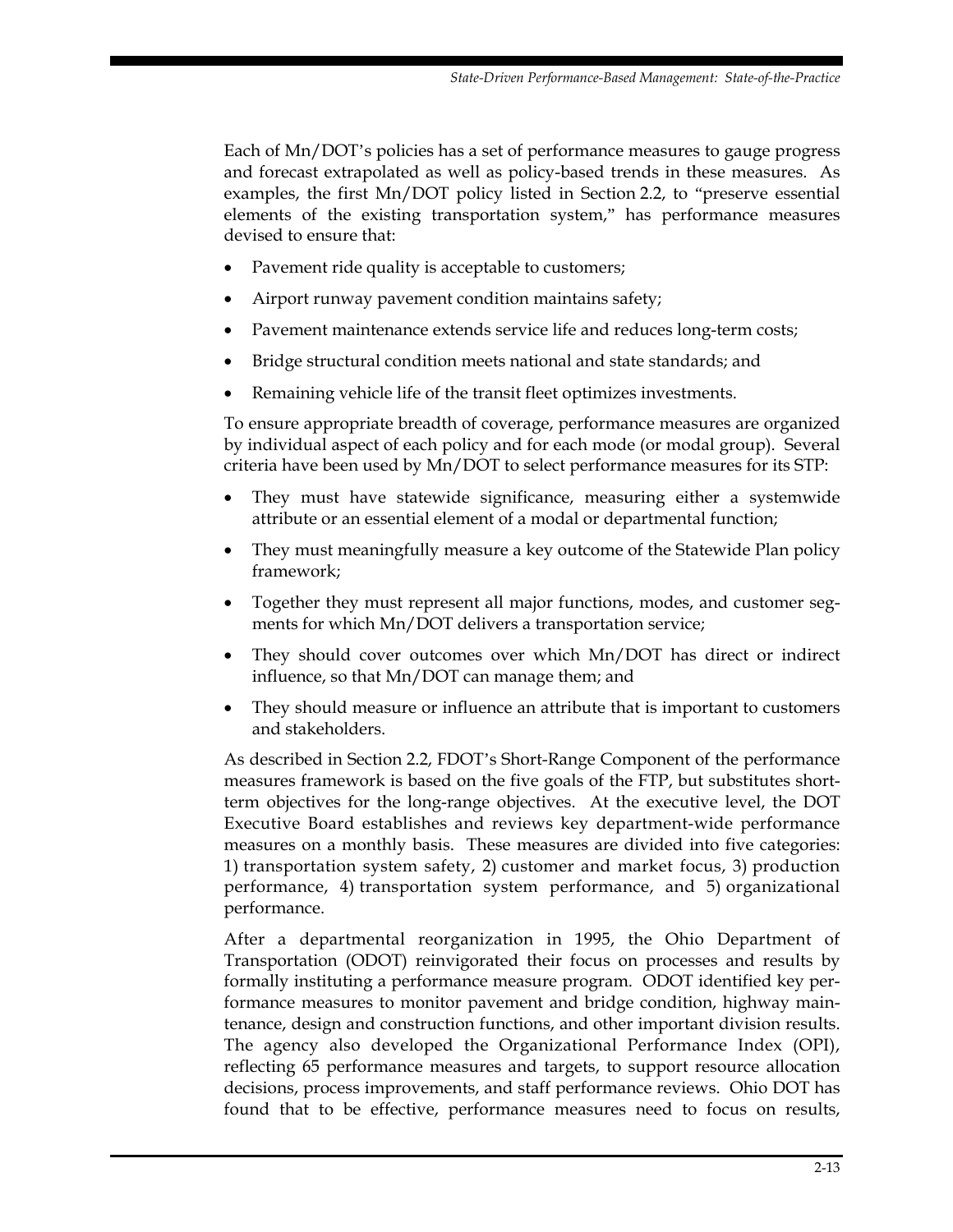<span id="page-31-0"></span>provide timely and useful feedback, and address the interests of customers and the agency. Organizational commitment to affecting these measures can help bring about substantial change and improved service.

The Missouri Department of Transportation (MoDOT) built their performance management system around a set of 18 measurable "Tangible Results" that were carefully worded to describe agencywide strategic goals in terms of desired results or outcomes. A total of 111 performance measures are linked to the Tangible Results.[9](#page-31-1) The measures were identified by MoDOT's leadership as the most important to the State's transportation system capable of influencing results. However, staff will add, change, or remove individual measures as needed to ensure a focus on results.

## **2.4 TARGETS**

#### **Overview of Best Practices**

Quantifiable targets for each performance measure allow agencies to gauge progress over time relative to a desired goal. However, practices of establishing performance targets vary considerably among state transportation agencies. Some agencies view target-setting as a multidimensional process, involving:

- Financial considerations (reflecting a realistic projection of available funding levels);
- Technical considerations (targets should be achievable based on current and forecasted conditions or performance and the resources available);
- Policy considerations (reflecting existing policies and priorities, customer and public involvement, and executive and legislative input); and
- Economic considerations (minimizing life-cycle costs and maximizing benefits relative to investments).

According to the survey conducted for the 2009 CEO Leadership Forum, 19 of the 23 responding states have targets for preservation, and 19 also have targets for safety (Table 2.3). However, some goal areas are not as well developed in terms of performance measurement. For example, only one responding state has targets for freight/economics; 16 have no measures at all in that area.

<u>.</u>

<span id="page-31-1"></span><sup>&</sup>lt;sup>9</sup> A complete listing of Missouri DOT Tracker performance measures is available at http://www.modot.org/about/general\_info/Tracker.htm.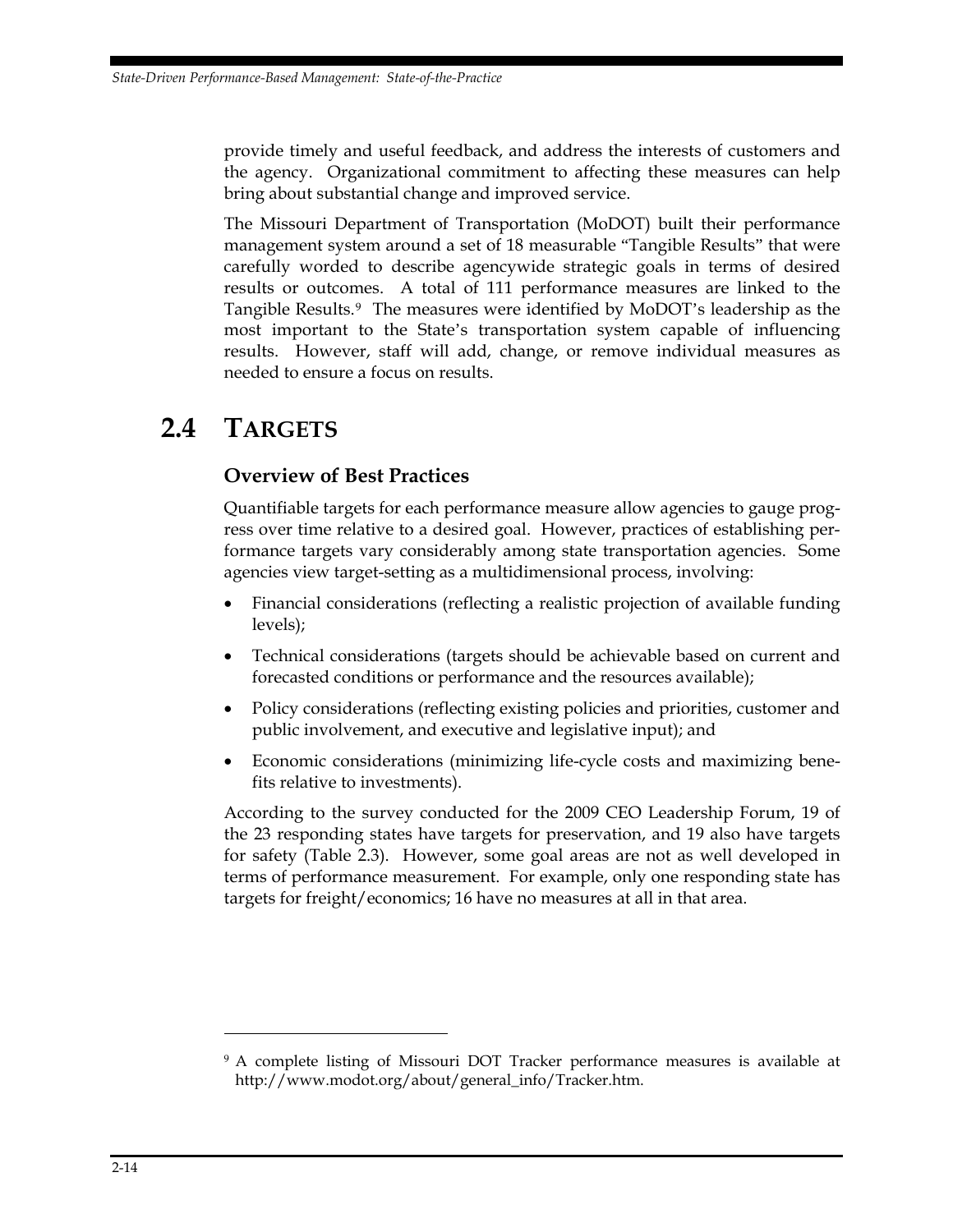| <b>Goal Area</b>         | <b>Measures</b><br>Only | <b>Measures</b><br>and Targets | <b>Neither</b> |
|--------------------------|-------------------------|--------------------------------|----------------|
| Preservation             | 3                       | 19                             |                |
| Freight/Economics        | 6                       |                                | 16             |
| Safety                   | 4                       | 19                             | $\theta$       |
| Congestion               | 8                       | 10                             | 5              |
| <b>System Operations</b> |                         | 9                              |                |
| Environment              | 5                       |                                | 11             |

#### <span id="page-32-0"></span>**Table 2.3 Use of Measures and Targets by Goal Area**

Source: Unpublished survey conducted for 2009 CEO Leadership Forum, Center for Transportation Studies and Cambridge Systematics, Inc.

One approach to establishing performance targets involves seven steps:<sup>[10](#page-32-1)</sup>

- 1. **Define Context and Time Horizons –** Clarify the application of each target and the time horizon it will cover (such as long-range, annual, quarterly, or daily reporting requirements).
- 2. **Select Scope of Measures for Targets** Identify the performance measures that are suitable for target development. Not all measures lend themselves to quantitative targets, while others may not have sufficient baseline or trend information on which to establish a target.
- 3. **Develop Long-Term Goals –** Develop long-term goals based on benchmarks from peer agencies, customer feedback on acceptable performance levels, or economic efficiency.
- 4. **Consider Funding Availability** Realistic estimates of future funding provide the basis for financially constrained performance targets.
- 5. **Analyze Resource Allocation Scenarios and Tradeoffs** Using analytical tools that project future performance as a function of investment level, analyze the performance implications of different resource allocations (both within and across program categories).
- 6. **Consider Policy and Public Input** Provide two-way communication between system managers and system stakeholders to convey the implications of resource allocation on desired performance levels.
- 7. **Establish Targets and Track Progress** Select target values and establish procedures to track progress over time. Periodic target adjustment may be necessary to reflect changes in policy or priorities.

 $\ddot{\phantom{a}}$ 

<span id="page-32-1"></span><sup>10</sup> NCHRP Report 551.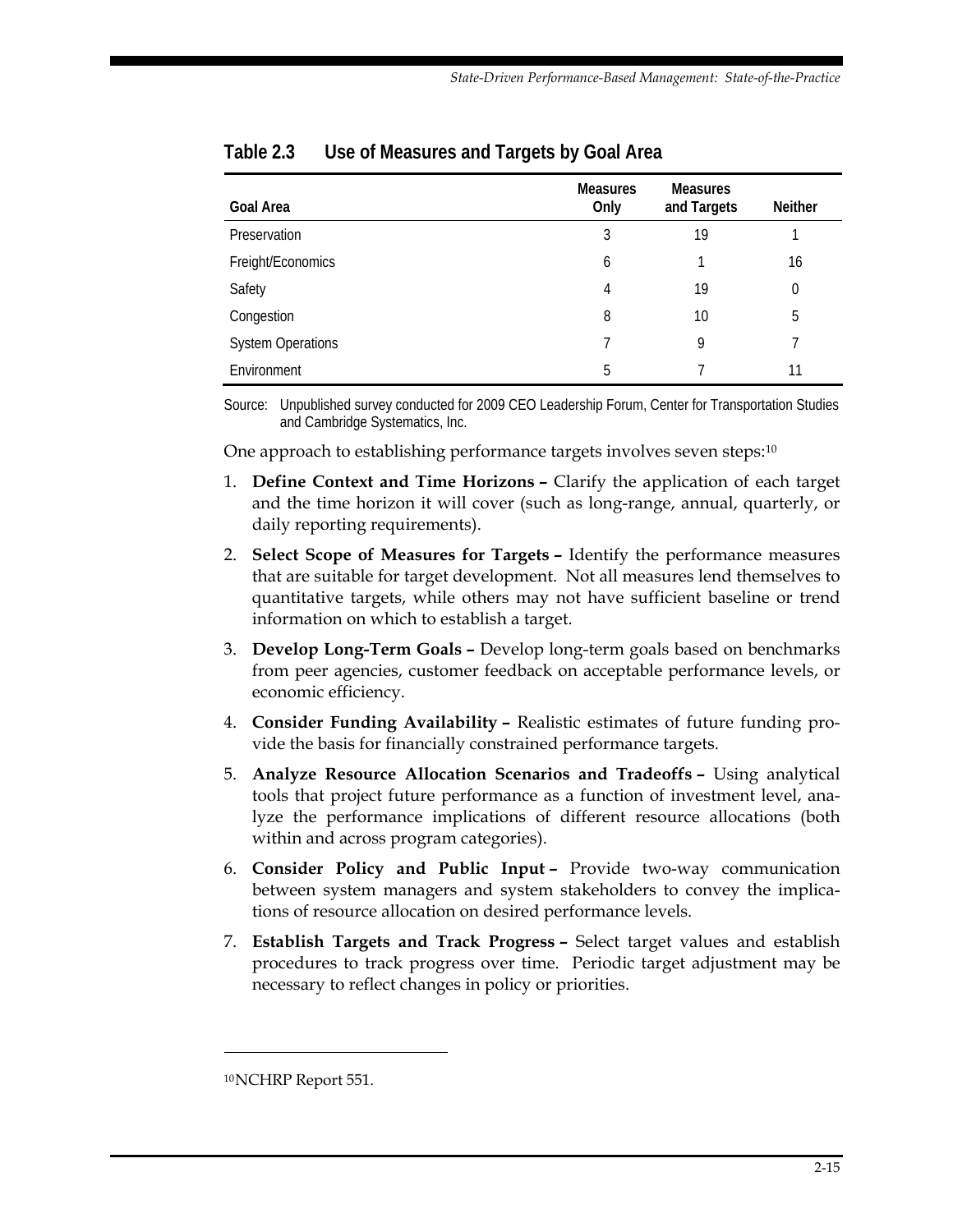<span id="page-33-0"></span>Targets are typically set after establishing a baseline data trend and may be adjusted over time. Efforts should be made to ensure that targets are attainable. Setting targets too high can lead to over-investment and non-attainment, whereas setting targets too low can lead to under-investment and unmet customer expectations. While the private sector has consequences for meeting or not meeting targets, such actions have not been implemented at state DOTs or other transportation agencies.

#### **Selected Cases**

Table 2.4 summarizes several DOT target-setting practices. Several DOTs now set performance targets based on forecast funding levels. Others base targets on trends, tradeoff analyses, or comparing performance across organizational units.

Target-setting within the WSDOT capital programming approach must account for broad policy goals and objectives, external reporting, and internal programming needs. WSDOT therefore has several types of targets and related performance measures: internal versus external, aspirational versus specific, and formal versus informal or "understood." Moreover, "targets" are established through several processes and therefore must be coordinated across several sources, such as WSDOT's long-range planning process (LRP), its biennial Strategic Plan, the Governor's Government Management Accountability and Performance (GMAP) program, the Attainment Report submitted by OFM to the legislature, the Federal Stewardship Report, and the Washington State Quality Award (a Baldrige process).[11](#page-33-1)

| Table 2.4 | <b>Target-Setting Practices by Agency</b> |  |
|-----------|-------------------------------------------|--|
|           |                                           |  |

| <b>Target-Setting Parameters</b>                                                                          | <b>State DOT Applications</b>                                                    |
|-----------------------------------------------------------------------------------------------------------|----------------------------------------------------------------------------------|
| Based on anticipated funding levels through the<br>forecast horizon                                       | Idaho DOT, Michigan DOT, Minnesota DOT,<br>Montana DOT, Ohio DOT, Washington DOT |
| By comparing performance across organizational units  Florida DOT                                         |                                                                                  |
| For different time horizons                                                                               | Maryland Dot, Minnesota DOT                                                      |
| For different geographic areas                                                                            | <b>Texas DOT</b>                                                                 |
| Based on funding levels, performance analysis trends, Minnesota DOT, Montana DOT<br>and tradeoff analysis |                                                                                  |

Source: Cambridge Systematics and High Street Consulting, NCHRP 8-62 unpublished interim document (2008).

WSDOT has found that target-setting requires a solid history of performance data as well as managerial understanding of:

 $\ddot{\phantom{a}}$ 

<span id="page-33-1"></span><sup>&</sup>lt;sup>11</sup> Cambridge Systematics and Michael Markow, NCHRP 8-70 unpublished case study.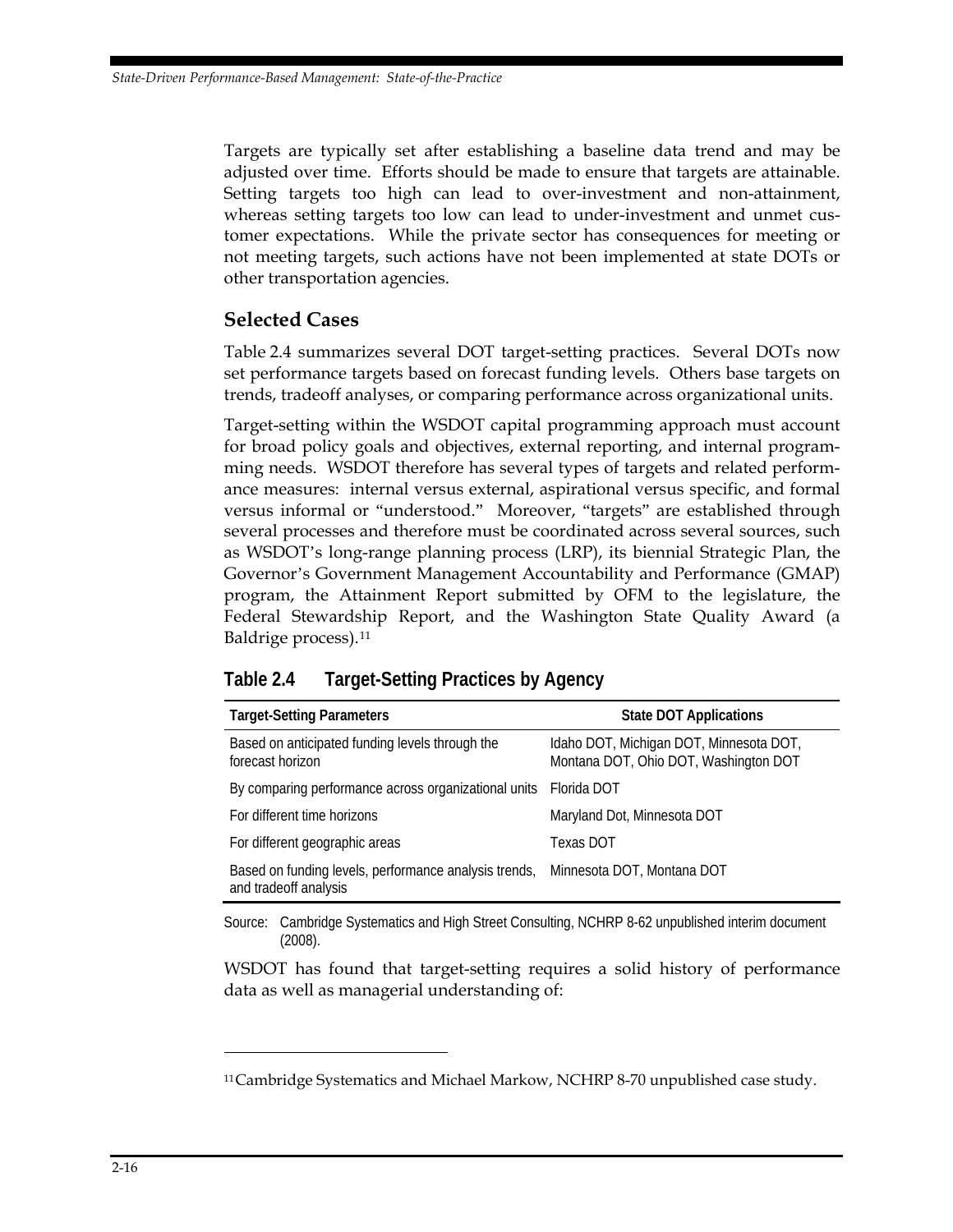- What is within the agency's control;
- Whether data accurately portray the behavior they purport to represent; and
- Whether data, measures, and targets can be practically applied within a performance-based programming and budgeting process.

Washington's Governor may issue a target as a matter of public policy, particularly aspirational targets. More specific program targets established through the Governor's Priorities of Government (POG) program are often the result of a negotiation.

In Florida, state law mandates a number of output and outcome-based performance targets, including:

- Eighty percent of pavement on the State Highway System meets department standards;
- Ninety percent of FDOT-maintained bridges meet department standards;
- One hundred percent of the State Highway System meets acceptable maintenance standards;
- Fifteen percent of discretionary capacity funding must be used for transit projects; and
- Fifty percent of discretionary capacity funding must be applied to the Strategic Intermodal System.

Meeting the state-mandated targets is the department's first priority. Although statute requires minimum performance targets, FDOT sets higher performance targets for some measures. For example, the department targets 75 percent of discretionary capacity funding for the Strategic Intermodal System, compared to 50 percent required by state law.

An entire chapter of Minnesota's 2003 Statewide Transportation Plan, currently being updated in 2009, is devoted to establishing a target-setting framework for its performance measures. Mn/DOT recognizes that the degree to which it has control over results varies by individual performance measure. For example, while Mn/DOT has direct control over the State's pavement quality, it can only influence transit service through funding.

In the Caltrans Strategic Plan described earlier, each strategic objective has a specific target to be completed by the plan's horizon year (2012). To help ensure that the agency reaches the ultimate target for each objective, Caltrans also established annual targets for each of the plan's five fiscal years. In 2007, Iowa completed its Comprehensive Highway Safety Plan establishing a goal of saving an additional 20 to 45 lives per year depending on which types of strategies can be implemented, for a total of no more than 400 roadway fatalities in 2015.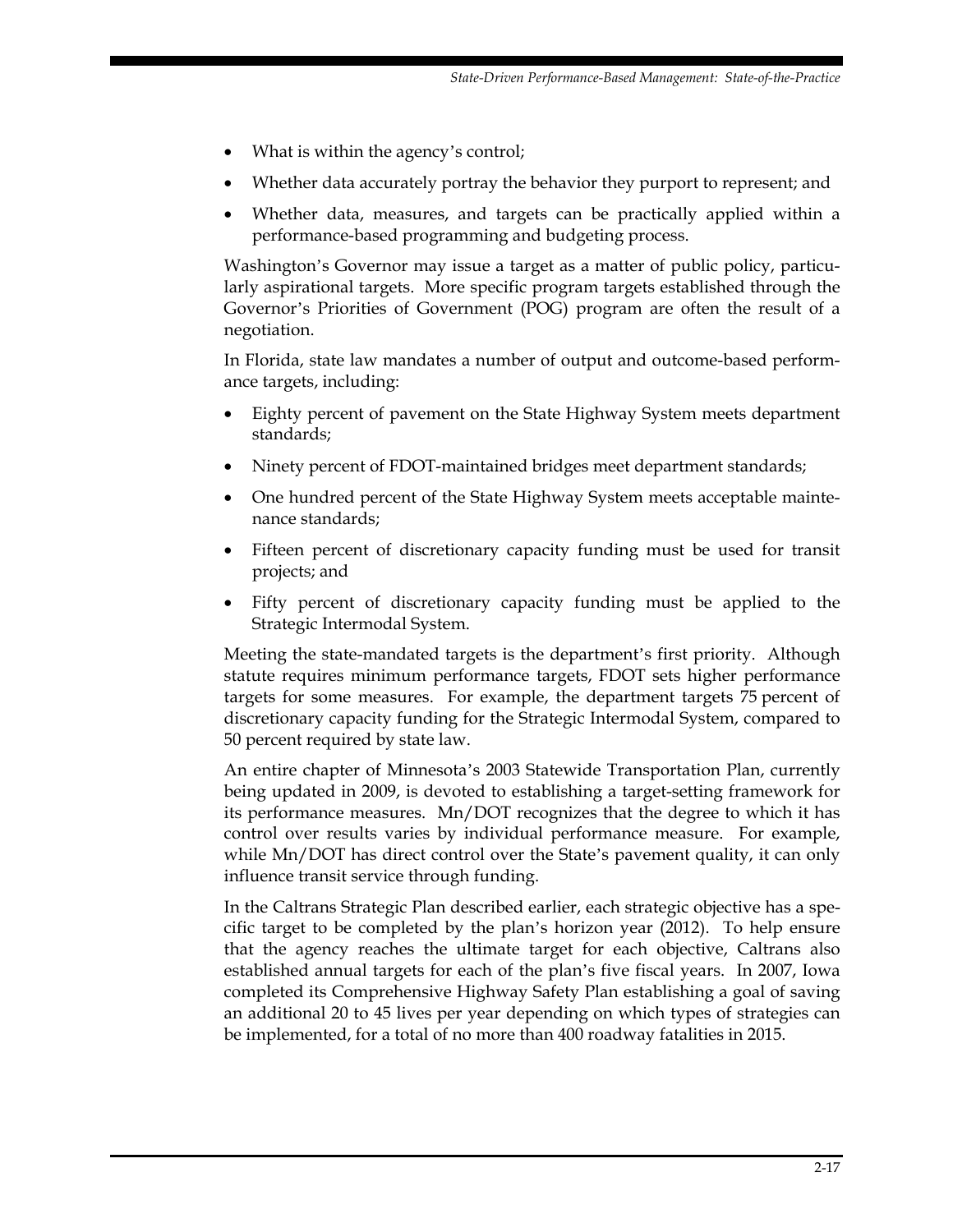<span id="page-35-0"></span>*State-Driven Performance-Based Management: State-of-the-Practice* 

## **2.5 RESOURCE ALLOCATION**

#### **Overview of Best Practices**

A true performance management program connects performance measurements with actions or decisions. Resource allocation is one of the most fundamental uses of performance measurement. Performance management helps agencies achieve the best level of performance possible given the resources that are available.

Performance management involves balancing results and spreading resources across a range of performance areas. Decisions on how to allocate resources within and across different assets, programs, and types of investments involves analysis of tradeoffs to understand how different allocations will affect the achievement of policy objectives and priorities. After identifying the key factors that influence performance, agencies can direct resources toward areas with the greatest improvement potential and the most importance to stakeholders. Even with comprehensive performance processes in place, however, performance management cannot make up the difference of insufficient funding. The range of options and tradeoffs considered must also reflect limitations posed by realistic funding constraints.

#### **Selected Cases**

Resource allocation is not limited to budgeting and financial investments for transportation projects. Several agencies use performance targets to evaluate staff performance and other department activities. Table 2.5 provides examples of select agency actions based on performance.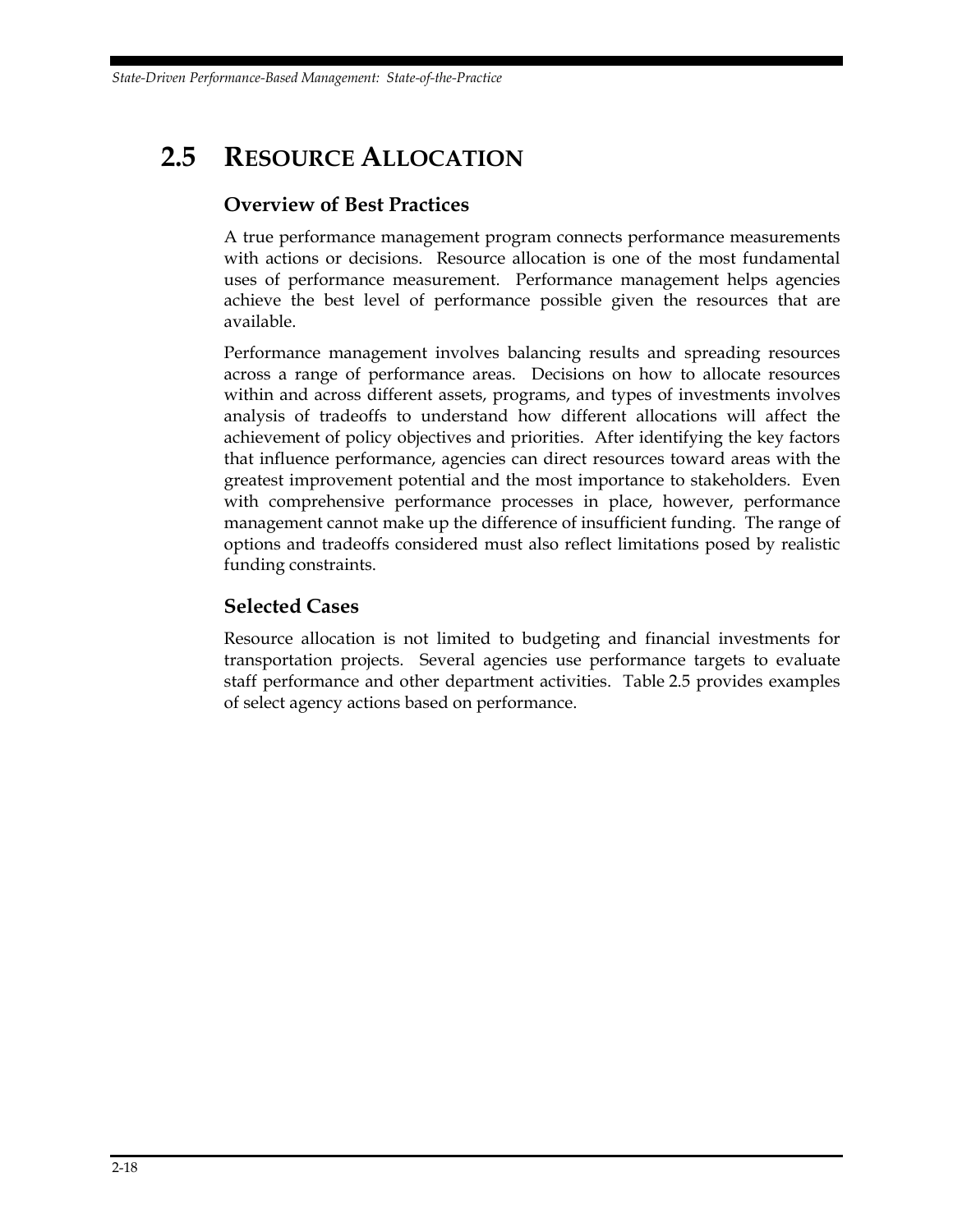| Agency           | Examples of "Action" Based on Performance                                                                                                                                                                                                                                                                                                              |  |  |
|------------------|--------------------------------------------------------------------------------------------------------------------------------------------------------------------------------------------------------------------------------------------------------------------------------------------------------------------------------------------------------|--|--|
| Arizona DOT      | Prioritization of capacity expanding projects outside of urban areas                                                                                                                                                                                                                                                                                   |  |  |
| California DOT   | Allocation of resources for State Highway Operations and Protection Program                                                                                                                                                                                                                                                                            |  |  |
| Florida DOT      | Prioritization of program funding levels                                                                                                                                                                                                                                                                                                               |  |  |
| Minnesota DOT    | Capital budgeting decisions at the district level<br>Funding allocation across districts<br>Adjust types of investment in program                                                                                                                                                                                                                      |  |  |
| Montana DOT      | Capital funding allocations to districts, systems, and work types; and project<br>programming consistency                                                                                                                                                                                                                                              |  |  |
| Ohio DOT         | Assessment of staff performance<br>Allocation of funding across districts<br>"Face-to-face" meetings to develop action plans to address performance deficiencies                                                                                                                                                                                       |  |  |
| Pennsylvania DOT | Identification of actions in district and bureau annual business plans to improve<br>performance<br>Quarterly "face-to-face" meetings between district engineers and Deputy Secretary<br>for Highway Administration to review performance and identify actions to meet targets<br>Similar face to face meetings between Bureaus and Deputy Secretaries |  |  |
| Virginia DOT     | Staff accountability, performance bonuses<br>Monthly video conference with Commissioner to review project status for major<br>projects (based on "Dashboard")                                                                                                                                                                                          |  |  |
| Washington DOT   | Quarterly meeting to review performance with 25-30 senior staff<br>Project prioritization<br>Funding allocation across districts                                                                                                                                                                                                                       |  |  |

#### <span id="page-36-0"></span>**Table 2.5 Resource Allocation Examples from Select Agencies**

Source: NCHRP Report 8-36(47).

 $\ddot{\phantom{a}}$ 

WSDOT's Preservation and Improvement programs are each divided into subprograms and categories of projects. This breakdown enables projects within each category to be compared to their peers during prioritization, using analytic methods and data appropriate to each category. The program structure also facilitates relating projects by category to corresponding policy goals, enabling a better understanding of the relationships among program expenditures and changes in system performance to meet goals and objectives.[12](#page-36-1)

Project prioritization and selection entail several steps to identify needs or problems, identify alternative solutions, scope the preferred solution in terms of costs and potential impacts on performance, prioritize projects within each category, and build a program that responds to the goals above while meeting funding constraints – not only the dollars available, but also the eligibility requirements

<span id="page-36-1"></span><sup>12</sup> Cambridge Systematics and Michael Markow, NCHRP 8-70 unpublished case study.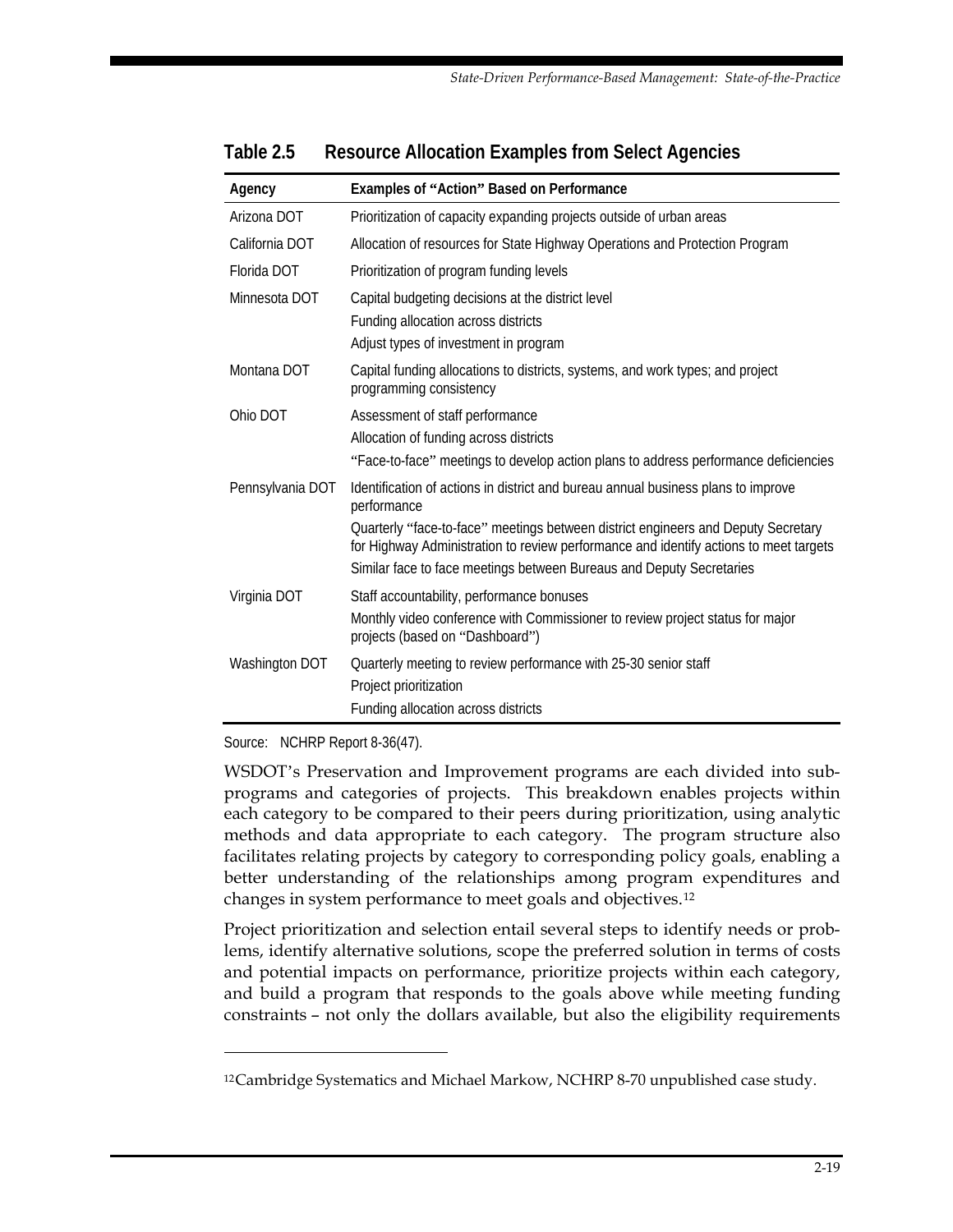of each funding source (WSDOT projects are funded by three separate state funding mechanisms, each with its own project and program eligibility rules, in addition to Federal funds and some local funding).

WSDOT is required by state law to analyze project priorities in certain ways: Preservation projects should be consistent with a minimum-life-cycle approach to maintaining these assets; improvement projects should be consistent with economic efficiency using benefit/cost analysis. Financial guidance on the availability of funding for the highway program is overlaid on the list of prioritized projects by category to build a recommended program and budget. WSDOT distributes funds to regions on the basis of performance as evaluated on a statewide basis – there are no set allocations.

Each year every Mn/DOT district, following uniform guidance, identifies investment priorities. These priorities are based on quantifiable performance measures and targets that establish a statewide basis for identifying critical transportation improvements for the entire trunk highway system. These district projects are ranked and incorporated into the STIP.

Mn/DOT has institutionalized several steps to ensure that the project selection process remains consistent with department goals and policies. The most important step includes the periodic assessment of the transportation system's performance with a regular review of the modal measures data by senior staff. This review has resulted in program adjustments in the 10-year capital investment program and in some cases the STIP. For example, in 2005, the senior staff remixed the projects in its highway construction program based upon data which indicated diminishing pavement conditions.

Mn/DOT prepares biennial budget requests for the Minnesota Legislature. This request is performance-based, showing the specific impact of funding requests on transportation system performance measure targets. For example, in its 2005 legislative budget proposal, Mn/DOT requested a shift in funds from highway construction to highway maintenance based on the agency's performance measures data. The legislature agreed that a greater investment in maintenance would yield long-term savings.

FDOT's Executive Board is responsible for making the department's resource allocations. Allocation decisions are based on the output and outcome-based performance targets mandated by state law (described in the previous section). While maintenance is funded off the top, the Executive Board is responsible for determining the priority of funding for other programs.

The Iowa DOT adjusts its maintenance program based on observed performance measure trends. For example, mowing activity was modified to focus on safety considerations (i.e., sight distance) rather than aesthetics, and funds were shifted to address the edge rut problem for safety reasons.

ODOT has geared many of its performance management efforts toward improving the allocation of resources to specific functions. Managing pavement and bridge conditions is one key example. The agency first collects pavement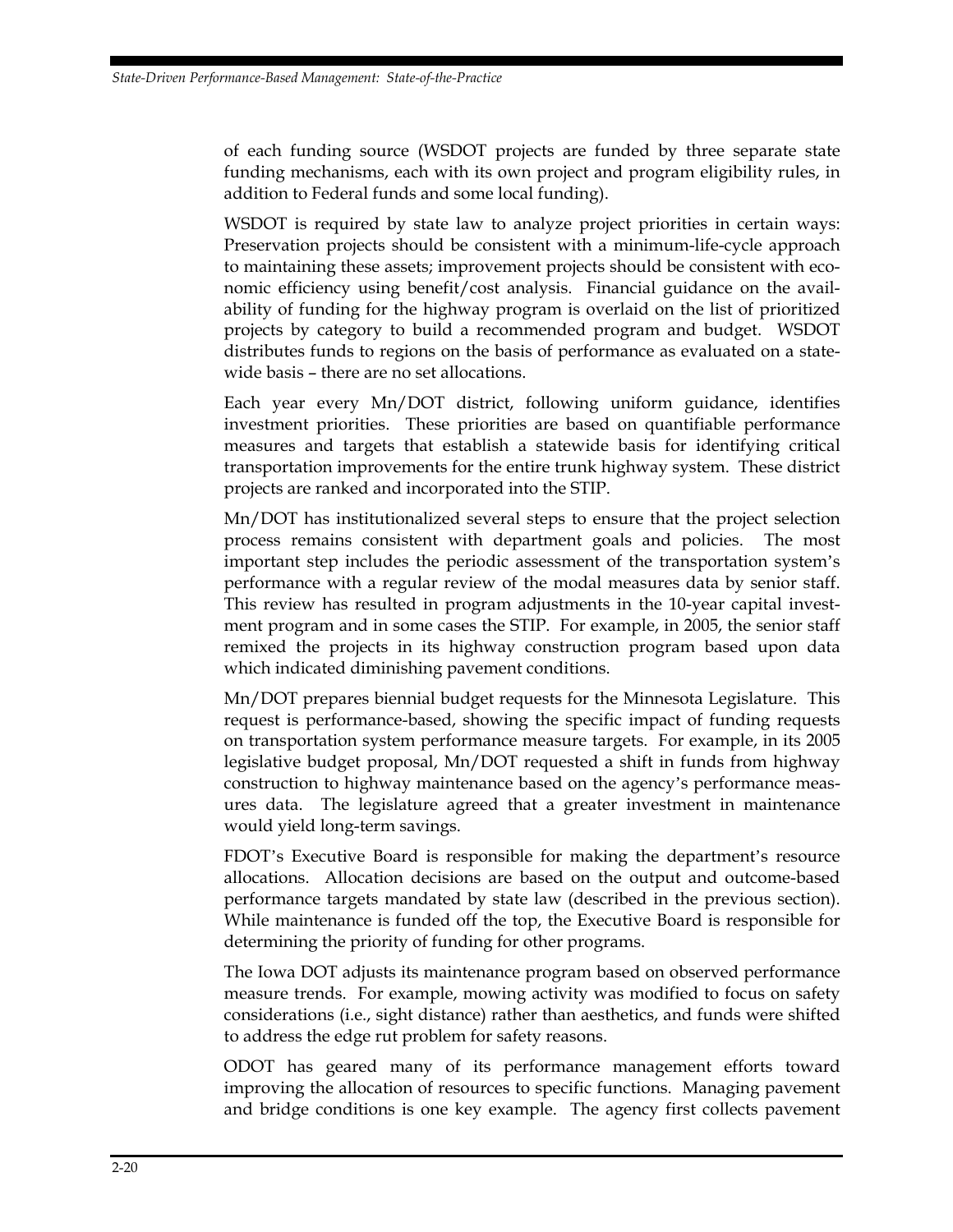<span id="page-38-0"></span>and bridge condition data by district. Based on current expenditures and expected change in conditions, ODOT then predicts future pavement condition and estimates the total funding needed to meet system preservation goals. Funding is allocated between districts to best meet the needs of the system. Districts with pavement or bridges that fall below performance targets receive a larger share of funding to address the deficiencies. Over the last several years, ODOT has seen a significant improvement in pavement and bridge quality as a result of this process.

Similar to ODOT, the Virginia Department of Transportation (VDOT) uses performance results to distribute maintenance and operations budgets to its nine districts based on need. As VDOT adjusts to this new performance-based approach, a "hold harmless" provision ensures that each district will receive a minimum of what they received the previous biennium. Above this minimum amount, districts with a greater share of targeted needs will receive proportionally more funding. The primary resource allocation challenge for VDOT and many other state DOTs, however, is that needs simply outpace available resources.

## **2.6 PERFORMANCE MONITORING**

#### **Overview of Best Practices**

Measuring and reporting performance results provides agencies with clear accountability and feedback for both impacts and effectiveness. Actual performance results may not only influence future resource allocation decisions, but also agency goals and objectives. Recognizing the key factors that influence performance provides the opportunity to make adjustments to resource allocation, project delivery, agency operations, and transportation policy for improved results.

Regular reporting frequency is more important to a successful performance management program than the methods used for reporting. Regular reporting enables agency leaders to incorporate performance measures into routine decision-making. Similarly, reporting should be as simple and consistent as possible, especially when reporting performance measures that cross agency or jurisdictional lines. A study completed by AASHTO's Standing Committee on Quality that evaluated the on-time and on-budget performance of construction contracts from 20 volunteer states found that "a consistent analysis of performance results can be a powerful learning tool, which can improve business processes and push innovation." Also, in addition to frequency, consistency, and simplicity, performance measurement reporting should be appropriately tailored for the intended audience. The presentation and depth of reporting should reflect the unique needs of technical staff, decision-makers, and the public.

Among the 23 survey respondents, 16 state DOTs have linked performance management outcomes to requests for funding. In some instances, performance measures and budget requests are included in the same document. Performance management provides the ability to articulate both unmet needs and what was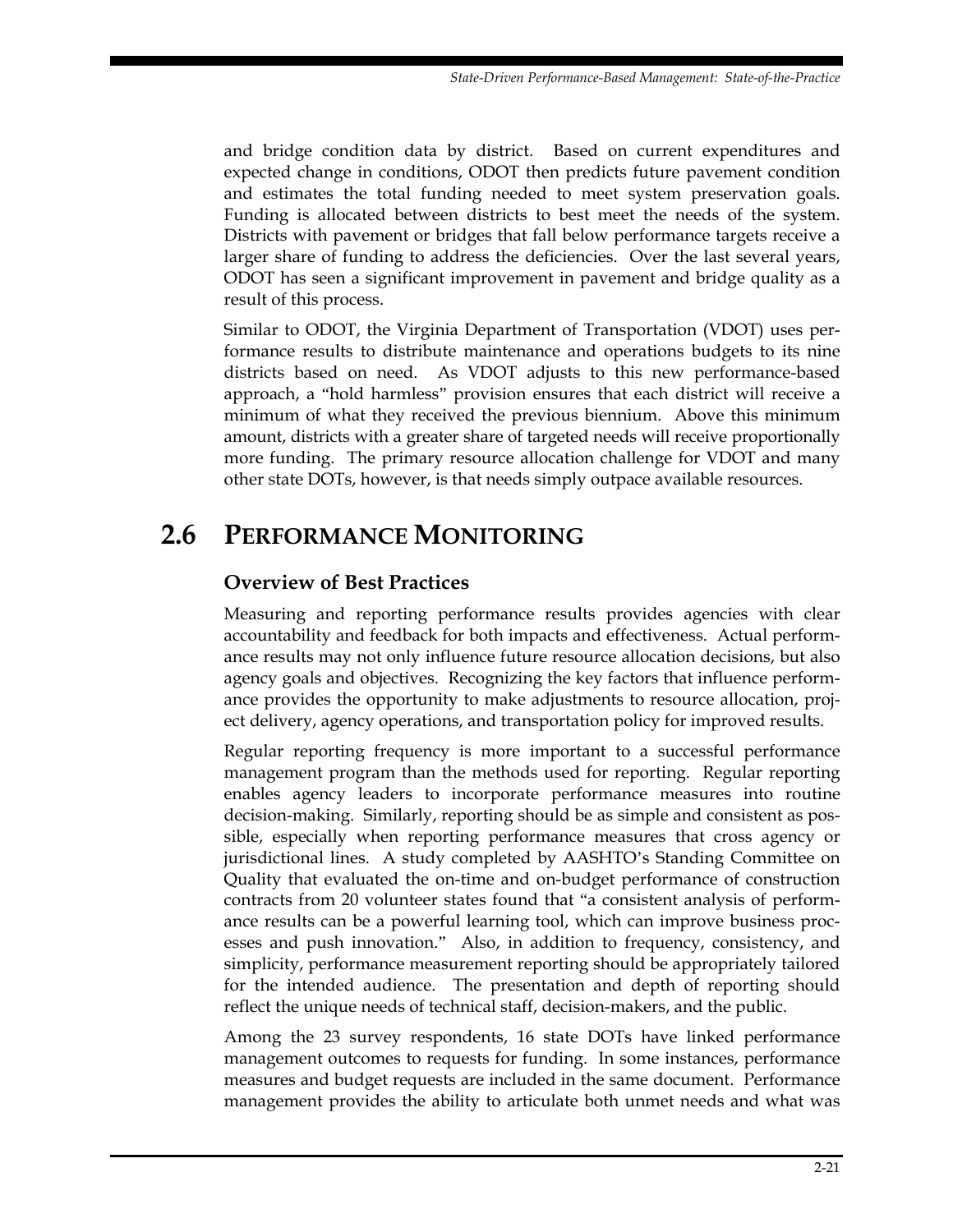<span id="page-39-0"></span>accomplished with existing tax dollars. The successful use of performance reporting and linking to funding requests is reflected in the passage of transportation financing packages in both Minnesota and Washington.

#### **Selected Cases**

Table 2.6 describes reporting approaches identified for several state DOTs*.*

| Agency           | <b>Reporting Frequency</b>                                                                                                                                                           | <b>Reporting Mechanism</b>                                                                                                                                  |
|------------------|--------------------------------------------------------------------------------------------------------------------------------------------------------------------------------------|-------------------------------------------------------------------------------------------------------------------------------------------------------------|
| Arizona DOT      | Varies - ADOT's measures used to<br>support Long-Range Plan development.                                                                                                             | Part of Arizona DOT's Long-Range Plan.                                                                                                                      |
| Minnesota DOT    | Senior executive staff meeting reports<br>quarterly on a rotating cycle.<br>Infrastructure measures reported<br>annually. Some operations measures<br>reported monthly or quarterly. | Face-to-face meetings with Minnesota DOT<br>executive staff, with combination of<br>Dashboards, PowerPoint slides, reports, etc.,<br>to support discussion. |
| Missouri DOT     | Quarterly                                                                                                                                                                            | Missouri Tracker – Print and electronic formats<br>available. Document geared toward<br>public/external stakeholder audience.                               |
| Montana DOT      | Director's Report – Program delivery<br>measures - Quarterly.                                                                                                                        | Director's Report.                                                                                                                                          |
|                  | P3 - Project programming tool -<br>Annually.                                                                                                                                         | P3 - Performance-based capital allocations<br>are taken as formal Transportation<br>Commission actions.                                                     |
| Ohio DOT         | Monthly/Quarterly.                                                                                                                                                                   | In-house web database and report generator/<br>selected measures as part of annual external<br>reports.                                                     |
| Oregon DOT       | Annually.                                                                                                                                                                            | Performance Report - Print and electronic<br>formats available. Document geared toward<br>public/external stakeholder audience.                             |
| Pennsylvania DOT | Quarterly.                                                                                                                                                                           | Agencywide executive-level Scorecard<br>Bureau/Division-level Dashboards for senior<br>management.                                                          |
| Virginia DOT     | Daily.                                                                                                                                                                               | Web-based Dashboard updated daily.                                                                                                                          |
| Washington DOT   | Quarterly.                                                                                                                                                                           | Gray Notebook - Print and electronic formats<br>available. Document geared toward public/<br>external stakeholder audience.                                 |

**Table 2.6 Reporting Approaches for Sample State Agencies** 

Source: NCHRP 8-36(47).

The same Washington legislative statute that mandates State goals calls upon the Office of Financial Management (OFM) to establish objectives and performance measures for WSDOT and other state agencies with transportation-related responsibilities, and to submit biennial reports on transportation objectives and performance measures to the legislature. OFM has prepared a 2007 Draft Baseline Report as the initial effort under this requirement, to allow the legislature to review and comment on performance measures. Additionally, WSDOT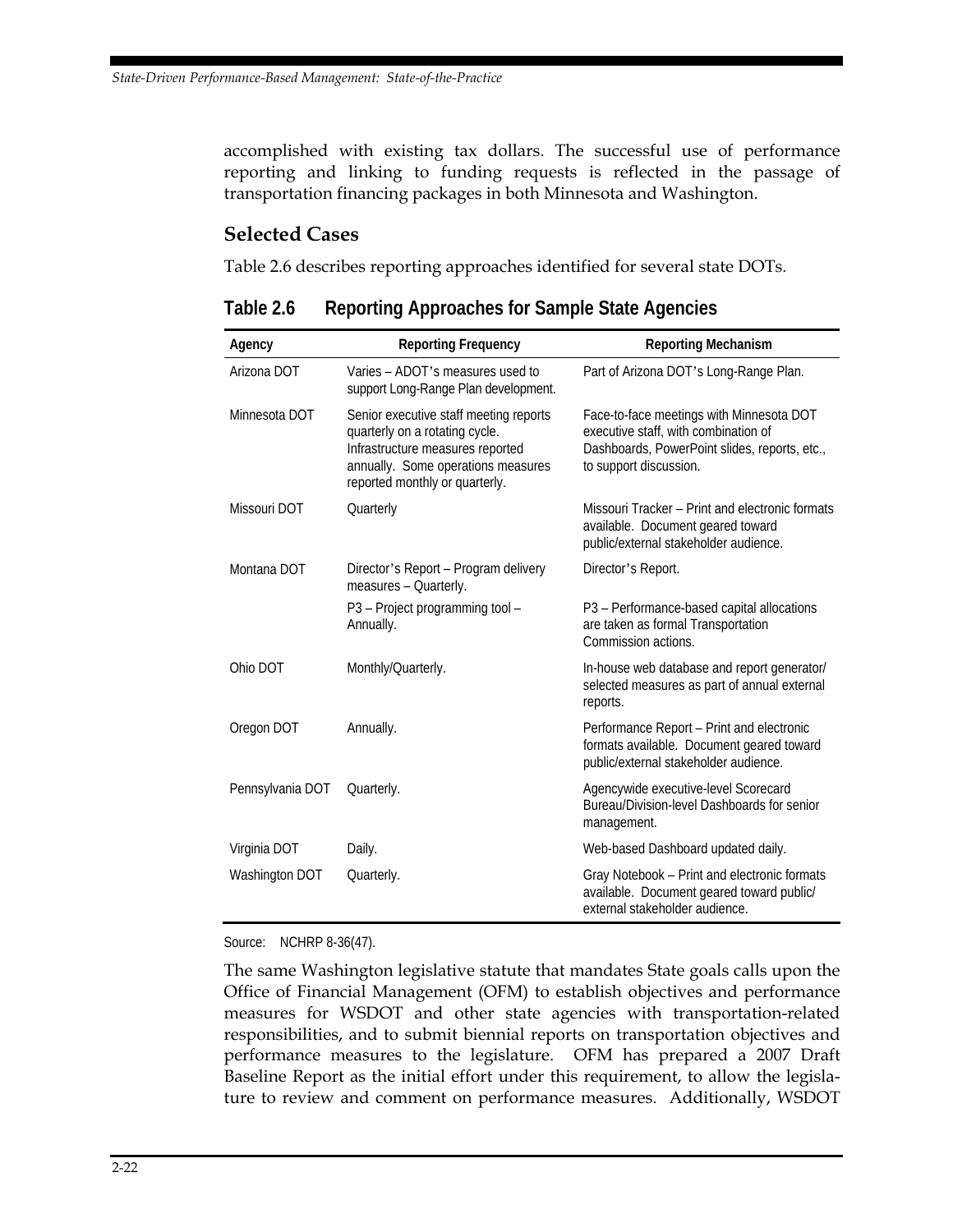<span id="page-40-0"></span>publicly distributes the "Gray Notebook" performance report annually, which is oriented towards the public or external stakeholders.[13](#page-40-1)

Mn/DOT takes part, with other Minnesota state agencies, in that State's performance reporting initiative. It displays performance results in "Department Results" summaries, as well as "needle-gauge," color-coded dashboards that indicate whether performance measures meet their target, are slightly below target, are significantly below target, or are above target.

The FDOT Executive Board monitors key performance measures on a monthly basis. In addition, FDOT's internal performance measurement database, the PBviews Performance Measurement System, allows each office and program to monitor results and data on a continuous basis. The system displays monthly, quarterly, and annual information, including raw data, trend charts and graphs, and comparisons between actual performance and target results.

The Maryland SHA monitors agencywide performance results on a quarterly basis to adjust program activities as necessary to optimize performance. In addition, the Maryland SHA demonstrates to the Maryland Legislature the need for additional highway funding where performance results indicate additional funding is needed to sustain or improve results. After substantial increases in funding are secured, performance results provide accountability by demonstrating how the money was used and to what effect.

## **2.7 SUPPORTING DATA SYSTEMS**

#### **Overview of Best Practices**

 $\ddot{\phantom{a}}$ 

High-quality, consistent data are critical to successful performance management and, by extension, to achieving the overall goals and objectives of the agency. Complex, system-level transportation decisions require timely, understandable, and standardized data. Conversely, data that are uncertain or inaccurate reduce the management value of the performance measures they inform.

State DOTs are more concerned about data availability, quality, and affordability than data quantity. Having too much data is not only expensive, but also potentially confusing and unwieldy. Suggestions to improve performance measurement data collection include:

- Build on information and tools already in use at different levels of the organization;
- Collect data that will be used to make decisions, not simply the data that is available;

<span id="page-40-1"></span><sup>13</sup> Cambridge Systematics and Michael Markow, NCHRP 8-70 unpublished case study.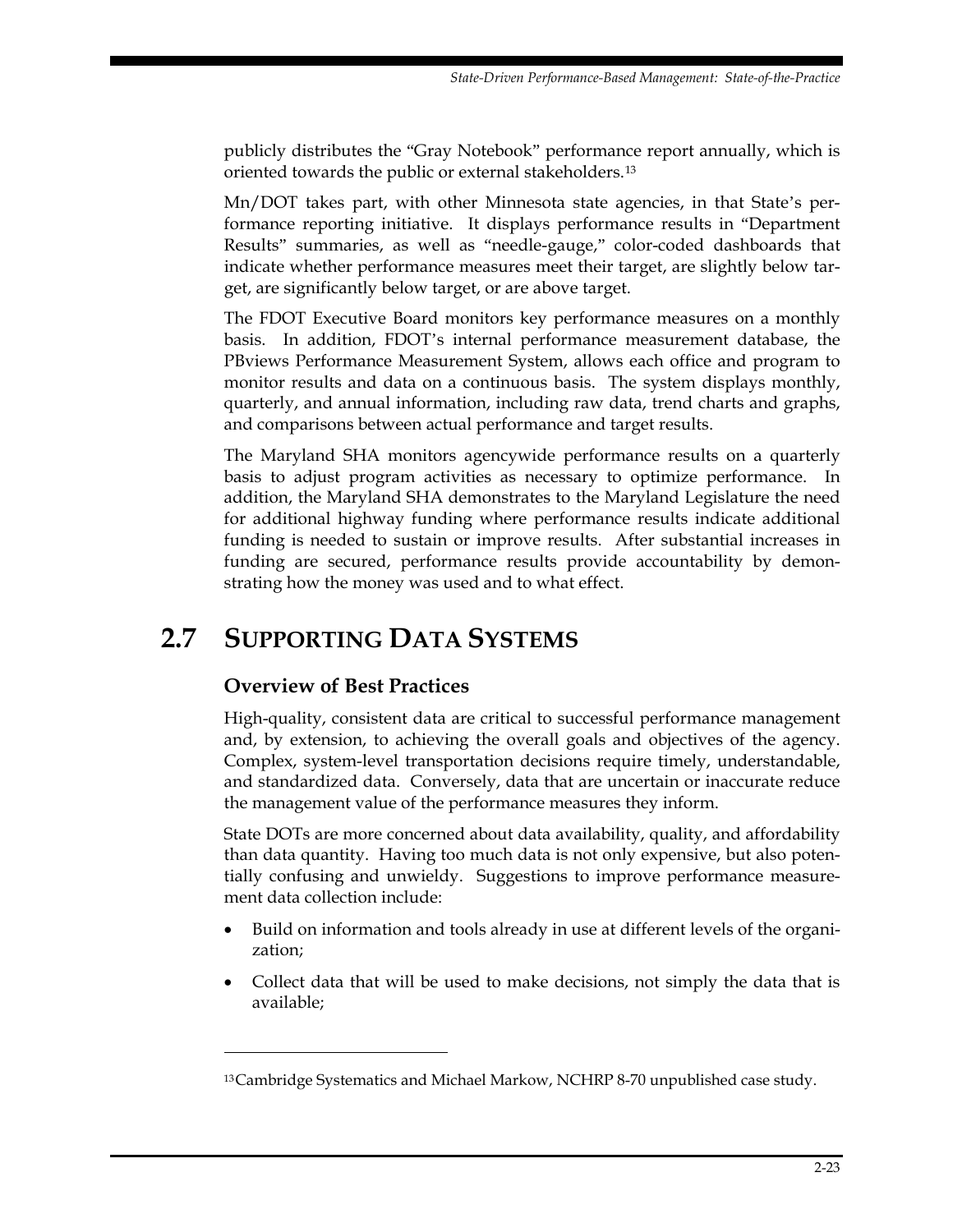- Identify data gaps in terms of accuracy, precision, timeliness, and consistency;
- Collect information on both outputs and outcomes and identify trends when possible;
- Manage data collection by assigning schedules for collection, quality control/ quality assurance procedures, and accessibility and adjust procedures over time as necessary;
- Plan for smooth transitions as legacy systems are replaced; and
- Develop a data business plan to address issues systematically.

Many agencies decentralize the basic responsibility of collecting performance data to individual "performance measure owners." The individuals responsible for managing the data collection efforts understand how the data is used and have greater incentive to promote data accuracy. Other agencies rely on sophisticated data management systems, while others are taking steps to fully automate data collection and performance measure reporting.

Several state DOTs are approaching data business planning by deploying data management or governance frameworks. Data management is the development, execution and oversight of architectures, polices, practices, and procedures to manage information as it pertains to data collection, storage, security, analysis, quality control, and reporting. Data management impacts people, processes, and technology, and includes data governance and stewardship.

Establishing and adhering to data standards is critical, as this ensures data quality, closest to the source of the initial data capture. Subsequently, any decisions made higher up in the organization, based on these data, are more easily justified when the data can be proven to be accurate, timely and of consistent high quality.

#### **Selected Cases**

 $\ddot{\phantom{a}}$ 

The WSDOT Office of Program Development was able to gain support for a Data Stewardship program by starting with a smaller goal of getting support from senior executives for a "Data Policy." This led to support for the Data Catalog, and through the use of the Data Catalog, they were able to implement the Data Stewardship program.[14](#page-41-0)

WSDOT has been on an internal mission for the last six years to create "one DOT." This effort of building partnerships between business and IT will be the foundation for supporting a more robust Data Governance framework for WSDOT.

<span id="page-41-0"></span><sup>14</sup> Cambridge Systematics and Michael Markow, NCHRP 8-70 unpublished case study.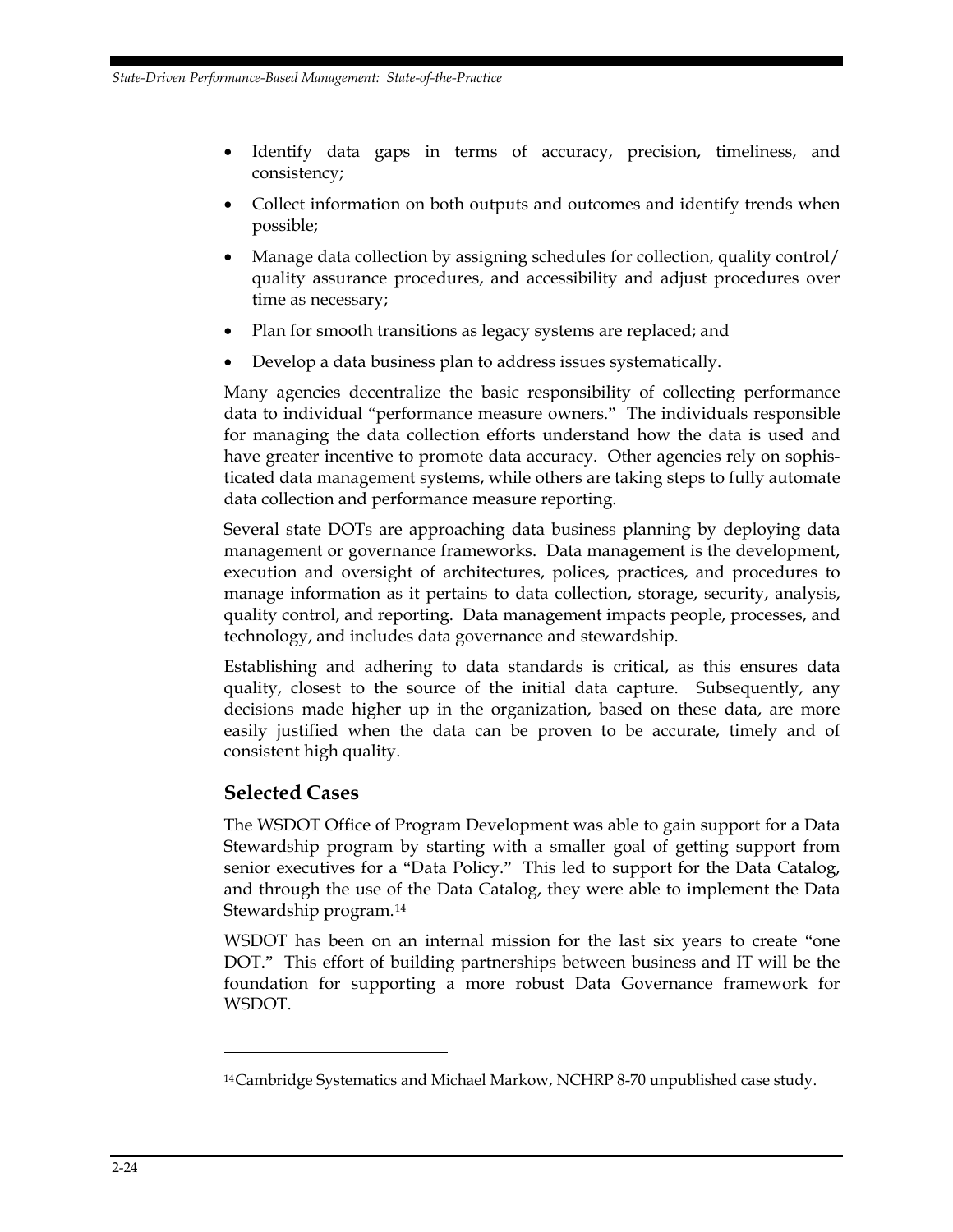WSDOT has a Data Stewardship Council, which was established in 1996, to address data issues across the Department. They also established a Data Council in 1999, with the responsibility for setting data standards, data architecture standards, data stewardship standards, data modeling standards and a data repository.

WSDOT has also defined "Business Stewards" as the Executive, Managerial, and Operational personnel, while the "Technical Stewards" include the more traditional IT roles as Strategic Information and Systems Stewards, Information Architecture Stewards and Database Stewards.

Florida DOT maintains all of its performance measures information in a software system called *PBviews*. FDOT participates in the statewide performance reporting effort, "Florida Performs," together with other state agencies working in public safety, health, education, local economy, and environment and conservation.[15](#page-42-0)

Minnesota DOT also recently embarked on an agencywide effort to systematically align data and information to support transportation decisions in the State. Mn/DOT is cultivating the support of top management by creating a high-level Business Information Council with representation from nearly all divisions and offices. A two-pronged approach is underway involving both decision-making and governance focus. Mn/DOT plans to assess what decisions and key supporting data are most important and how gaps will be filled. They also plan to affirm data as an asset and develop a framework to support guiding principles and values, roles and responsibilities and methods for assessing priority among competing data needs.

Like Mn/DOT, Alaska, California, Oregon, Virginia, and Michigan are in various stages of development of a data business plan. The Alaska Department of Transportation and Public Facilities (ADOT&PF) is engaged in a multiyear process to develop a data business plan for the data management programs of the Department. The concept of the data business plan was to provide a "roadmap" of where existing data programs are, where the programs should be going, and how to progress. The objectives are to understand the existing data management programs, align data management programs with the Department's mission and goals, increase the data management program return on investment (ROI), and provide a data management program long-range plan to meet future needs. The data business plan is being treated as an Intelligent Transportation System (ITS) project; therefore, a systems engineering process (SEP) approach (the FHWA ITS Final Rule) is being applied. The first step of the Data Business Plan was the Concept of Operations (COO). The COO documents the physical infrastructure of existing data programs, identifies how data management programs fit into ADOT&PF's missions and responsibilities, and provide expecta-

<u>.</u>

<span id="page-42-0"></span><sup>15</sup> Florida Performs. www.floridaperforms.com/ScoreCard\_Glance.aspx. Accessed July 11, 2008.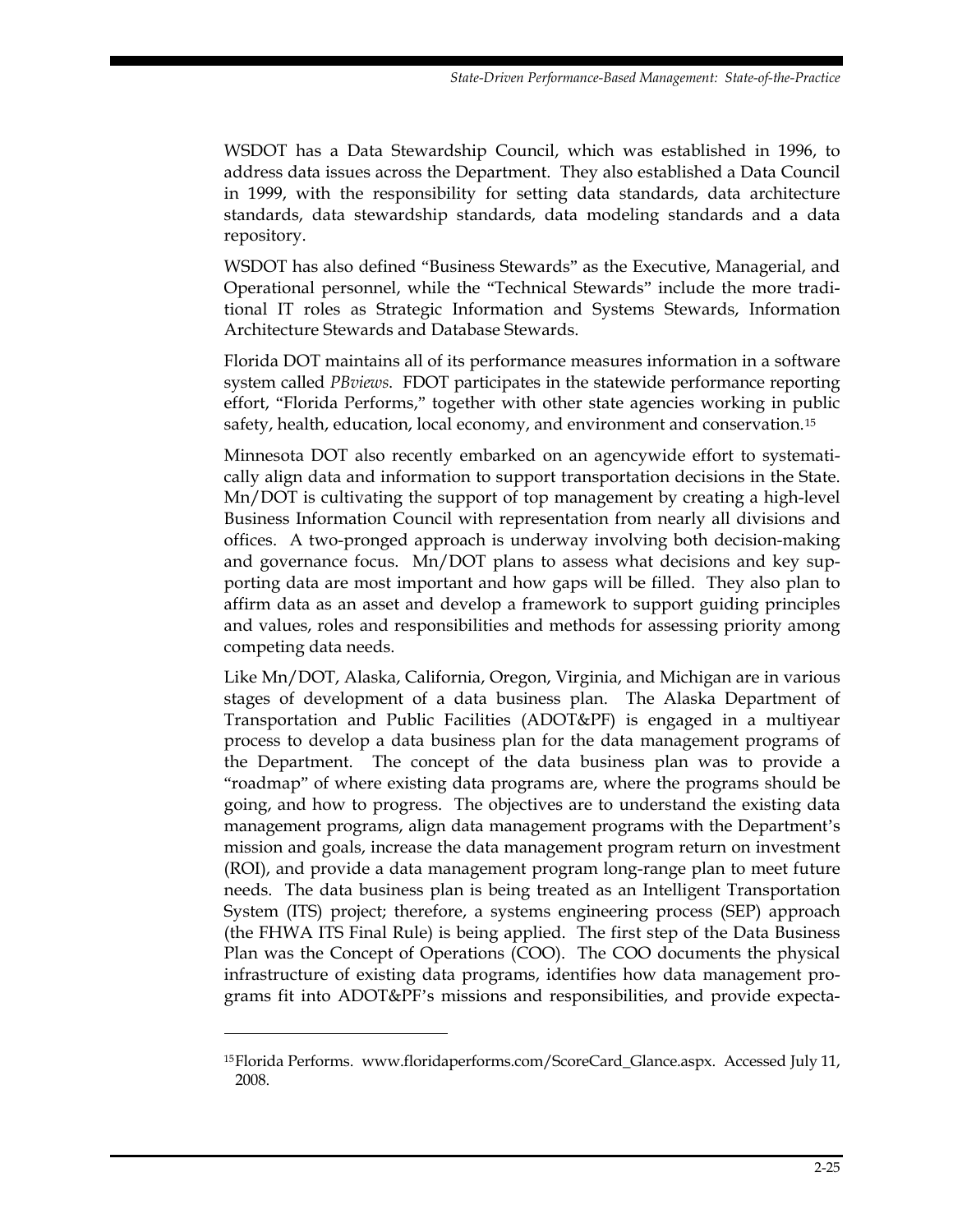tions regarding needs and vision of future data programs. An implementation plan was developed in the COO to lay out the next steps in the Data Business Plan process as follows: risk management tools to solicit user/stakeholder feedback and surveys; performance measures (metrics) for program managers; standards for data dictionaries, naming conventions, and abbreviations; future data applications and integration relationships; existing and new logical/physical data models; and changing data requirements and agency business needs/new initiatives. These are currently being worked on within Alaska DOT.

Virginia DOT recently completed a data business plan for the System Operations (SO) Directorate. The Plan includes clearly defined roles/responsibilities for data stewards, data architects, data custodians, business owners, and communities of interest. It also includes a seven-step approach to implementation: assign roles, produce initial systems operations data catalog, develop systems operationswide data and business process models, develop SO-wide business requirements for data access, estimate data acquisition and maintenance costs, initiate annual business data review process, and establish communication protocols.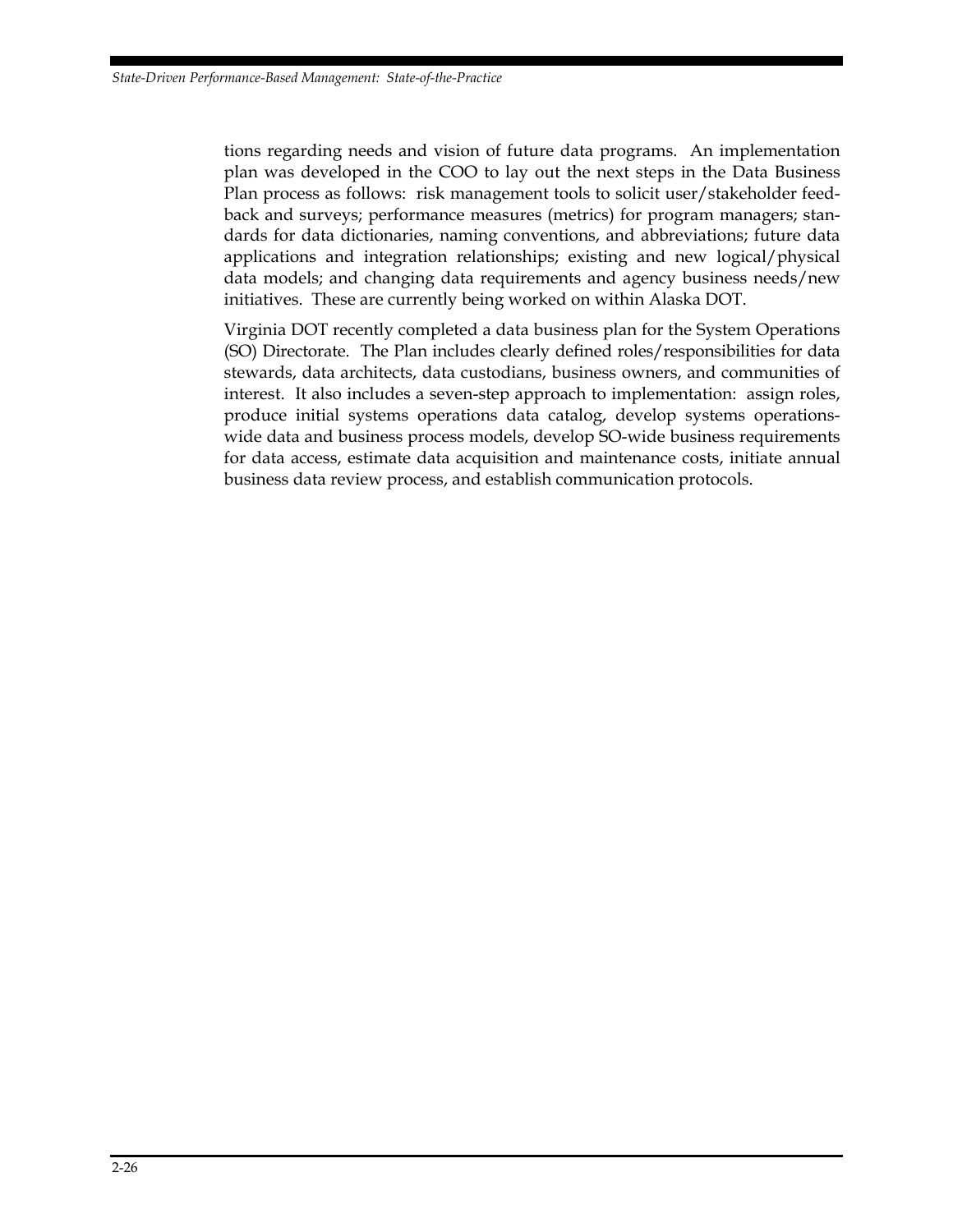# <span id="page-44-0"></span>**3.0 Issues and Challenges**

The development of a national performance management system should be founded on successful practices already implemented by the states. Successful practices in each phase of the performance management framework are identified in this paper, and AASHTO's proposed six national goal areas and potential performance measures are largely based on identified state needs and existing practices. However, there are issues to be resolved relating to the consistent use of the measures by all states. Several high-level issues and challenges have emerged from performance management research, case studies, and the 2009 CEO Leadership Forum survey (Table 3.1). Some issues are relevant to ongoing performance management efforts within state DOTs, while some are specific to the development of a national performance management system.

Overall, a national performance management system needs to utilize national goals, performance measures, and targets that are relevant to each state. Further, each state has different abilities in terms of resources and funding to develop data management systems to support performance-based decisions, and each DOT is at a different level of development of performance-based systems.

Survey respondents suggested that many of the institutional hurdles related to implementation of performance management might be overcome by sustaining executive leadership; allowing and encouraging broad participation in selection of performance measures and targets; demonstrating the use of measures in decision-making; and conducting regular evaluation of measures and processes. It was suggested that the most effective way to overcome hurdles was to simply "learn by doing".

Table 3.2 illustrates selected issues that have been identified relative to specific, commonly used measures within AASHTO's suggested goal areas. These issues are related to:

- Linkage to goals;
- Geographic scale;
- Available data collection and analysis tools and algorithms; and
- Data gaps.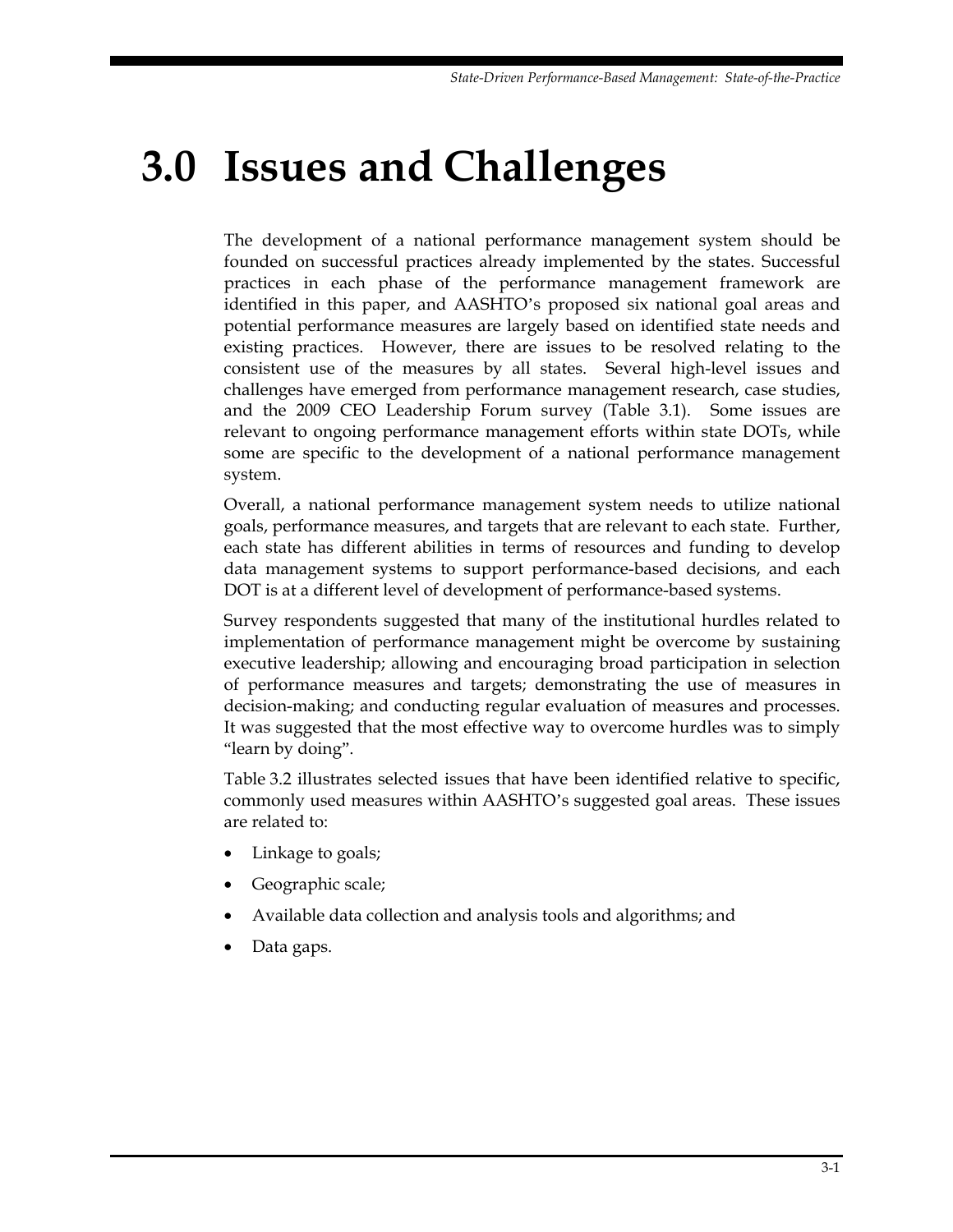| Category                  | <b>Issues and Challenges</b>                                                                                                                                                |
|---------------------------|-----------------------------------------------------------------------------------------------------------------------------------------------------------------------------|
| Process                   | States need a significant role in establishing national goals<br>٠                                                                                                          |
|                           | New Federal approach must take into account state experience<br>٠                                                                                                           |
|                           | Transition plan needs to be set to account for varying level of state<br>$\bullet$<br>experience and expertise                                                              |
|                           | Integration with, and influence of, external processes<br>٠                                                                                                                 |
|                           | The degree to which state DOTs have influence over what is being<br>measured relative to external factors                                                                   |
| Definition/Method         | Measures will be used for comparative purposes which underscores the<br>٠<br>need for consistent definitions, methods, data, and reporting                                  |
|                           | Outcome measures will be useful only when linked to investment decisions<br>٠                                                                                               |
|                           | Federal reporting requirements need to be well defined                                                                                                                      |
|                           | Target "levels" need to be determined: level of difficulty to reach, as well as<br>short-term versus long-term targets                                                      |
| <b>Funding Allocation</b> | Any role performance measures will have in Federal funding should be<br>$\bullet$<br>clarified                                                                              |
|                           | "Disincentives" to states that have managed effectively, invested high levels<br>of state resources, and achieved results near or above national goals should<br>be avoided |
|                           | Nature of "incentives" for states making sustained progress needs to be<br>determined                                                                                       |
| Data                      | Freight/Economics, Congestion, and Environment measures are at very high<br>$\bullet$<br>levels and not currently tied to specific investment decisions                     |
|                           | Data quality is sometimes questionable<br>$\bullet$                                                                                                                         |
|                           | Data silos are prevalent<br>٠                                                                                                                                               |
|                           | Manual data entry systems<br>٠                                                                                                                                              |
| Institutional             | Accepting the culture of accountability<br>٠                                                                                                                                |
|                           | Defining measures and consistently reporting them over time<br>$\bullet$                                                                                                    |
|                           | Replacing subjectivity with objective data-driven decision-making<br>$\bullet$                                                                                              |
|                           | Overcoming the "worst first strategy"                                                                                                                                       |
|                           | Breaking the mind-set that a region or asset class "owns" a budget                                                                                                          |
|                           | Convincing elected officials                                                                                                                                                |
| Legal                     | Some funding sources set up by constitution or legislation and direct<br>allocation                                                                                         |
|                           | Equity Formulas-assuring funds distributed equitably among regions                                                                                                          |

### <span id="page-45-0"></span>**Table 3.1 High-Level Issues and Challenges**

Source: Unpublished survey conducted for 2009 CEO Leadership Forum, Center for Transportation Studies and Cambridge Systematics; Various other sources.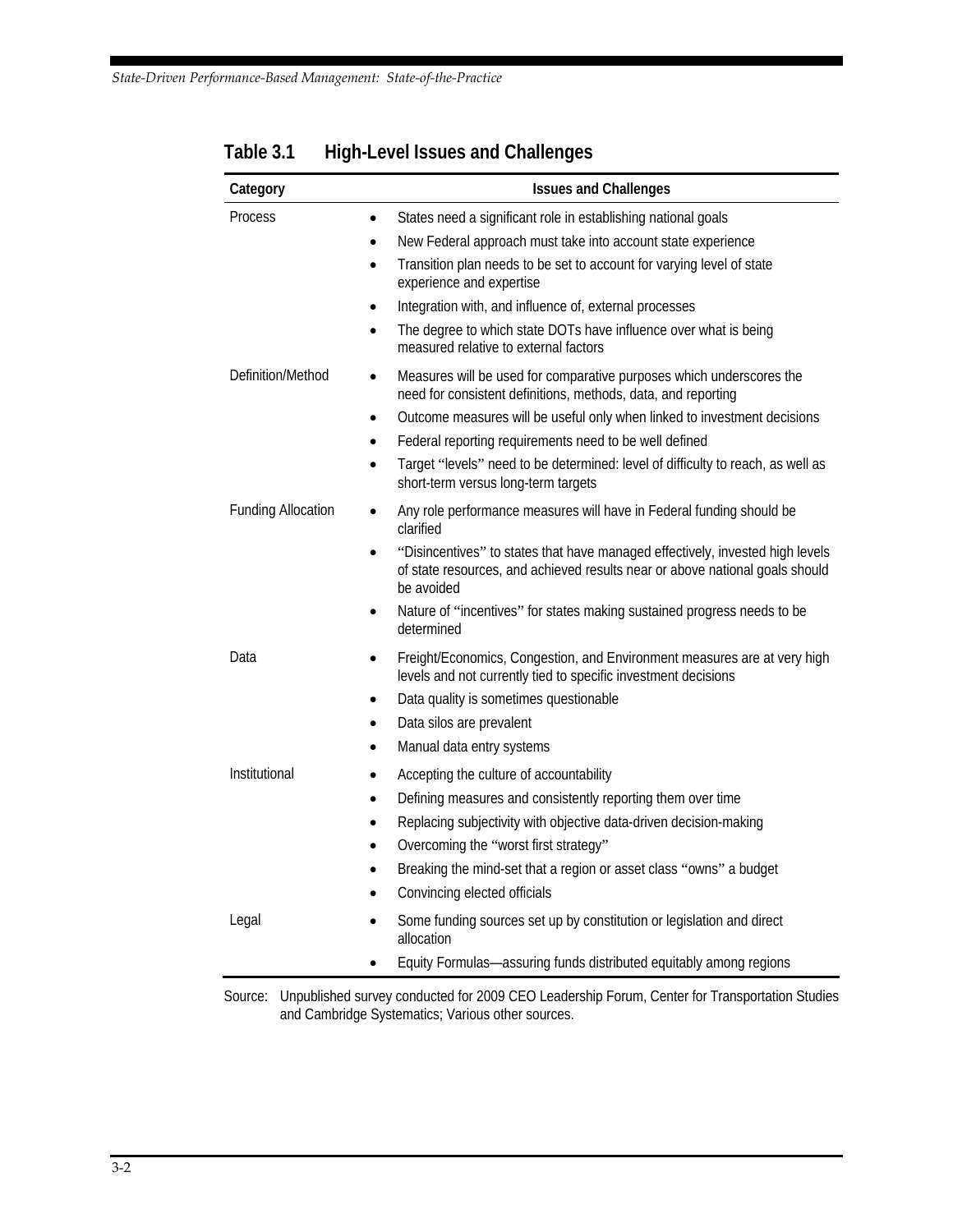| Pavement - Average International<br>Roughness Index (IRI)<br>Pavement - Percent of pavements<br>in poor condition<br>Bridge - Percent classified as | State-to-state differences in how IRI is measured<br>and reported<br>No national standard for accurately characterizing<br>the structural adequacy of pavements, does not<br>consider a full range of pavement distresses |
|-----------------------------------------------------------------------------------------------------------------------------------------------------|---------------------------------------------------------------------------------------------------------------------------------------------------------------------------------------------------------------------------|
|                                                                                                                                                     |                                                                                                                                                                                                                           |
|                                                                                                                                                     |                                                                                                                                                                                                                           |
| weighted by deck area                                                                                                                               | Binary measure, ideal measure for overall bridge<br>condition would be a numeric index that allows<br>for specifying different levels of urgency for<br>addressing a bridge need                                          |
| Bridge - Percent classified as<br>Functionally Obsolete (FO),<br>weighted by deck area                                                              | Misstates the level of need for many agencies                                                                                                                                                                             |
| Bridge - Average Sufficiency Rating                                                                                                                 | Potentially confusing for non-engineers                                                                                                                                                                                   |
| Average speed on Interstate and<br>National Highway System corridors                                                                                | Expect significant variation by terrain,<br>infrastructure design and capacity, weather,<br>incidents, work zones, and time of travel                                                                                     |
| Average time to cross borders                                                                                                                       | Data and methods not proven, need to adjust for<br>volume, operating conditions                                                                                                                                           |
| Number and percent of bridges<br>allowing clearance for double-stack<br>containers                                                                  | Rail only, data questions, need to account for<br>demand for intermodal movements                                                                                                                                         |
| Freight volume by mode including<br>TEU throughput at ports                                                                                         | National data expensive to generate on a regular<br>basis, does not apply equally to all states                                                                                                                           |
| Fatality rate (using VMT)                                                                                                                           | Rural versus urban                                                                                                                                                                                                        |
| Number of serious injuries                                                                                                                          | Inconsistent definitions of injuries                                                                                                                                                                                      |
| Hours of Delay (Vehicle-hours and<br>Person-hours)                                                                                                  | Different methods for estimating delay                                                                                                                                                                                    |
| <b>Travel Time Index</b>                                                                                                                            | Based on models, not real data                                                                                                                                                                                            |
| System Operations Travel Time Index                                                                                                                 | Based on models, not real data                                                                                                                                                                                            |
| Planning Time Index                                                                                                                                 | Requires continuous or near-continuous<br>monitoring capabilities                                                                                                                                                         |
| Incident Clearance Time                                                                                                                             | No standard for data collection and recording                                                                                                                                                                             |
| Lane Closures (Lost Lane-Hours)<br>Due to Work Zones and Weather<br>Events                                                                          | No standard for data collection and recording,<br>variable conditions by state                                                                                                                                            |
| Transportation-Related Air Quality<br>Emissions                                                                                                     | Estimated                                                                                                                                                                                                                 |
| State DOT Use of Stormwater Best<br><b>Management Practices</b>                                                                                     | No real data                                                                                                                                                                                                              |
| State DOT Operations: Energy<br>Use, Recycled Materials, and<br>Carbon Footprint                                                                    | Data not collected in many cases, no uniformity                                                                                                                                                                           |
|                                                                                                                                                     | Structurally Deficient (SD),                                                                                                                                                                                              |

#### **Table 3.2 Sample Issues with Specific Performance Measures**

Source: NCHRP 20-24(58), *Factors Influencing the Effectiveness of Performance Measures* (unpublished document).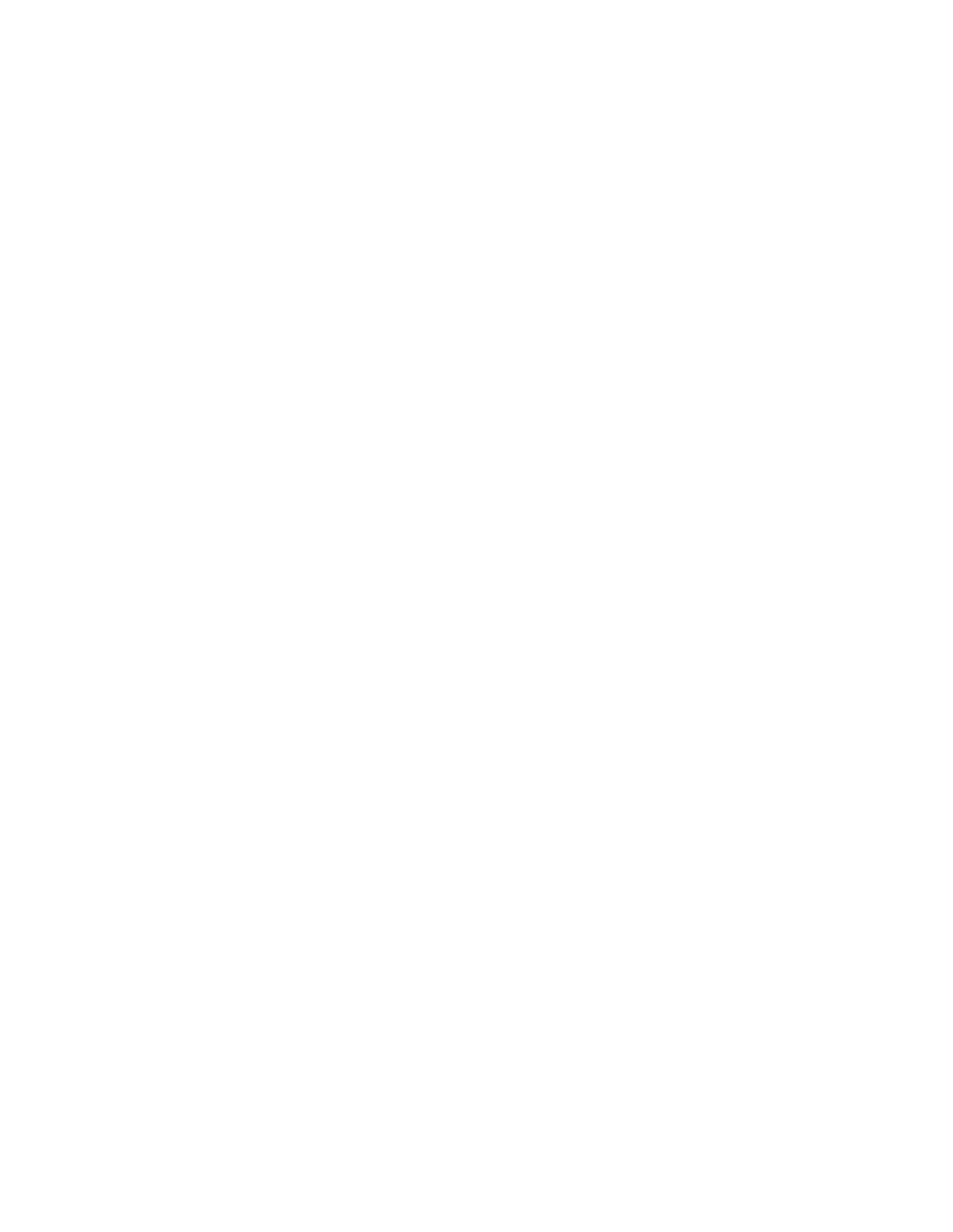# <span id="page-48-0"></span>**4.0 Conclusions and Future Directions**

The trend towards states adopting performance management has been the result of several factors, including the demand for more accountability from government programs and agencies, the pressure of scarce financial resources, and the recognition of best business practice.[16](#page-48-1) These factors will largely shape the upcoming Authorization discussions in Congress.

WSDOT has recognized the following key lessons over its long process of developing a performance-based management system:

- **Keep perspective.** Performance measurement is one of several decisionmaking tools.
- **Timing is everything.** Don't delay until you have the perfect data, framework, or IT system.
- **Lead, don't follow.** Tell your story before someone else tells it for you.
- **Don't tolerate silos.** Strive for a "One DOT" mentality.

In general, survey respondents and participants at the 2009 CEO Leadership Forum agreed with these conclusions. In particular, in terms of timing, it is important to get started with available tools and measures and refine them over time. State DOTs feel that any national performance management system should focus on areas of existing expertise, especially safety and preservation; other areas, particularly environment, freight, and economic development, need more research and development. Increased sharing of best practices and training will be required for states to reach the levels of performance management likely to be required by any national performance-based system.

In the Congressional Authorization discussions, it will be important to recognize that even though performance management is recognized as a best business practice, it alone will not guarantee that a desired or acceptable level of performance will be achieved. Most importantly, total funding available for transportation will limit the performance that is possible to achieve even with a comprehensive performance process in place. As AASHTO has stated, "if sufficient funding is not available, performance management does not make up the difference." What performance management can help to achieve is the best level of performance possible given the resources that are available. However, available resources must be spread across a range of performance areas. Performance

-

<span id="page-48-1"></span><sup>16</sup>*A Primer on Performance-Based Highway Program Management*, AASHTO, January 2008.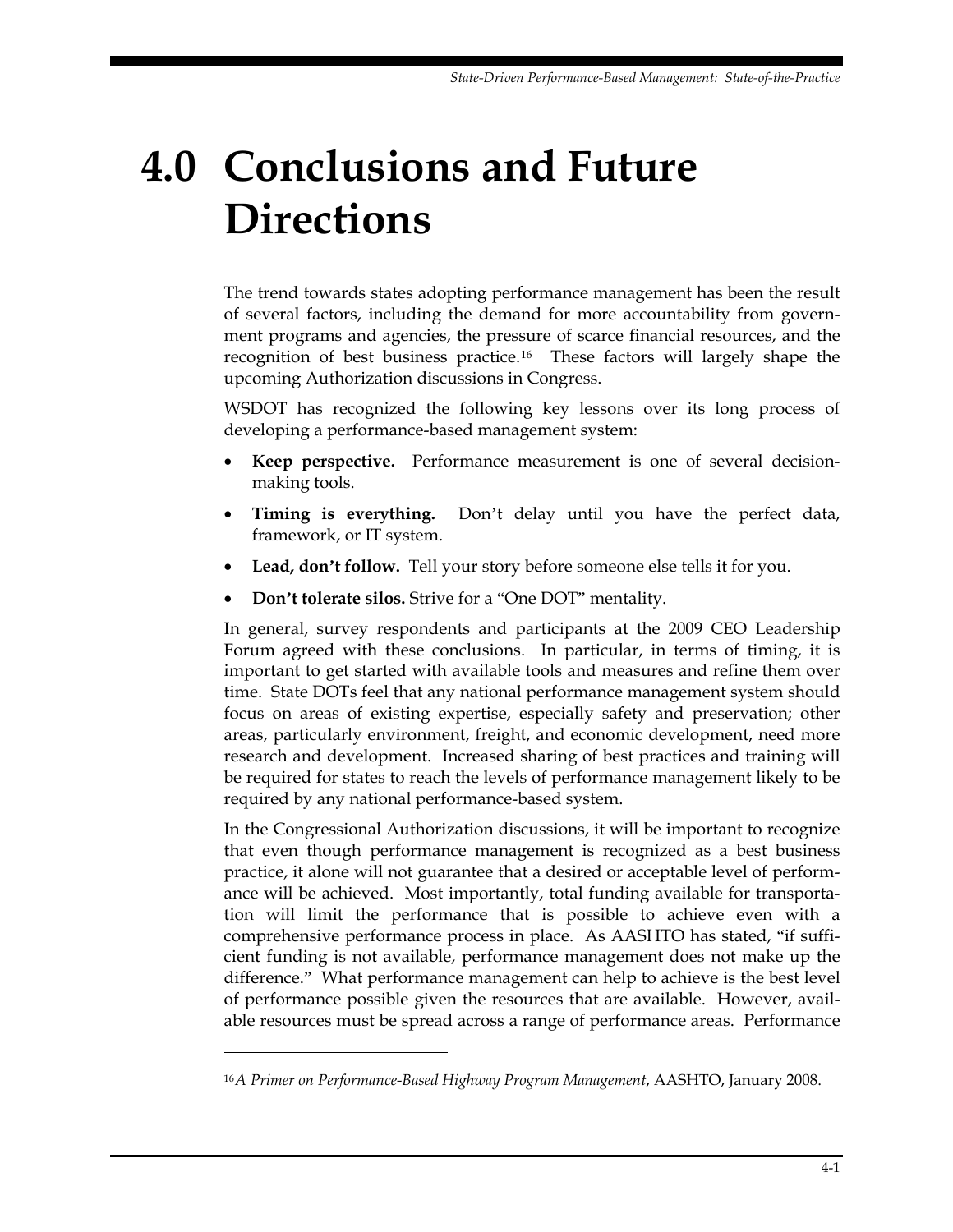management involves balancing performance and resources and making tradeoffs to reflect local priorities. Achieving the best level of performance depends on several factors:

- Consistency in, and understanding of, goals, objectives, performance measures, and targets;
- High-quality data to support performance management decisions;
- The ability of managers, and the availability of analytic tools, to identify performance impacts of projects realistically and efficiently; and
- The ability to use performance information to inform as well as manage expectations among the political leadership, stakeholders, and the public.

Successful implementation will continue to result in:

- Improved system and organizational performance;
- Greater results with constrained resources and fewer investments with low performance benefits;
- Strengthened accountability with elected officials and stakeholder groups; and
- Improved communication with the full range of stakeholders.

Generally, performance management can be categorized into six key elements, all of which are necessary for a true performance-based approach:

- 1. Setting goals and objectives;
- 2. Selecting performance measures;
- 3. Setting performance targets;
- 4. Allocating resources;
- 5. Measuring and reporting results; and
- 6. Ensuring data quality.